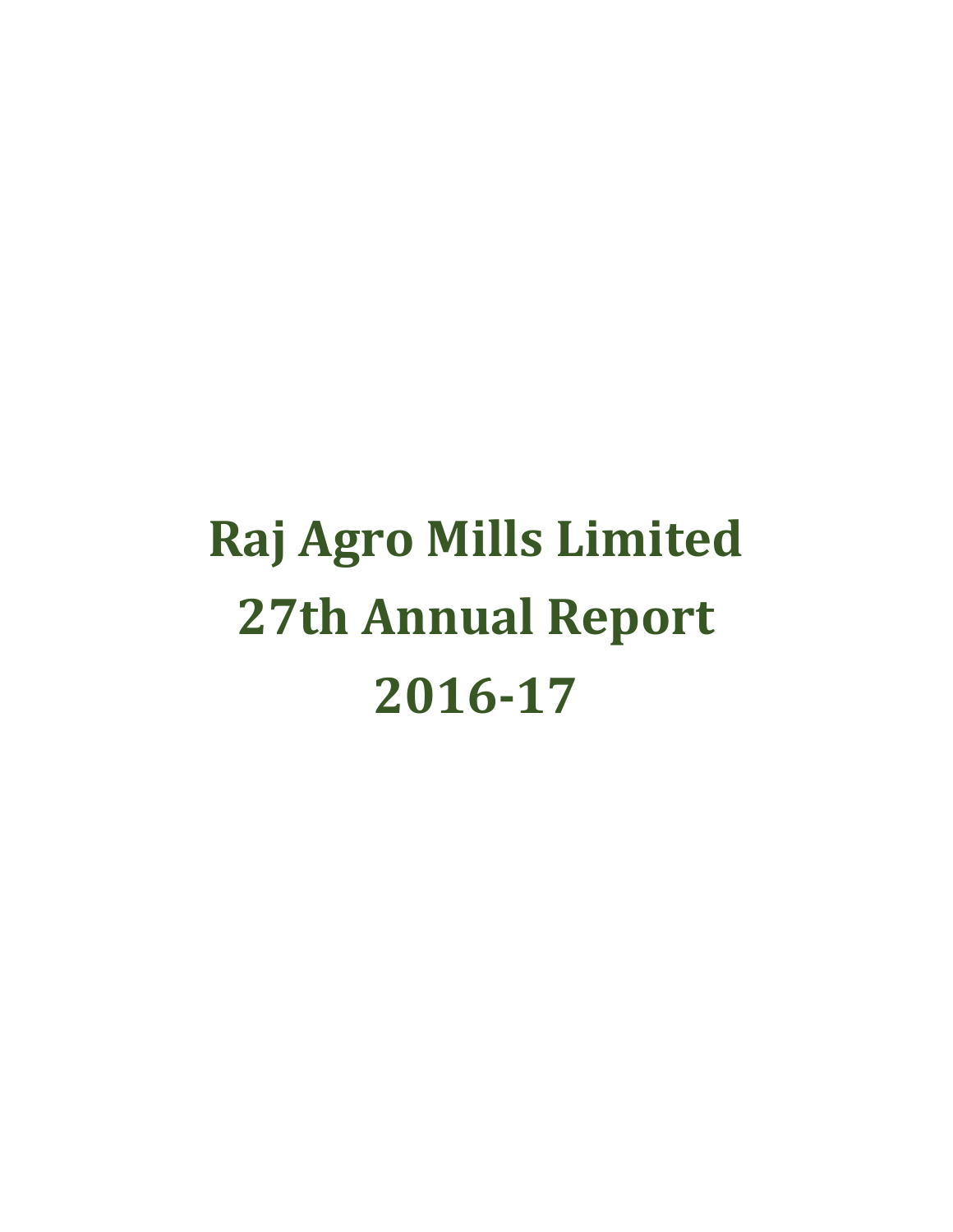**REGISTERED OFFICE: C-8/419 SECTOR 8, NEAR MADHUBAN CHOWK, ROHINI, NEW DELHI – 110085 CIN: L15149DL1990PLC040532 Email: rajagromills@gmail.com, Ph: 0161-2512264** 

# BOARD OF DIRECTORS:

| Sh. Sanjeev Bansal | <b>Managing Director</b> |
|--------------------|--------------------------|
| Sh. Jatinder Singh | Director                 |
| Mrs. Meenu Uppal   | Director                 |

# COMPANY SECRETARY

Ms. Harleen Kaur

# CHIEF FINANCIAL OFFICER

Mr. Rupinder Singh

# STATUTORY AUDITORS

M/s. P.C. Goyal& Co; Chartered Accountants 62, New Lajpat Nagar Ludhiana (Pb.)

# BANKERS

HDFC Bank Mall Road, Ludhiana - (Pb.)

# SHARE TRANSFER AGENT

M/s Link Intime India Private Limited (Formerly Intime Spectrum Registry Limited) 44- Community Centre, 2nd Floor, Naraina Industrial Area Phase-I, PVR, Naraina, New Delhi

|        | 27th ANNUAL GENERAL MEETING | <b>CONTENTS</b>                         | Page No. |
|--------|-----------------------------|-----------------------------------------|----------|
| Day:   | Friday                      | <b>Notice</b>                           |          |
|        |                             | Directors' Report                       | 4        |
| Date:  | 29thSeptember, 2017         | Management Discussion & Analysis Report | 28       |
|        |                             | Corporate Governance Report             | 29       |
| Time:  | $10.00 \, \text{a.m.}$      | Auditors' Report                        | 35       |
|        |                             | <b>Balance Sheet</b>                    | 41       |
| Place: | $C-8/419$ Sector 8, Near    | Profit & Loss Statement                 | 42       |
|        | Madhuban Chowk, Rohini,     | <b>Cash Flow Statement</b>              | 43       |
|        | New Delhi-110085            | Notes on Accounts                       | 44       |
|        |                             | Proxy Form                              | 58       |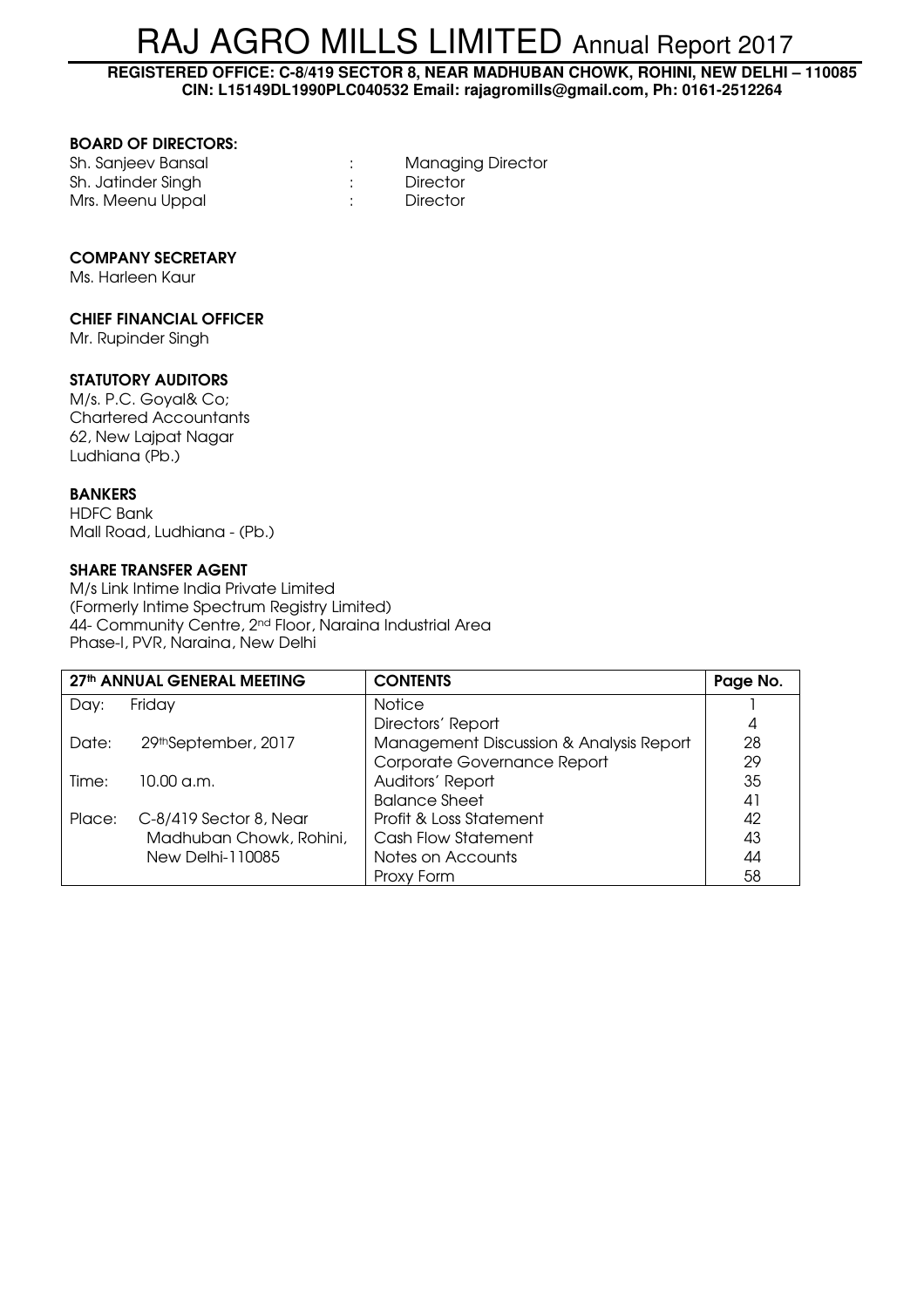# **NOTICE**

NOTICE is hereby given that the 27thAnnual General Meeting of the Members of RAJ AGRO MILLS LIMITED will be held on Friday, the 29<sup>th</sup> day of September, 2017at 10.00 A.M. at the Registered Office of the Company at C-8/419 Sector 8, Near Madhuban Chowk, Rohini, New Delhi-110 085 for transacting the following business:

#### ORDINARY BUSINESS:

- 1. To receive, consider and adopt the Audited Financial Statement of the Company for the financial year ended 31st, March, 2017 including Audited Balance Sheet as at 31st, March, 2017, the statement of Profit & Loss and Cash Flow Statement for the year ended on that date together with the reports of Board of Directors and Auditors thereon.
- 2. To appoint Mr Sanjeev Bansal (00057485) as a Director who retires by rotation and being eligible offers himself for re-appointment.
- 3. To appoint M/s Rajiv Rajeev & Associates, Chartered Accountants, Ludhiana (FRN:019136N) as Statutory Auditors of the Company to hold office for a period of Five Years from the conclusion of this Annual General Meeting until the conclusion of the Sixth Annual General Meeting from this meeting and to fix their remuneration.

 By Order of Board ForRaj Agro Mills Limited Sd/- (Sanjeev Bansal) Managing Director DIN- 00057485 662/2, Premjit Road, Gurdev Nagar, Ludhiana-141001

Date: 10.08.2017 Place: Ludhiana

#### NOTES:

- (i) A member entitled to attend and vote at the annual general meeting (the "MEETING") is entitled to appoint a proxy to attend and vote on a poll instead of himself/herself and the proxy need not be a member of the company. The instrument appointing the proxy should, however, be deposited at the registered office of the company not less than forty-eight hours before the commencement of the meeting. The blank proxy form is enclosed.
- (ii) A person can act as a proxy on behalf of members not exceeding fifty and holding in the aggregate not more than ten percent of the total share capital of the Company carrying voting rights. A member holding more than ten percent of the total share capital of the Company carrying voting rights may appoint a single person as proxy and such person shall not act as a proxy for any other person or shareholder.
- (iii) Corporate members intending to send their authorized representatives to attend the Meeting are requested to send to the Company a certified true copy of the Board Resolution authorizing their representative to attend and vote on their behalf at the Meeting.
- (iv) The Securities and Exchange Board of India (SEBI) has mandated the submission of Permanent Account Number (PAN) by every participant in securities market. Members holding shares in electronic form are, therefore, requested to submit their PAN to their Depository Participants with whom they are maintaining their demat accounts. Members holding shares in physical form can submit their PAN to the Company/ Link Intime India Pvt. Ltd.
- (v) The register of members and the share transfer book of the company will remain closed from Sunday the 24th September, 2017 to Saturday, 30th September, 2017 (both days inclusive).
- (vi) The Notice of the AGM, Annual Report and Attendance Slip are being sent in electronic mode to Members whose email address are registered with the Company or with the Depository Participant(s), unless members have requested for the hard copy of the same, physical copy of the Notice of AGM, Annual Report and Attendance Slip are being sent to the Members who have not registered their email address with the Company Depository Participant(s). Members who have received the Notice of AGM, Annual Report and Attendance Slip in electronic mode are requested to print the Attendance Slip and submit a duly filled in Attendance Slip at the Gate of Venue of the AGM.
- (vii) Members are requested to bring their copies of Annual Reports along with them, as copies of the report will not be distributed at the meeting.
- (viii) Members/proxies are requested to bring their attendance slips sent herewith duly filled in for attending the meeting.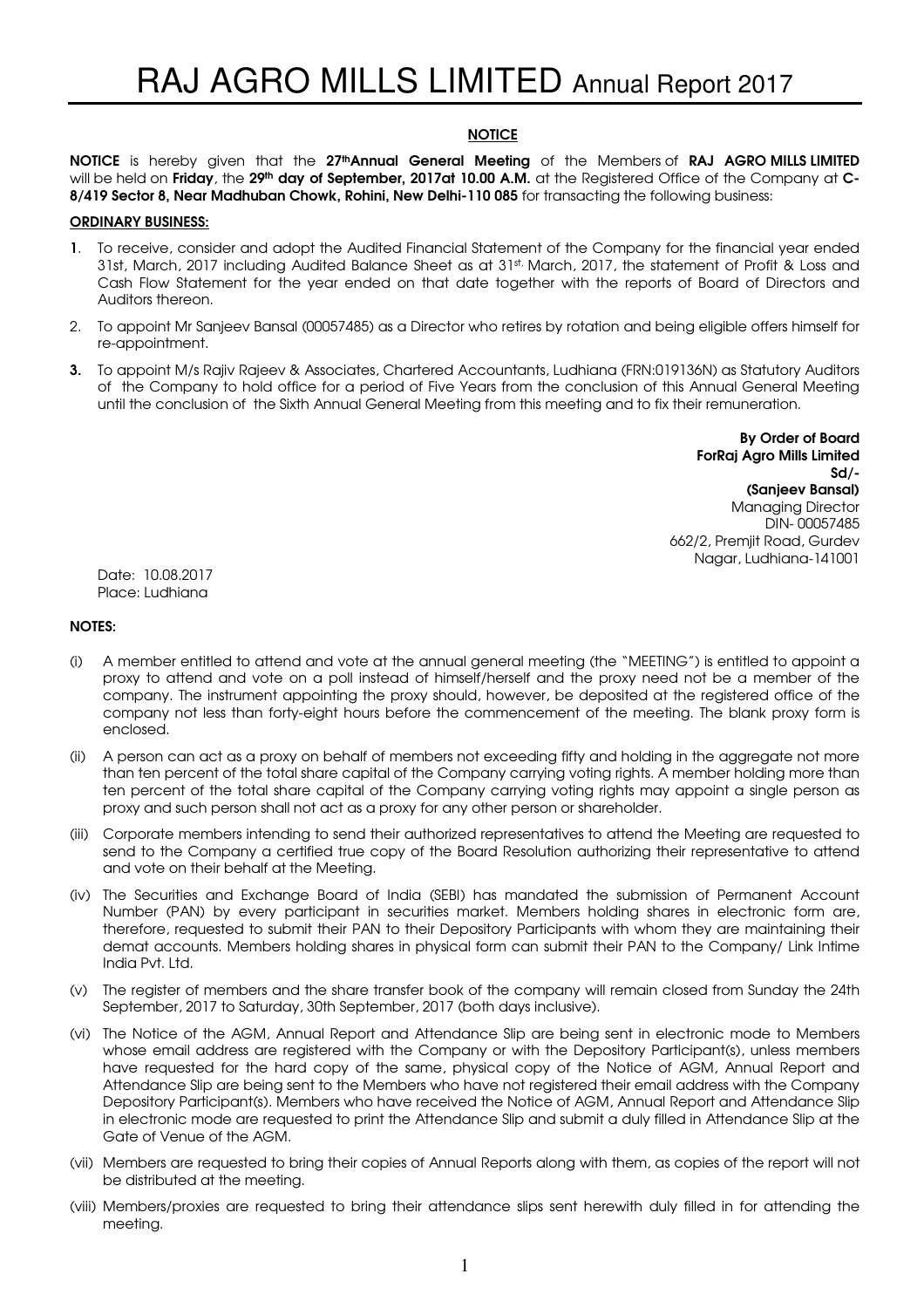- (ix) Any queries regarding the Annual Accounts or otherwise must be sent to Registered Office of the Company at least 10 days before the date of meeting.
- (x) M/s B.K. Gupta & Associates, Company Secretaries have been appointed as the Scrutinizer to scrutinize the evoting process in a fair and transparent manner (including the ballot forms received from members who do not have access to the e voting process). The scrutinizer shall upon the conclusion of General Meeting, unblock the votes in presence of at least two witnesses not in employment of the Company and make a report of the votes cast in favour or against, if any, forthwith to the Managing Director of the Company.
- (xi) The Results of the resolutions passed at the AGM of the Company will be declared within 48 working hours of the conclusion of AGM. The Results declared along with the Scrutinizer's report shall be placed on website of CDSL and will be communicated to the stock exchanges.
- (xii) Voting through Electronic Means: Pursuant to the Section 108 of the Companies Act, 2013, Rule 20 of the Companies (Management And Administration) Rules, 2014, as amended from time to time and Regulation 44 of SEBI (Listing Obligation and Disclosure Requirements) Regulations, 2015, the Company is pleased to provide the facility to the Members a facility to exercise their right to vote at the 27th Annual General Meeting (AGM) by electronic means.

# The instructions for shareholders voting electronically are as under:

- a. The Members whose name appears in the Register of Members of the Company as on 23rd September, 2017. The Members may cast their votes on electronic voting system from place other than the venue of the meeting (remote e-voting). The remote e-voting shall commence on 26th September, 2017 at 09:00 AM and ends on 28th September, 2017 at 05:00 PM. Once the vote on a resolution is cast by the shareholder, the shareholder shall not be allowed to change it subsequently. The e-voting module shall be disabled by CDSL for voting thereafter.
- b. Shareholders who have already voted prior to the meeting date would not be entitled to vote at the meeting value.
- c. The shareholders should log on to the e-voting website www.evotingindia.com during the voting period
- d. Click on "Shareholders" tab.
- e. Now, select the "RAJ AGRO MILLS LIMITED" from the drop down menu and click on "SUBMIT"
- f. Now Enter your User ID
	- 1) For CDSL: 16 digits beneficiary ID,
	- 2) For NSDL: 8 Character DP ID followed by 8 Digits Client ID,
	- 3) Members holding shares in Physical Form should enter Folio Number registered with the Company.
- g. Next enter the Image Verification as displayed and Click on Login.
- h. If you are holding shares in demat form and had logged on to www.evotingindia.com and voted on an earlier voting of any company, then your existing password is to be used.
- i. If you are a first time user follow the steps given below:

|                | For Members holding shares in Demat Form and Physical Form                                       |
|----------------|--------------------------------------------------------------------------------------------------|
| <b>PAN</b>     | Enter your 10 digit alpha-numeric *PAN issued by Income Tax Department (Applicable               |
|                | for both demat shareholders as well as physical shareholders)                                    |
|                | Members who have not updated their PAN with the Company/Depository<br>$\bullet$                  |
|                | Participant are requested to use the first two letters of their name and the 8 digits            |
|                | of the sequence number in the PAN field.                                                         |
|                | In case the sequence number is less than 8 digits enter the applicable number<br>$\bullet$       |
|                | of 0's before the number after the first two characters of the name in CAPITAL                   |
|                | letters e.g. If your name is Ramesh Kumar with sequence number 1 then enter                      |
|                | RA00000001 in the PAN field.                                                                     |
| <b>DOB</b>     | Enter the Date of Birth as recorded in your demat account or in the company records for          |
|                | the said demat account or folio in dd/mm/yyyy format.                                            |
| Dividend       | Enter the Dividend Bank Details as recorded in your demat account or in the company              |
| <b>Bank</b>    | records for the said demat account or folio.                                                     |
| <b>Details</b> | Please enter the DOB or Dividend Bank Details in order to login. If the details are<br>$\bullet$ |
|                | not recorded with the depository or company please enter the member id / folio                   |
|                | number in the Dividend Bank details field as mentioned in instruction (v).                       |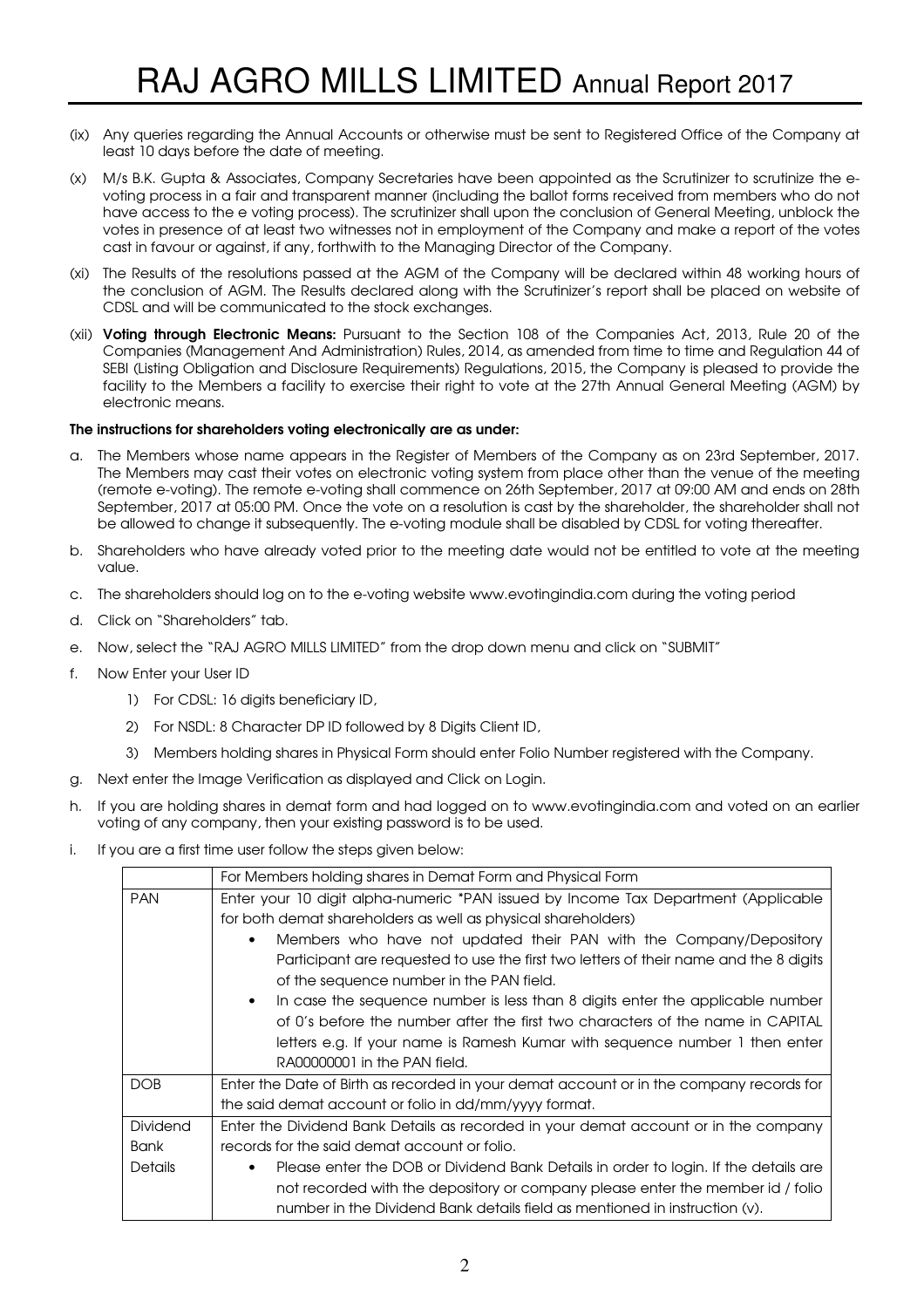- j. After entering these details appropriately, click on "SUBMIT" tab.
- k. Members holding shares in physical form will then directly reach the Company selection screen. However, members holding shares in demat form will now reach 'Password Creation' menu wherein they are required to mandatorily enter their login password in the new password field. Kindly note that this password is to be also used by the demat holders for voting for resolutions of any other company on which they are eligible to vote, provided that company opts for e-voting through CDSL platform. It is strongly recommended not to share your password with any other person and take utmost care to keep your password confidential.
- l. For Members holding shares in physical form, the details can be used only for e-voting on the resolutions contained in this Notice.
- m. Click on the EVSN for the relevant <RAJ AGRO MILLS LIMITED> on which you choose to vote.
- n. On the voting page, you will see "RESOLUTION DESCRIPTION" and against the same the option "YES/NO" for voting. Select the option YES or NO as desired. The option YES implies that you assent to the Resolution and option NO implies that you dissent to the Resolution.
- o. Click on the "RESOLUTIONS FILE LINK" if you wish to view the entire Resolution details.
- p. After selecting the resolution you have decided to vote on, click on "SUBMIT". A confirmation box will be displayed. If you wish to confirm your vote, click on "OK", else to change your vote, click on "CANCEL" and accordingly modify your vote.
- q. Once you "CONFIRM" your vote on the resolution, you will not be allowed to modify your vote.
- r. You can also take out print of the voting done by you by clicking on "Click here to print" option on the Voting page.
- s. If Demat account holder has forgotten the same password then enter the User ID and the image verification code and click on Forgot Password & enter the details as prompted by the system.
- t. Note for Non Individual Shareholders and Custodians
- Non Individual Shareholders (i.e. other than Individuals, HUF, NRI etc.) are required to log on to https://www.evotingindia.com and register themselves as Corporate.
- A scanned copy of the Registration Form bearing the stamp and sign of the entity should be emailed to helpdesk.evoting@cdslindia.com.
- After receiving the login details they have to create compliance user should be created using the admin login and password. The Compliance user would be able to link the account(s) for which they wish to vote on.
- The list of accounts in the login should be mailed to helpdesk.evoting@cdslindia.com and on approval of the accounts they would be able to cast their vote.
- A scanned copy of the Board Resolution and Power of Attorney (POA) which they have issued in favor of the Custodian, if any, should be uploaded in PDF format in the system for the scrutinizer to verify the same.
- u. In case you have any queries or issues regarding e-voting, you may refer the Frequently Asked Questions ("FAQs") and e-voting manual available at www.evotingindia.co.in under help section or write an email to helpdesk.evoting@cdslindia.com.
- v. Members holding equity shares in electronic form and proxies thereof are requested to bring their DP ID and client ID for identification.
- w. Shareholders can also cast their vote using CDSL's mobile app m-Voting available for android based mobiles. Them-Voting app can be downloaded from Google Play Store. Apple and Windows phone users can download the app from App Store and the Windows Phone Store respectively. Please follow the instructions as prompted by the mobile app while voting on your mobile.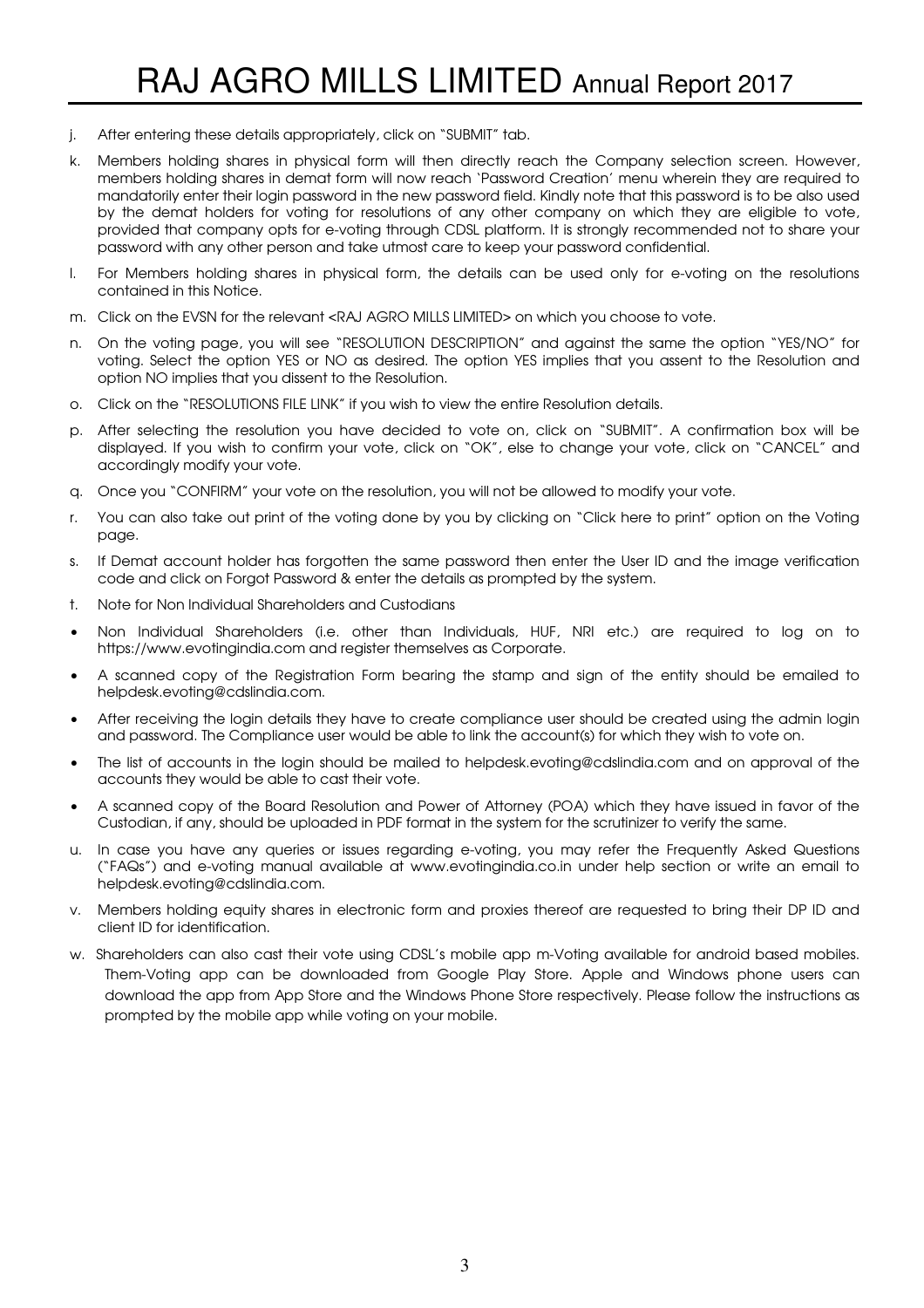# DIRECTORS' REPORT TO THE MEMBERS

# Dear Members,

Your Directors have the pleasure in presenting the 27<sup>th</sup>Annual Report of the Company together with the Audited Accounts for the financial year ended 31stMarch, 2017.

# FINANCIAL RESULTS

The financial figures for the year under review are given below:

|                                                       |                     | (Rs. In Lacs)        |
|-------------------------------------------------------|---------------------|----------------------|
| <b>PARTICULARS</b>                                    | <b>CURRENT YEAR</b> | <b>PREVIOUS YEAR</b> |
|                                                       | 2016-2017           | 2015-2016            |
| Sales and Other income                                | 1.09                | 3.67                 |
| Profit/(Loss) before Interest, Depreciation and Tax   | (25.97)             | (13.62)              |
| Less : Interest & Bank charges                        | (0.01)              | 285.93               |
| Cash Profit/(Loss)                                    | (25.98)             | (299.55)             |
| Depreciation                                          | 2.31                | 1.76                 |
| Profit/(Loss) before Tax                              | (28.29)             | (301.31)             |
| Provision for Current Tax                             | 0.00                | 0.00                 |
| Provisions for Deferred Tax Liability(+)/Liability(-) |                     |                      |
| Outstanding Deferred Tax Liability written back       |                     |                      |
| Profit/(Loss) after Tax                               | (28.29)             | (301.31)             |
| Transfer to General Reserve                           |                     |                      |
| Provision for Proposed Dividend                       |                     |                      |
| Proposed Dividend                                     |                     |                      |
| <b>Balance Carried to Balance Sheet</b>               | (28.29)             | (301.31)             |

The company has not carried on any business activity during the year under review.

#### FINANCIAL PERFORMANCE WITH RESPECT TO OPERATIONAL PERFORMANCE

During the year under review your company's income which consisted of from non-operating activities only stands at Rs.1.09 Lacs (Previous Year Rs.3.67Lacs). The company has incurred a loss of Rs.28.29Lacs (Previous Year Loss of Rs.301.31Lacs) during the period under review.

#### INFORMATION ON STATE OF COMPANY'S AFFAIR

The company has not carried any activity during the year under review. The company has disposed off the remaining assets during the year and there is no asset in the company.

# DIVIDEND

Your Directors express their inability to recommend any dividend in view of present turmoil.

# TRANSFER OF UNCLAIMED DIVIDEND TO INVESTOR EDUCATION AND PROTECTION FUND

Since there was no Dividend declared and paid last year, the provisions of Section 125 of the Companies Act, 2013 does not apply.

# TRANSFER TO RESERVES IN TERMS OF SECTION 134 (3) (J) OF THE COMPANIES ACT, 2013

The company has not carried on any activity since the last more than seven years rather the assets of the company had been disposed off to pay off State Bank of India's liability; therefore, the Board expresses its inability to propose to carry any amount to any of reserves.

#### CHANGES IN SHARE CAPITAL

There is no change in the Share capital of the company during the Financial Year 2016-17.

# CHANGES IN DIRECTORS

There is no change in the Directors of the company during the Financial Year 2016-17. However, in April, 2017 the company came to know the demise of one of its directors namely Shri Varinder Kumar. The Board expresses its deep sorrow over the demise of Shri Varinder Kumar who had a long association with the company.

# PARTICULARS OF LOAN, GUARANTEES AND INVESTMENTS UNDER SECTION 186

Under review during Financial Year 2016-17, the Company has not given any loan or Guarantee or provides security in connection with a loan to any other body corporate and person and also the company has not made any investment in any other body corporate.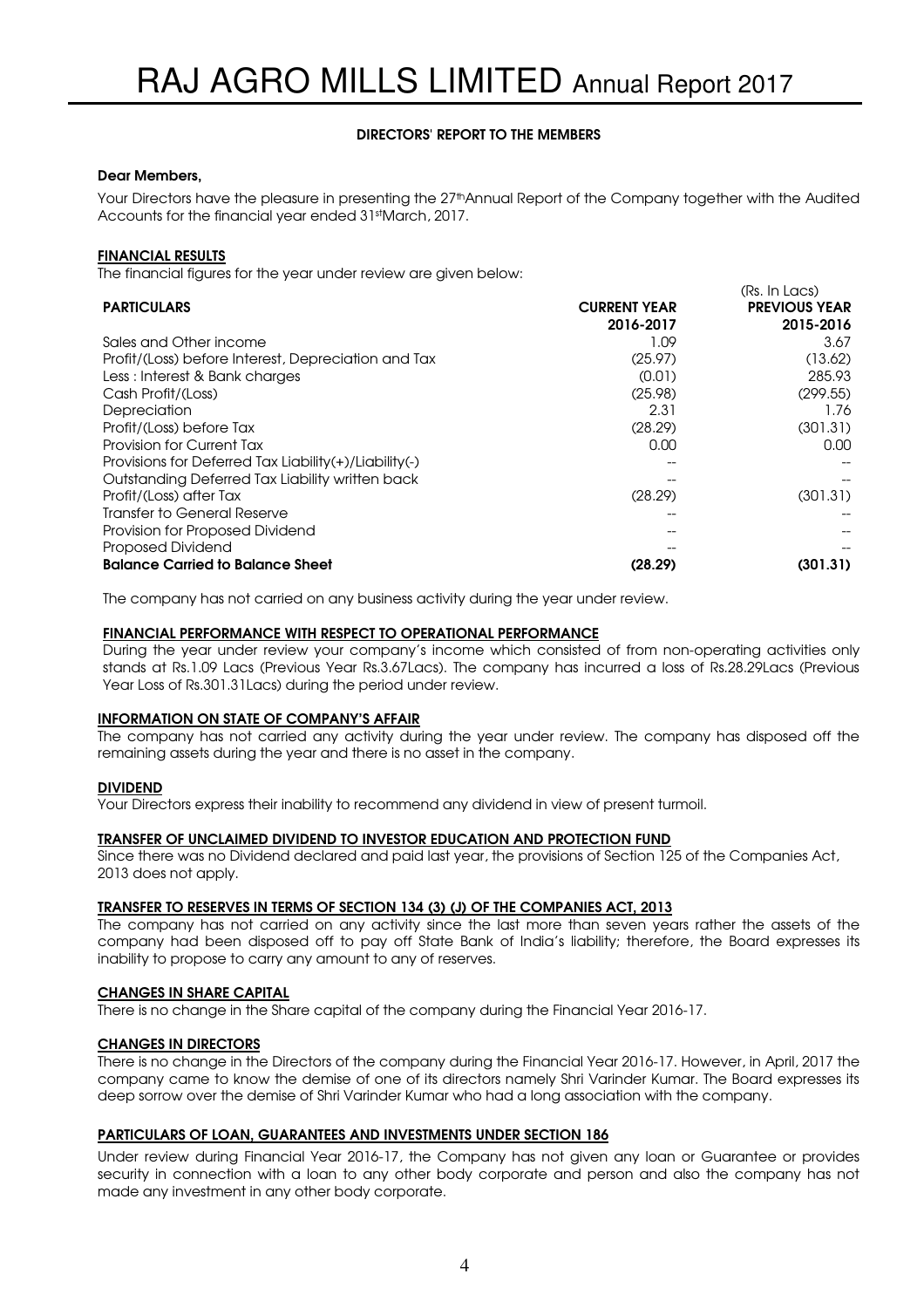# AUDITOR'S

# Statutory Auditors

The term of the existing statutory auditor M/s P C Goyal& Co., Chartered Accountants, Ludhiana, is expiring at the conclusion of forthcoming Annual General Meeting however pursuant to stipulations imposed by section 139(2) of the Companies Act, 2013, the retiring auditor firm namely M/s P C Goyal & Co, Chartered Accountants cannot be appointed as Statutory auditor for a period of five years from the completion of said term i.e. from conclusion of this Annual General Meeting.

To comply with the provisions of the Companies Act, 2013 and the Rules made there-under, the Board of Directors on the recommendations made by the Audit Committee have proposed and recommend for the kind consideration of worthy shareholders the name of M/s Rajiv Rajeev & Associates, Chartered Accountants, Ludhiana as the statutory auditor of the company. Their appointment is being for a term of five years and they will hold from the conclusion of this Annual General Meeting (27<sup>th</sup> AGM) till the conclusion Sixth annual general from this annual general meeting i.e. up to 32nd Annual General Meeting. However, the said appointment shall be subject to rectification by the members at every annual general meeting to be held after this Annual General Meeting. The incoming auditors have furnished a certificate that their re-appointment, if made, would be within the prescribed limits under section 141(3)(g) of the Companies Act, 2013.

Further, as the existing auditors are vacating their office upon completion of consecutive tenure of ten years pursuant to the stipulations/restrictions imposed by section 139(2) about term period of their appointment, therefore, the matter and proposal of appointment of new auditors in their place has been placed in the ordinary businesses. Also, the cooling period of three years provided by second proviso to sub section (2) of section 139 the Companies Act, 2013 to comply with section 139(2) of the Act is expiring this year, therefore, the Board takes this opportunity to appoint new statutory auditors by referring the matter to shareholders as an ordinary matter at the 27<sup>th</sup> Annual General Meeting of the company.

# Statutory Auditor's Report

The Auditors Report on the Accounts of the Company is self-explanatory and there is no adverse remark in it requiring explanation(s) by the Board. The Auditors' in his audit report has commented upon the fact that the company's losses are more than its net worth and the company has liquidated its assets to pay off dues, hence, the company is presently not maintaining its going concern status. As the members already know that the company has sold its assets to pay off bank liabilities and thereafter it could not become operational hence it is not maintaining its going concern status.

#### Cost Audit

The provisions regarding applicability of Cost Audit are not applicable to the company due to non-operation of unit.

#### Secretarial Auditors

B.K. Gupta & Associates, Company Secretaries, Ludhiana has conducted the secretarial audit for the financial year 2016-17.

#### Internal Auditors

The Company is not in Operation since the last more than seven years so no internal Auditor is appointed in Company. However, the Company has adequate internal financial controls in place and the same is operating effectively having regard to company's size and operations.

#### PARTICULARS OF EMPLOYEES AND RELATED DISCLOSURES

Pursuant to Section 197(12) of the Act, read with rule 5(1) of the Companies (Appointment and Remuneration of Managerial Personnel) Rules, 2014, every listed company is required to disclose information related to remuneration paid during the year. The detailed information in this regard is annexed to this report as "Annexure I".

#### RELATED PARTY TRANSACTIONS

The company has not entered into any contract, arrangement and transaction with any of related parties during the year under review. Therefore, there is nothing to disclose in the report.

#### DETAILS AND INFORMATION AS REQUIRED UNDER SECTION 134(3) (I) OF THE COMPANIES, ACT 2013

No material changes and commitments have taken place between the end of the financial year of the Company to which balance sheet relates and date of report, which affects the financial position of the Company.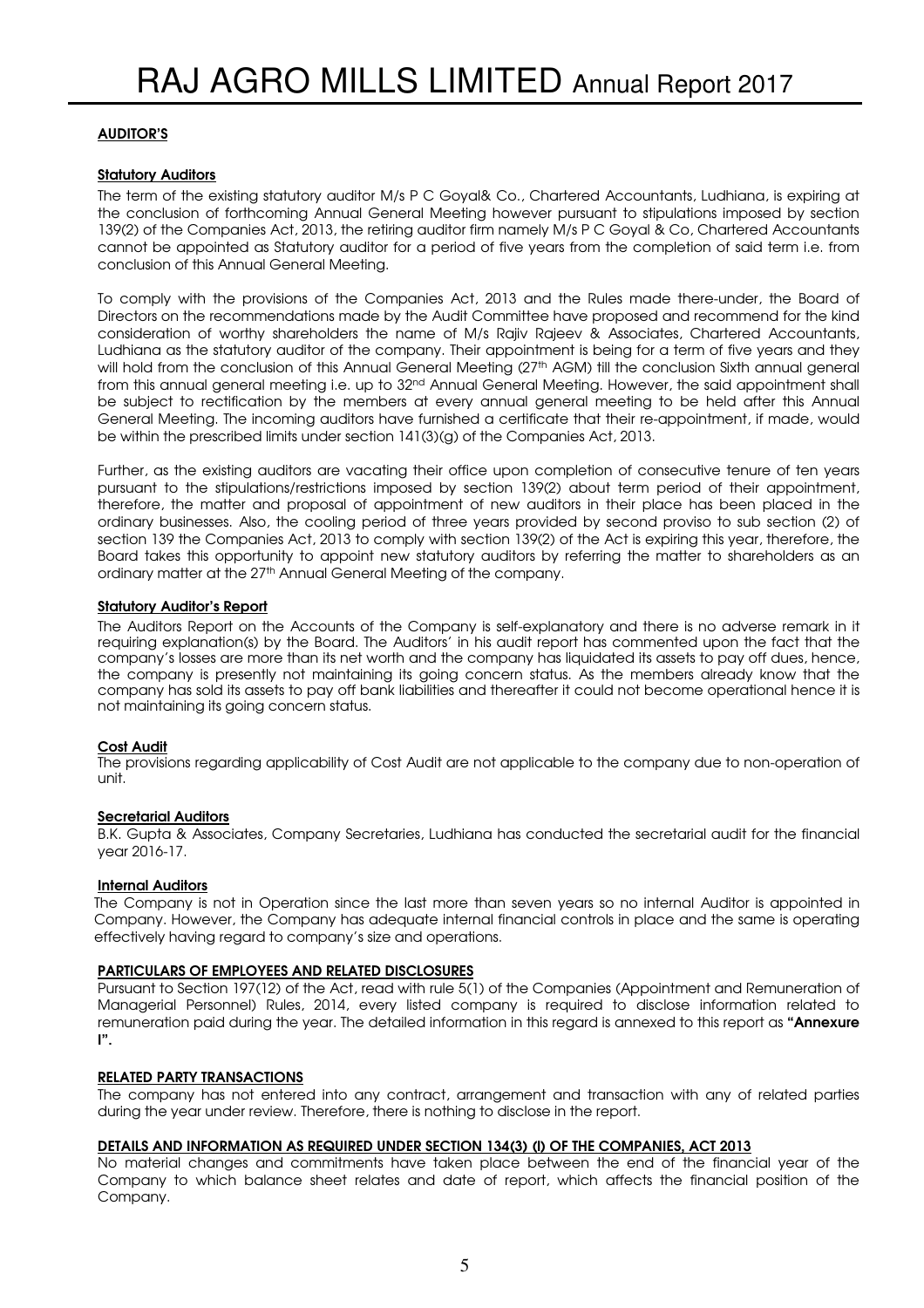# CONSERVATION OF ENERGY, TECHNOLOGY ABSORPTION AND FOREIGN EXCHANGE EARNINGS AND OUTGO

The company is not engaged in the manufacturing activities or any other commercial activity as such your Directors express their inability to comment upon the conservation of energy, technology absorption measures and there is no the foreign exchange earnings and outgo during the year under review.

### EXTRACT OF ANNUAL RETURN

The extract of Annual Return, in format MGT-9, for the financial year 2016-17 has been enclosed with this report as "Annexure II".

#### DETAILS OF SUBSIDIARY/JOINT VENTURES/ASSOCIATE COMPANIES

The Company has no Subsidiary/Joint Venture or Associate companies.

#### DETAILS OF DIRECTORS AND KEY MANAGERIAL PERSONNEL

There is no change in composition of Key Managerial Personnel during the year under review. However in April, 2017the company came to know the demise of Mr. Varinder Kumar, Director of the company.

# DECLARATION BY INDEPENDENT DIRECTORS

The Company has received the necessary declaration from each independent director in accordance with section 149 (7) of the Companies Act 2013, that he/she meets the criteria of independence as laid out in sub section (6) of section 149 of the Companies Act, 2013.

#### DETAILS OF SIGNIFICANT & MATERIAL ORDERS PASSED BY THE REGULATORS OR COURTS OR TRIBUNAL

No material order has been passed by any regulator/court/tribunal during the year under review.

#### STATEMENT IN RESPECT OF ADEQUACY OF INTERNAL FINANCIAL CONTROL WITH REFERENCE TO THE FINANCIAL STATEMENTS

The Company has in place adequate internal financial controls with reference to financial statements. During the year, such controls were tested and no reportable material weaknesses in the design or operation were observed.

### NUMBER OF MEETINGS

During the Financial year 2016-2017 under review, 5 (Five) meetings of Board of Directors were held. The detailed information about the meetings is given in corporate governance report which forms the part of Annual Report.

# RISK MANAGEMENT POLICY

The Board of Directors of your Company has adopted the Risks Management Policy. The policy establishes the process for the management of risk faced by the Company. The aim of risk management is to maximize opportunities in all activities and to minimize adversity. This policy applies to all activities and processes associated with the normal operations of Raj Agro Mills Limited.

The Policy is to assist the Board of Directors in fulfilling its responsibilities with regard to enterprise risk management. Further, the Committee strives to assist the Board in framing, implementing and monitoring the risk management plan for the Company and reviewing and guiding the risk policy.

#### EVALUATION BY BOARD OF ITS OWN PERFORMANCE, ITS COMMITTEE AND INDIVIDUAL DIRECTORS WITH REFERENCE TO SECTION 134 (3) (p) OF THE COMPANIES ACT, 2013 AND RULE 8(4) OF THE COMPANIES (ACCOUNTS) RULES 2014

Pursuant to the above said provisions of the Companies Act, 2013, the Board has carried out an evaluation of its own performance, directors individually as well as the evaluation of the Committees as per the Criteria laid down in the Nomination Remuneration Evaluation policy. Further the Independent directors have also reviewed the performance of the Non-Independent Directors and Board as a whole including reviewing the performance of the Chairperson of the Company taken into account the views of the Executive Directors and Non Executive Directors vide there separate meeting held on 09.02.2017 at the Registered office of the Company.

# DISCLOSURE ON THE NOMINATION AND REMUNERATION POLICY OF THE COMPANY PURSUANT TO SECTION 134(3) (e) AND SECTION 178(3)

SEBI vide notification dated September 02, 2015 amended the existing Listing Agreement and bring in force SEBI (Listing Obligations and Disclosure Requirements) Regulations, 2015 with effect from December 01, 2015. So, in order to align with the provisions of Regulation 19 of SEBI (Listing Obligations and Disclosure Requirements) Regulations, 2015, the Board of Directors of your Company in its meeting held on February 02, 2016 has redefined the requisite terms of the reference of Nomination & Remuneration Committee as required under Section 178 of the Companies Act, 2013 and Regulation 19 of SEBI (Listing Obligations and Disclosure Requirements) Regulations, 2015. The said Committee has framed, adopted and recommended "Nomination &Remuneration Evaluation Policy" vide its committee meeting dated February 02, 2016. The said policy forms the part of this report which is annexed at "Annexure III".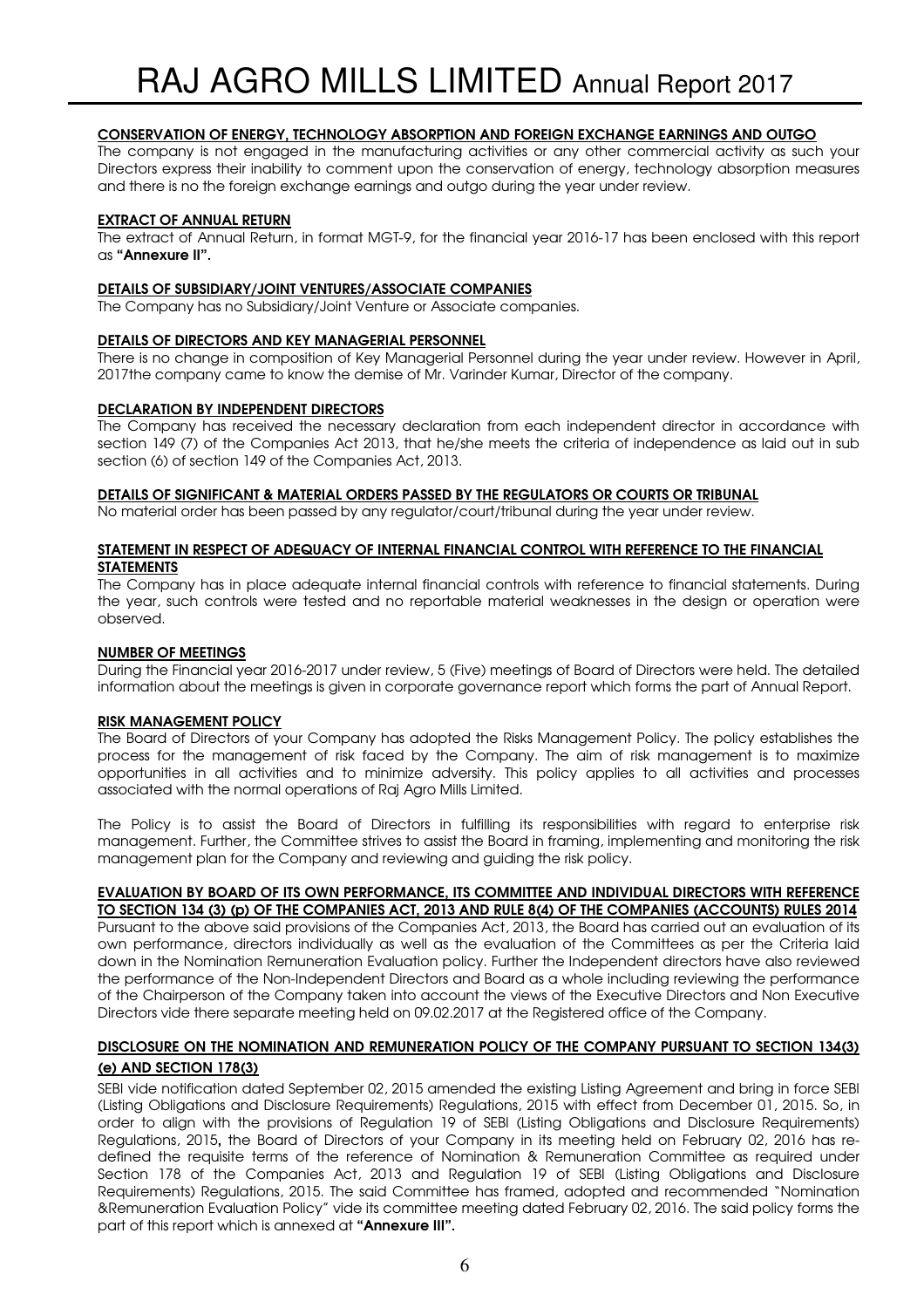# AUDIT COMMITTEE

SEBI vide its notification dated September 02, 2015 amended the existing Listing Agreement and bring in force SEBI (Listing Obligations and Disclosure Requirements) Regulations, 2015 with effect from December 01, 2015. So, in order to align with the provisions of Regulation 18 of SEBI (Listing Obligations and Disclosure Requirements) Regulations, 2015, the terms of reference of Audit Committee of the company has been re-defined on February 02, 2016 with the objectives to monitor, supervise and effective management of company's finance, to ensure effective internal financial controls and risk management systems with high level of transparency and accuracy.

The Chairman of Audit Committee is an Independent Director and all the members of the Audit Committee are non-executive directors. The composition of the Audit Committee consists of two Independent Directors viz., Sh. Jatinder Singh (Chairman) and Mrs Meenu Uppal (Member) and Sh Varinder Kumar (Ordinary Director) as Member. The Audit Committee met four times during the year, the details of which are given in the Corporate Governance Report which forms the part of this Annual Report. On the death of Shri Varinder Kumar, the constitution of the Audit Committee was changed in April, 2017.

# VIGIL MECHANISM

SEBI vide its notification dated September 02, 2015 amended the existing Listing Agreement and bring in force SEBI (Listing Obligations and Disclosure Requirements) Regulations, 2015 with effect from December 01, 2015. So, in order to align with the provisions of Regulation 22 of SEBI (Listing Obligations and Disclosure Requirements) Regulations, 2015, Board of Directors of the Company in its meeting held on February 02, 2016 adopted the Vigil Mechanism Policy in compliance of Companies Act, 2013. The Policy is formulated to provide opportunity to employees and directors to report to management concerns about unethical behavior, actual or suspended fraud or violation of the Code of conduct or policy. The mechanism provides for adequate safeguards against victimizsation of employees and directors who express their concerns and also provides for direct access to Chairman/ Members of Audit Committee in exceptional cases. The policy is applicable to all employees and directors of the Company.

The policy on Vigil Mechanism and Whistle Blower Policy as approved by the Board may be accessed on the Company's website at the link: http://www.rajagromills.com/p/investor-services.html

# SECRETARIAL AUDIT REPORT

Secretarial Audit Report in format MR-3 by M/s B.K. Gupta & Associates, Company Secretaries is annexed with the Board Report. Secretarial Audit Report is annexed herewith as "Annexure IV". There is no adverse remark in it requiring explanation(s) by the Board.

#### DIRECTORS RESPONSIBILTY STATEMENT

Pursuant to Section 134(5) of the Companies Act, 2013 the Board of Directors of the Company confirms that-

- (a) In the preparation of the annual accounts, the applicable accounting standards had been followed along with proper explanation relating to material departures;
- (b) They had selected such accounting policies and applied them consistently and made judgments and estimates that are reasonable and prudent so as to give a true and fair view of the state of affairs of the company at the end of the financial year and of the loss of the company for that period;
- (c) They had taken proper and sufficient care for the maintenance of adequate accounting records in accordance with the provisions of this Act for safeguarding the assets of the company and for preventing and detecting fraud and other irregularities;
- (d) They had prepared the annual accounts as per the applicable law, accounting standards and accounting principles however the company is not maintaining going concern due to non-operation of unit and as it has disposed off assets to pay off bank dues;
- (e) They had laid down internal financial controls to be followed by the company and that such internal financial controls are adequate and were operating effectively; and
- (f) They had devised proper systems to ensure compliance with the provisions of all applicable laws and that such systems were adequate and operating effectively.

# MANAGEMENT DISCUSSION AND ANLYSIS REPORT

Management Discussion and Analysis Report as required under the Regulation 34 (2) (e) of SEBI (Listing Obligations and Disclosure Requirements) Regulations, 2015are given in the **Annexure-V** forming part of this report.

#### CORPORATE GOVERNANCE REPORT

Pursuant to Regulation 34 of SEBI (Listing Obligations and Disclosure Requirements) Regulations,2015 the report on Corporate Governance together with Auditor's Certificate on compliance with this regard and Managing Director's declaration in this regarding compliance of code of conduct by Board Members and Senior Management Personnel is attached and forms part of this Annual Report.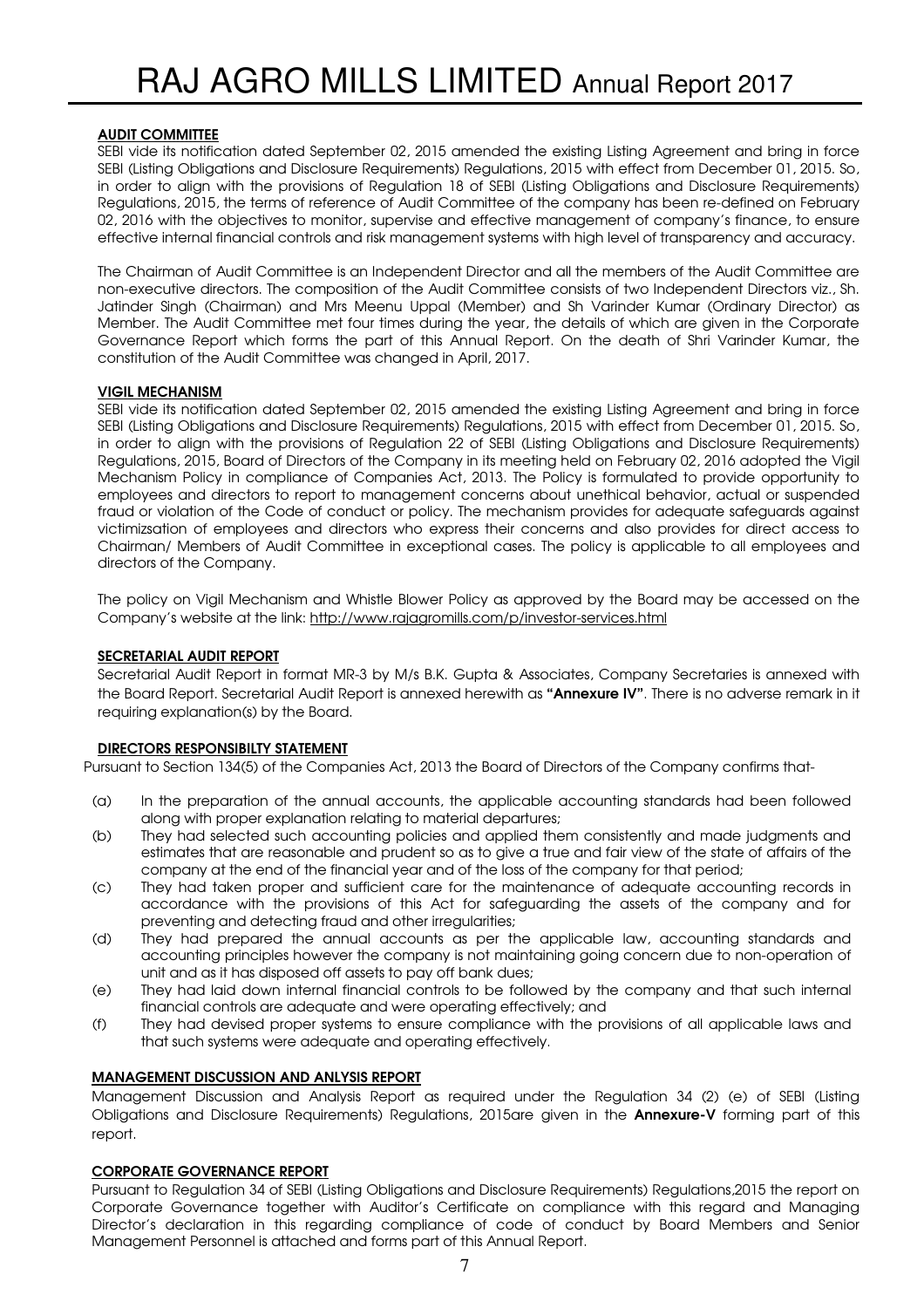# GENERAL DISCLOSURE

Your Director state that no Disclosure or Reporting is required in respect of the following items as there were no transactions on these items during the year under review.

- 1. Details relating to Deposits covered under Chapter V of the Act.
- 2. Issue of Equity Shares with Differential right, as to dividend, voting or otherwise.
- 3. Issue of shares with including sweat equity shares to employees of the Company under any scheme.
- 4. No significant or Material order were passed by the regulators or courts or tribunal which impact the going concern status and company's operation in future, your director further state that during the year under review, there were no case filed pursuant to sexual harassment of women at workplace (prevention, prohibition and Redressal) Act, 2013.

# ACKNOWLEDGEMENTS

Your Directors wish to express their grateful appreciation for the valuable support and co-operation received from sub-brokers, business associates, vendors, bankers, financial institutions, investors, stakeholders, registrar and share transfer agent, other business affiliates and media.

The Board places on record its sincere appreciation towards stakeholders for their continued co-operation and support to the company and look forward to the continuance of this supportive relationship in future.

Your Directors also places on record their deep sense of appreciation for the devoted services of the employees during the period under review.

# FOR AND ON BEHALF OF THE BOARD

 $Sd/-$  solid  $Sd/-$  (Sanjeev Bansal) (Jatinder Singh) Managing Director **Director**<br>DIN:00057485 **DIN:021**  DIN:00057485 DIN: 02150760 Gurdev Nagar Ludhiana-01, Ludhiana-141002, Punjab

8-A, Model Town, Extension

Place: Ludhiana Punjab Date : 29.05.2017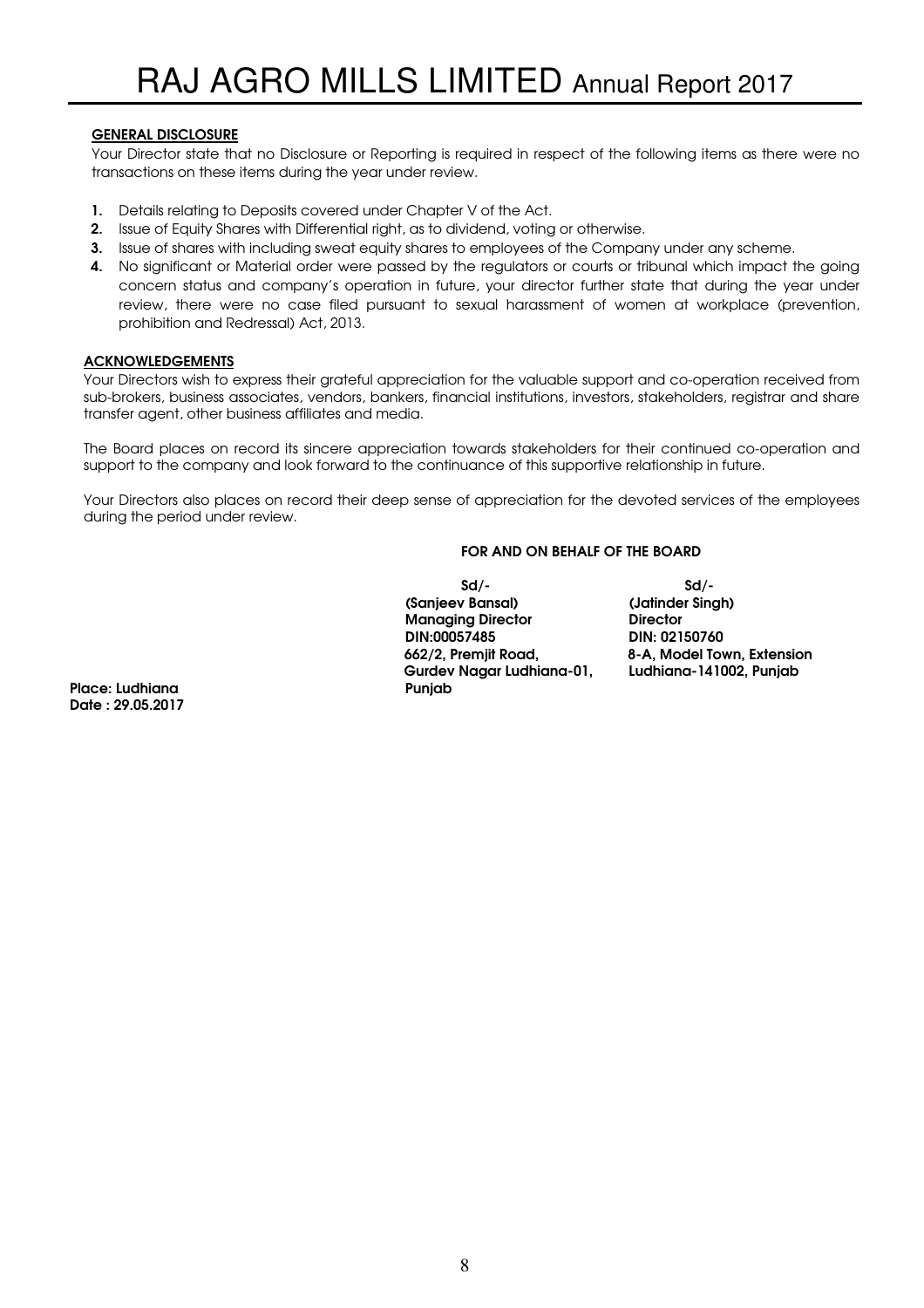#### ANNEXURE TO THE DIRECTORS REPORT ANNEXURE TO THE DIRECTORS REPORT

Information pursuant to Section 197(12) of the Companies Act, 2013 read with Rule 5(1) of the Companies (Appointment and Remuneration of Managerial Personnel) Rules, 2014

#### (1) Ratio of the remuneration of each Director/KMP to the average remuneration of all the employees of the Company for the financial year:

| Average remuneration of all employees of the Company for the<br>Financial Year 2016-17    | 4,86,976 |
|-------------------------------------------------------------------------------------------|----------|
| The Percentage increase in the average remuneration of<br>employees in the Financial Year | 18.31%   |
| The number of permanent employees on the roll of the Company as<br>on 31st March, 2017    |          |

| Name of Director/<br><b>KMP</b> | Remuneration of<br>Director/KMP for<br>financial year<br>2016-17 | Ratio of<br>Remuneration to<br>average<br>remuneration of all<br>employees | % increase in<br>remuneration in the<br>Financial Year 2016-<br>17 | Comparison<br>of<br>the remuneration<br><b>of</b><br>the<br><b>KMP</b><br>against<br>the<br>performance<br><b>of</b><br>the Company                                                                       |
|---------------------------------|------------------------------------------------------------------|----------------------------------------------------------------------------|--------------------------------------------------------------------|-----------------------------------------------------------------------------------------------------------------------------------------------------------------------------------------------------------|
| <b>Independent Directors</b>    |                                                                  |                                                                            |                                                                    |                                                                                                                                                                                                           |
| Mrs. Meenu Uppal                | Nil                                                              | N.A                                                                        | Nil                                                                | Nil                                                                                                                                                                                                       |
| Mr. Jatinder Singh              | Nil                                                              | N.A                                                                        | Nil                                                                | Nil                                                                                                                                                                                                       |
| <b>Executive Directors/KMP</b>  |                                                                  |                                                                            |                                                                    |                                                                                                                                                                                                           |
| Mr. Sanjeev                     | Nil                                                              |                                                                            |                                                                    |                                                                                                                                                                                                           |
| Bansal M.D*                     |                                                                  |                                                                            |                                                                    |                                                                                                                                                                                                           |
| Mr. Davinder                    | 8,09,200                                                         | 1.66                                                                       | 20.77%                                                             | Loss Before                                                                                                                                                                                               |
| Kumar, Company                  |                                                                  |                                                                            |                                                                    | interest,                                                                                                                                                                                                 |
| secretary**                     |                                                                  |                                                                            |                                                                    | depreciation and<br>tax increased by                                                                                                                                                                      |
| Mr. Rupinder<br>Singh, CFO      | 1,64,753                                                         | 0.34                                                                       | 7.50%                                                              | 90.60 % whereas<br>loss after Interest,<br>depreciation<br>decreased by<br>90.61% in<br><b>Financial Year</b><br>2016-17 due to<br>payment of<br>accrued interest<br>to bank as per<br>OTS in FY 2015-16. |

#### Notes: \*Mr.Sanjeev Bansal is Executive Director of Company but he doesn't receive any salary. \*\*Mr.Davinder Kumar has resigned from the company with effect from 30thApril, 2017.

(2) Relationship between average increase in remuneration and company performance:

 The Losses for the year decreased by 90.61% and whereas average remuneration has increased by 18.31%. There is increase in average remuneration whereas the losses decreased as compared to last year. However, it is worth mentioning that the company is not in operation since more than seven years and these losses are not the operating losses rather they are notional losses on the sale of assets and losses on account of employee cost during that year. The payment of employee remuneration is necessary to retain them for legal and compliance purposes.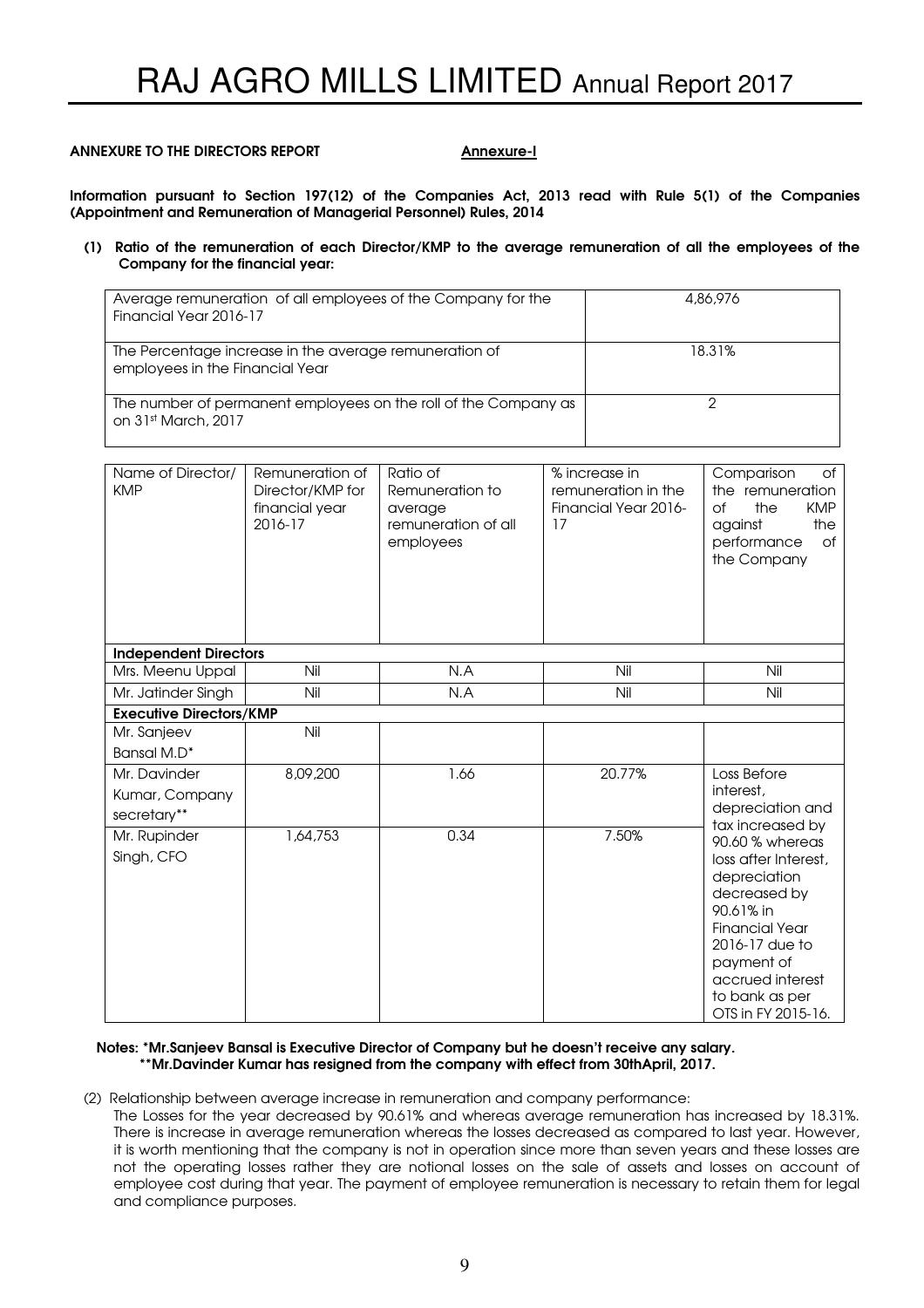- (3) Comparison of the remuneration of the KMP against the performance of the Company: The total remuneration of KMP increased by 18.31% from Rs.8,23,200/- in 2015-16 to Rs.9,73,953/- in 2016-17 whereas the losses decreased by 90.61% as there is loss of Rs.28.29 lacs in the year under review as compared to loss of Rs.301.31lacs during the year 2015-16.
- (4) Variations in the market capitalisation of the Company, price earnings ratio as at the closing date of the current financial year and previous financial year and percentage increase over decrease in the market quotations of the shares of the Company in comparison to the rate at which the Company came out with the last public offer:

| Sr No          | Description                                                                 | Amount      |
|----------------|-----------------------------------------------------------------------------|-------------|
| 1.             |                                                                             |             |
|                | Market Cap variation                                                        |             |
|                |                                                                             |             |
|                | Mcap at 31 March, 2017                                                      |             |
|                | (based on close price in March 2017)                                        | 1,22,28,184 |
|                | Mcap at 31 March, 2016                                                      | 1,71,31,872 |
|                |                                                                             |             |
|                | Variation in Mcap in FY 2017 (%)                                            | -28.62%     |
|                |                                                                             |             |
| $\overline{2}$ |                                                                             |             |
|                | Price-to-Earnings Ratio                                                     |             |
|                |                                                                             |             |
|                | PE as at 31 March, 2017 (Mkt Price/EPS)                                     | 0.00        |
|                | PE as at 31 March, 2016 (Mkt Price/EPS)                                     | 0.00        |
|                |                                                                             |             |
| 3              | Offer                                                                       |             |
|                |                                                                             |             |
|                | - IPO price per share                                                       | 18          |
|                |                                                                             | 3.94        |
|                | - Market price as at 31 March, 2017<br>(based on close price in March 2017) |             |
|                |                                                                             |             |
|                | % decrease from last IPO                                                    | 78.11%      |

- (5) The key parameters for any variable component of remuneration availed by the directors are considered by the Board of Directors based on the recommendations of the Nomination and Remuneration Committee as per the Remuneration Policy for Directors, Key Managerial Personnel and other Employees.
- (6) The ratio of the remuneration of the highest paid director to that of the employees who are not directors but receive remuneration in excess of the highest paid director during the year: Not Applicable since directors are not being paid any salary.
- (7) It is hereby affirmed that remuneration paid is as per the remuneration policy of the Company.

#### FOR AND ON BEHALF OF THE BOARD

 $Sd/-$  solid  $Sd/-$  (Sanjeev Bansal) (Jatinder Singh) Managing Director **Director**<br>DIN:00057485 **DIN:021**  DIN:00057485 DIN: 02150760 Gurdev Nagar Ludhiana-01, Ludhiana-141002, Punjab

8-A, Model Town, Extension

Place: Ludhiana Punjab Date : 29.05.2017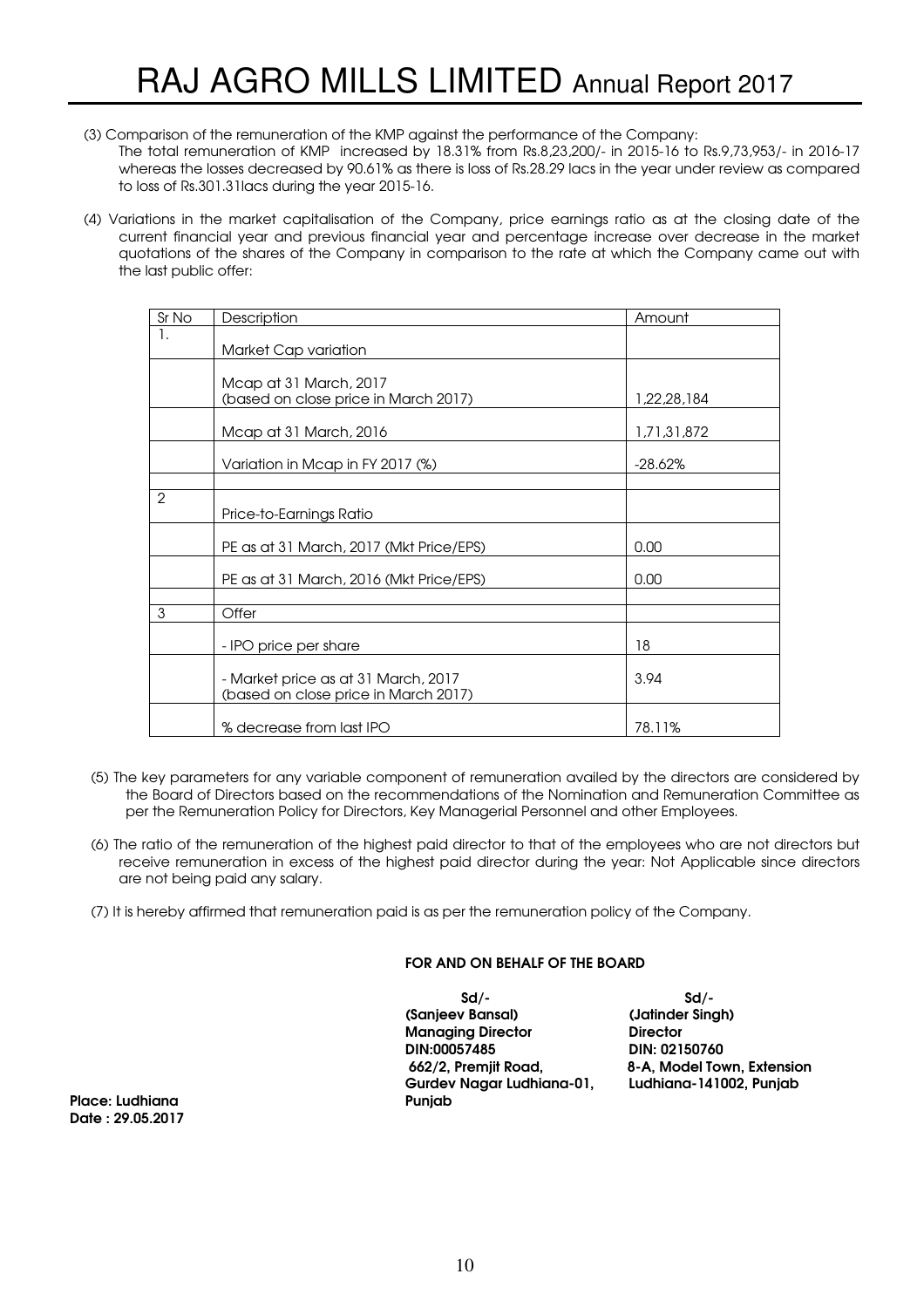#### Annexure II Form MGT-9

# EXTRACT OF ANNUAL RETURN

# As on the financial year ended 31st March, 2017

(Pursuant to Section 92(3) of the Companies Act, 2013 and rule 12 (1) of Companies (Management & Administrations) Rules, 2014)

# I. REGISTRATION AND OTHER DETAILS:

- i) CIN: L15149DL1990PLC040532
- ii) Registration Date: 18/06/1990
- iii) Name of the Company: Raj Agro Mills Limited
- iv) Category/Sub-Category of the Company: Company Limited by Shares/Indian Non-Government Company
- v) Address of the registered office and contact details: C-8/419 Sector 8, Near Madhuban Chowk, Rohini, New Delhi- 110085 Delhi, Ph: 0161-2512264
- vi) Whether Listed Company Yes/No- Yes

vii) Name, Address and contact details of Registrar & Transfer Agent, if any –

 M/s Link Intime India Private Limited (Formerly Intime Spectrum Registry Limited) 44- Community Centre, 2nd Floor, Naraina Industrial Area Phase-I, PVR, Naraina, New Delhi

#### II.PRINCIPAL BUSINESS ACTIVITIES OF THE COMPANY

All the business activities contributing 10% or more of the total turnover of the Company shall be stated:-

| Sr.No. | <b>Name</b>       | and | Description | Οf | main | <b>NIC</b> | Code            | Оf | the I | % to total turnover of the |  |
|--------|-------------------|-----|-------------|----|------|------------|-----------------|----|-------|----------------------------|--|
|        | products/services |     |             |    |      |            | product/service |    |       | Company                    |  |
|        | N.A               |     |             |    |      |            |                 |    |       |                            |  |

#### III. PARTICULARS OF HOLDING, SUBSIDIARY AND ASSOCIATE COMPANY:

| Sr.No. | Name and Description of CIN/GLN<br>the Company | Holding/Subsidiary   % of Shares Held   Applicable<br>/Associate | Section |
|--------|------------------------------------------------|------------------------------------------------------------------|---------|
|        | N.A                                            |                                                                  |         |

# IV. SHAREHOLDING PATTERN (Equity Share Capital Breakup as Percentage of Total Equity)

I) Category-wise Share Holding

| Category of<br><b>Shareholders</b> |         | No. of Shares held at the<br>beginning of the year |              | No. of Shares held at the<br>end of the year |         |                 |         | %<br>Change<br>during<br>the year |  |
|------------------------------------|---------|----------------------------------------------------|--------------|----------------------------------------------|---------|-----------------|---------|-----------------------------------|--|
|                                    | Demat   | <b>Physical</b>                                    | <b>Total</b> | $\%$<br><b>of</b><br>total<br>shares         | Demat   | <b>Physical</b> | Total   | %<br>Оf<br>total<br>shares        |  |
| A. Promoters                       |         |                                                    |              |                                              |         |                 |         |                                   |  |
| (1) Indian                         |         |                                                    |              |                                              |         |                 |         |                                   |  |
| a) Individual/<br><b>HUF</b>       | 1930500 | 12600                                              | 1943100      | 62.61                                        | 1930500 | 12600           | 1943100 | 62.61                             |  |
| b) Central                         |         |                                                    |              |                                              |         |                 |         |                                   |  |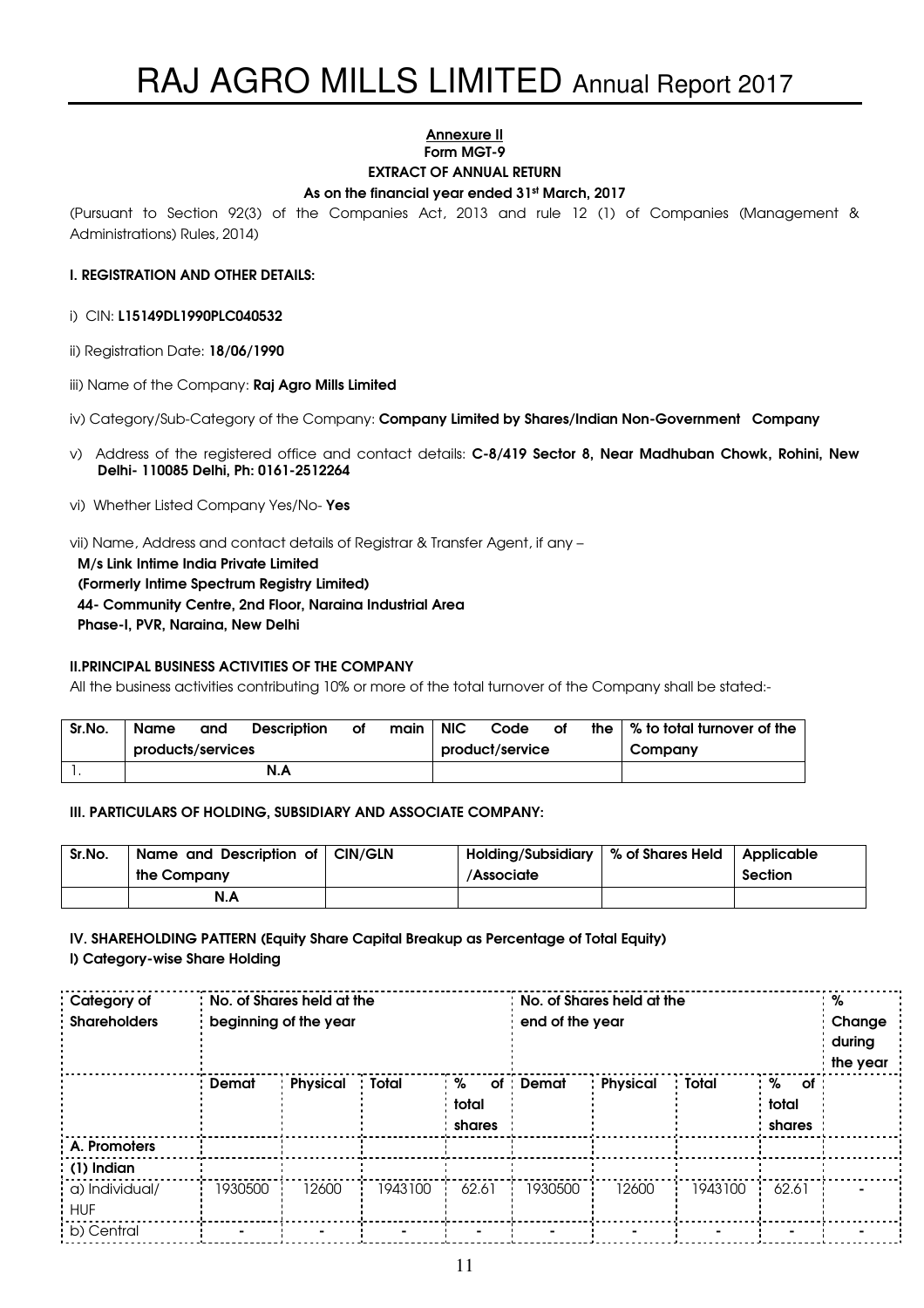| Govt.               |         |        |         |       |         |        |         |       |        |
|---------------------|---------|--------|---------|-------|---------|--------|---------|-------|--------|
| c)State Govt(s)     |         |        |         |       |         |        |         |       |        |
| d) Bodies.          | 66900   |        | 66900   | 2.16  | 66900   | 0.00   | 66900   | 2.16  |        |
| Corp.               |         |        |         |       |         |        |         |       |        |
| e) Banks/Fl         |         |        |         |       |         |        |         |       |        |
|                     |         |        |         |       |         |        |         |       |        |
| f) Any Other        |         |        |         |       |         |        |         |       |        |
| Sub-total           | 1997400 | 12600  | 2010000 | 64.77 | 1997400 | 12600  | 2010000 | 64.77 |        |
| $(A)$ (1) :-        |         |        |         |       |         |        |         |       |        |
| (2) Foreign         |         |        |         |       |         |        |         |       |        |
| a) NRIs-            |         |        |         |       |         |        |         |       |        |
| Individuals         |         |        |         |       |         |        |         |       |        |
| b) Other-           |         |        |         |       |         |        |         |       |        |
| Individuals         |         |        |         |       |         |        |         |       |        |
| c) Bodies-          |         |        |         |       |         |        |         |       |        |
| Corp                |         |        |         |       |         |        |         |       |        |
| d) Banks/Fl         |         |        |         |       |         |        |         |       |        |
| e) Any Other        |         |        |         |       |         |        |         |       |        |
| Sub-total           |         |        |         |       |         |        |         |       |        |
| $(A)$ (2) :-        |         |        |         |       |         |        |         |       |        |
| <b>Total</b>        | 1997400 | 12600  | 2010000 | 64.77 | 1997400 | 12600  | 2010000 | 64.77 |        |
| shareholding        |         |        |         |       |         |        |         |       |        |
| Of Promoter         |         |        |         |       |         |        |         |       |        |
| $(A)=(A)(1)+(A)(2)$ |         |        |         |       |         |        |         |       |        |
|                     |         |        |         |       |         |        |         |       |        |
| <b>B.Public</b>     |         |        |         |       |         |        |         |       |        |
| Shareholding        |         |        |         |       |         |        |         |       |        |
| 1. Institution      |         |        |         |       |         |        |         |       |        |
| a) Mutual Funds     |         |        |         |       |         |        |         |       |        |
| b) Banks/Fl         |         |        |         |       |         |        |         |       |        |
| c) Central Govt     |         |        |         |       |         |        |         |       |        |
| d) State Govt       |         |        |         |       |         |        |         |       |        |
| e) Venture          |         |        |         |       |         |        |         |       |        |
| Capital Fund        |         |        |         |       |         |        |         |       |        |
| f) Insurance        |         |        |         |       |         |        |         |       |        |
| Companies           |         |        |         |       |         |        |         |       |        |
| g) Flls             |         |        |         |       |         |        |         |       |        |
| h) Foreign          |         |        |         |       |         |        |         |       |        |
| Venture Capital     |         |        |         |       |         |        |         |       |        |
| Funds               |         |        |         |       |         |        |         |       |        |
| i) Other (Specify)  |         |        |         |       |         |        |         |       |        |
| Sub-total (B)(1)    |         |        |         |       |         |        |         |       |        |
| 2. Non-Institution  |         |        |         |       |         |        |         |       |        |
|                     |         |        |         |       |         |        |         |       |        |
| a) Bodies           |         |        |         |       |         |        |         |       |        |
| Corp.               |         |        |         |       |         |        |         |       |        |
| i) Indian           | 29771   | 94300  | 124071  | 4.00  | 25961   | 94300  | 120261  | 3.88  | (0.12) |
| ii) Overseas        |         |        |         |       |         |        |         |       |        |
| b) Individual       |         |        |         |       |         |        |         |       |        |
| i) Individual       | 361902  | 222036 | 583938  | 18.81 | 376641  | 219736 | 596377  | 19.22 | 0.41   |
| Shareholders        |         |        |         |       |         |        |         |       |        |
| Holding nominal     |         |        |         |       |         |        |         |       |        |
| Share capital       |         |        |         |       |         |        |         |       |        |
| Upto Rs.1 Lakh      |         |        |         |       |         |        |         |       |        |
| ii) Individual      | 280466  | 53000  | 333466  | 10.74 | 268197  | 53000  | 321197  | 10.35 | (0.39) |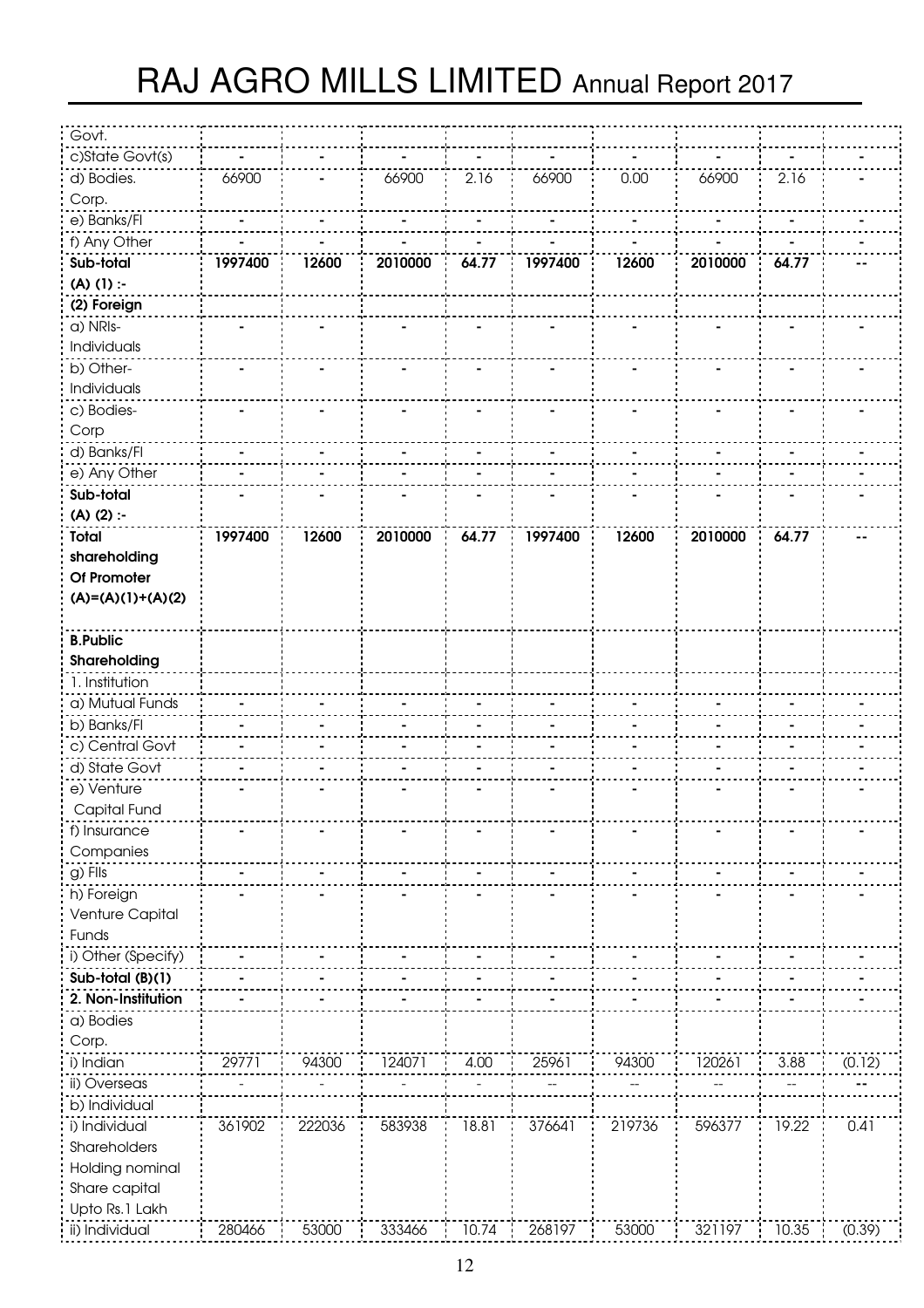| shareholders                 |        |        |         |       |        |        |         |       |      |
|------------------------------|--------|--------|---------|-------|--------|--------|---------|-------|------|
| holding nominal              |        |        |         |       |        |        |         |       |      |
| share capital                |        |        |         |       |        |        |         |       |      |
| in excess of Rs. 1           |        |        |         |       |        |        |         |       |      |
| Lakh                         |        |        |         |       |        |        |         |       |      |
| $\cdot$ C)<br>Other<br>(NRI, | 52125  |        | 52125   | .68   | 55765  |        | 55765   | 1.79  | 0.11 |
| HUF, & Clearing              |        |        |         |       |        |        |         |       |      |
| Members                      |        |        |         |       |        |        |         |       |      |
| Sub-total $(B)$ $(2)$ -      | 723964 | 369636 | 1093600 | 35.24 | 726564 | 367036 | 1093600 | 35.24 |      |

| Category of<br><b>Shareholders</b>                  | No. of Shares held at the<br>beginning of the year |                 |         | No. of Shares held at the<br>end of the year |              |                 |         | $\%$<br>Change<br>during<br>the year |  |
|-----------------------------------------------------|----------------------------------------------------|-----------------|---------|----------------------------------------------|--------------|-----------------|---------|--------------------------------------|--|
|                                                     | Demat                                              | <b>Physical</b> | Total   | . %<br>Οf<br>total<br>shares                 | <b>Demat</b> | <b>Physical</b> | Total   | . %<br>Οf<br>total<br>shares         |  |
| Total Public<br>Shareholding<br>$(B)=(B)(1)+(B)(2)$ | 723964                                             | 369636          | 1093600 | 35.24<br>$\mathbf{u}$                        | 726564       | 367036          | 1093600 | 35.24                                |  |
| C. Shares held by                                   |                                                    |                 |         |                                              |              |                 |         |                                      |  |
| Custodian for<br>GDRs & ADRs                        |                                                    |                 |         |                                              |              |                 |         |                                      |  |
| <b>Grand Total</b><br>$(A+B+C)$                     | 2721364                                            | 382236          | 3103600 | 100.00                                       | 2723964      | 379636          | 3103600 | 100.00                               |  |

# (ii) Shareholding of Promoters

| Sr.No. | Shareholder's                 |               | Shareholding at the beginning |                | Shareholding at the |               |              |          |
|--------|-------------------------------|---------------|-------------------------------|----------------|---------------------|---------------|--------------|----------|
|        | <b>Name</b>                   | Of the year   |                               |                | End of the year     |               |              |          |
|        |                               | No. of        | %                             | of % of Shares | No. of              | %<br>of :     | % of Shares  | %        |
|        |                               | <b>Shares</b> | total                         | Pledged/enc-   | Shares              | total         | Pledged/enc- | Change   |
|        |                               |               | Shares of :                   | umbered to     |                     | <b>Shares</b> | umbered to   | in share |
|        |                               |               | the                           | total shares   |                     | the<br>Οf     | total shares | holding  |
|        |                               |               | Com-                          |                |                     | Com-          |              | during   |
|        |                               |               | Pany                          |                |                     | Pany          |              | the year |
| -1.    | Sanjeev Bansal                | 557000        | 17.95                         |                | 557000              | 17.95         |              | 0.00     |
| 2.     | Raj Paul Bansal               | 500650 :      | 16.13                         |                | 500650              | 16.13         |              | 0.00     |
| 3.     | Kamlesh Bansal                | 226900        | 7.31                          |                | 226900              | 7.31          |              | 0.00     |
| 4.     | Sahil Bansal                  | 224200        | 7.22                          |                | 224200              | 7.22          |              | 0.00     |
| 5.     | Salil Bansal                  | 210600        | 6.78                          |                | 210600              | 6.78          |              | 0.01     |
| 6.     | Rama Bansal                   | 156250        | 5.03                          |                | 156250              | 5.03          |              | 0.00     |
| 7.     | Anu                           |               |                               |                |                     |               |              | 0.00     |
|        | Bansal/Aggarwal               | 46100         | 1.49                          |                | 46100               | 1.49          |              |          |
| 8.     | DeshBandhu R                  | 12600         | 0.41                          |                | 12600               | 0.41          |              | 0.00     |
| 9.     | Gupta<br>Megha Bansal         | 7800          | 0.25                          |                | 7800 ·              | 0.25          |              | 0.00     |
| 10.    |                               |               |                               |                |                     |               |              | 0.00     |
| 11.    | Sham Bansal                   | 1000          | 0.03                          |                | 1000                | 0.03          |              |          |
|        | Raj Soap &<br>Detergents Pvt. | 66900         | 2.16                          |                | 66900               | 2.16          |              | 0.00     |
|        | Ltd.                          |               |                               |                |                     |               |              |          |
|        | <b>Total</b>                  | 2010000       | 64.76                         |                | 2010000             | 64.76         |              | .0.00    |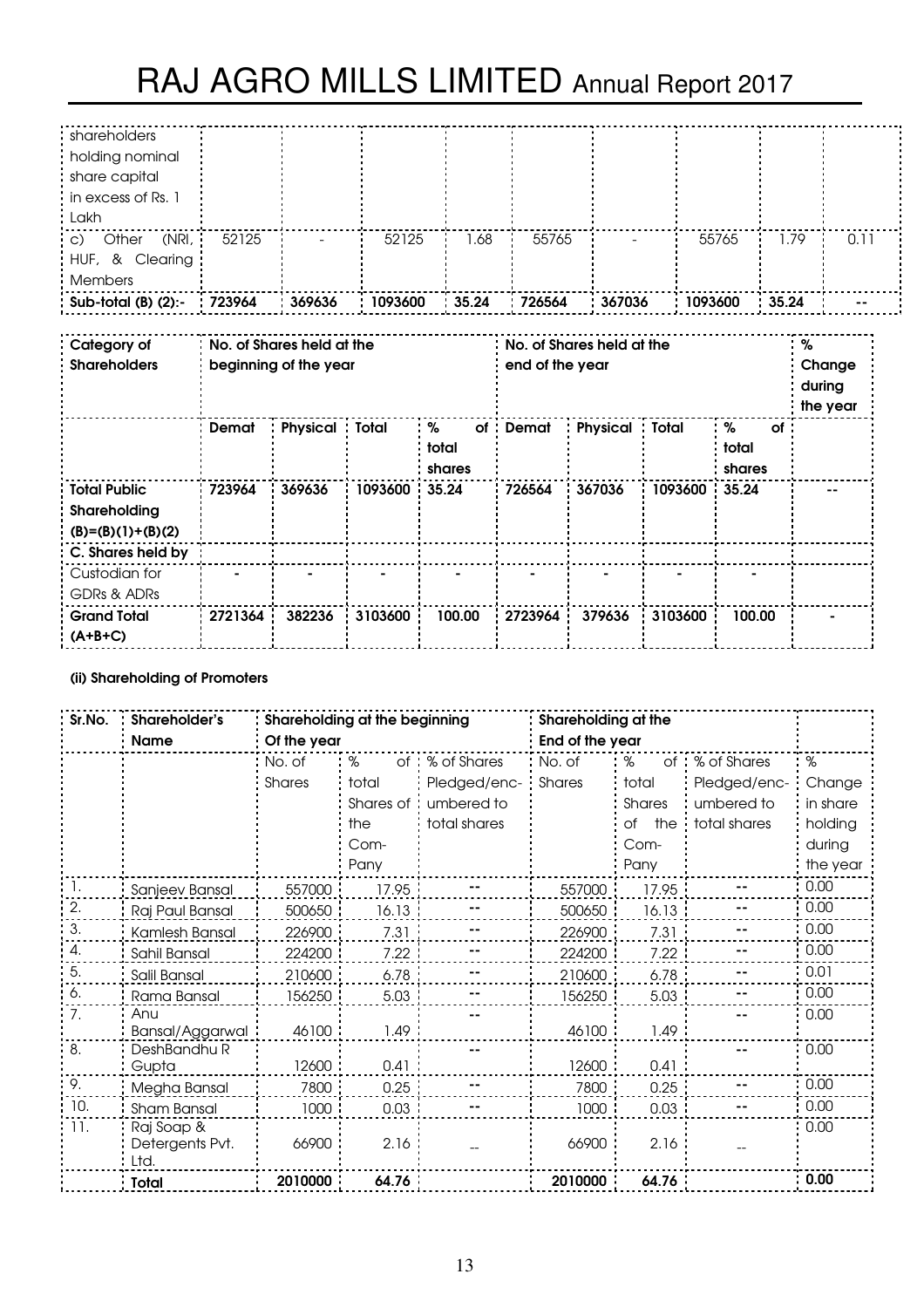|        | (iii) Change in Promoter's Shareholding |                              |                       |                                |                       |  |
|--------|-----------------------------------------|------------------------------|-----------------------|--------------------------------|-----------------------|--|
| Sr.No. |                                         | Shareholding at the          |                       | <b>Cumulative Shareholding</b> |                       |  |
|        |                                         | <b>Beginning of the year</b> |                       | during the year                |                       |  |
|        |                                         | No. of                       | % of the total shares | No. of                         | % of the total shares |  |
|        |                                         | Shares                       | Of the Company        | Shares                         | of the                |  |
| -1.    | <b>Sanjeev Bansal</b>                   |                              |                       |                                | Company               |  |
|        | At the beginning of the                 | 557000                       | 17.95                 | 557000                         | 17.95                 |  |
|        | year                                    |                              |                       |                                |                       |  |
|        | Bought during the year                  |                              |                       | 557000                         | 17.95                 |  |
|        | Sold during the year                    |                              |                       | 557000                         | 17.95                 |  |
|        | At the end of the year                  | 557000                       | 17.95                 | 557000                         | 17.95                 |  |
| 2.     | <b>Raj Paul Bansal</b>                  |                              |                       |                                |                       |  |
|        | At the beginning of the                 | 500650                       | 16.13                 | 500650                         | 16.13                 |  |
|        | year                                    |                              |                       |                                |                       |  |
|        | Bought during the year                  |                              |                       | 500650                         | 16.13                 |  |
|        | Sold during the year                    |                              |                       | 500650                         | 16.13                 |  |
|        | At the end of the year                  | 500650                       | 16.13                 | 500650                         | 16.13                 |  |
| 3.     | <b>Kamlesh Bansal</b>                   |                              |                       |                                |                       |  |
|        | At the beginning of                     | 226900                       | 7.31                  | 226900                         | 7.31                  |  |
|        | the year                                |                              |                       |                                |                       |  |
|        | Bought during the year                  |                              |                       | 226900                         | 7.31                  |  |
|        | Sold during the year                    |                              |                       | 226900                         | 7.31                  |  |
|        | At the end of the year                  | 226900                       | 7.31                  | 226900                         | 7.31                  |  |
| 4.     | <b>Sahil Bansal</b>                     |                              |                       |                                |                       |  |
|        | At the beginning of                     | 224200                       | 7.22                  | 224200                         | 7.22                  |  |
|        | the year                                |                              |                       |                                |                       |  |
|        | Bought during the year                  |                              |                       | 224200                         | 7.22                  |  |
|        | Sold during the year                    |                              |                       | 224200                         | 7.22                  |  |
|        | At the end of the year                  | 224200                       | 7.22                  | 224200                         | 7.22                  |  |
| 5.     | <b>Salil Bansal</b>                     |                              |                       |                                |                       |  |
|        | At the beginning of                     | 210600                       | 6.78                  | 210600                         | 6.78                  |  |
|        | the year                                |                              |                       |                                |                       |  |
|        | Bought during the year                  |                              |                       | 210600                         | 6.78                  |  |
|        | Sold during the year                    |                              |                       | 210600                         | 6.78                  |  |
|        | At the end of the year                  | 210600                       | 6.78                  | 210600                         | 6.78                  |  |
| 6.     | <b>Rama Bansal</b>                      |                              |                       |                                |                       |  |
|        | At the beginning of                     | 156250                       | 5.03                  | 156250                         | 5.03                  |  |
|        | the year                                |                              |                       |                                |                       |  |
|        | Bought during the year                  |                              |                       | 156250                         | 5.03                  |  |
|        | Sold during the year                    |                              |                       | 156250                         | 5.03                  |  |
|        | At the end of the year                  | 156250                       | 5.03                  | 156250                         | 5.03                  |  |
| 7.     | Anu Bansal/Aggarwal                     |                              |                       |                                |                       |  |
|        | At the beginning of                     | 46100                        | 1.49                  | 46100                          | 1.49                  |  |
|        | the year                                |                              |                       |                                |                       |  |
|        | Bought during the year                  |                              |                       | 46100                          | 1.49                  |  |
|        | Sold during the year                    |                              |                       | 46100                          | 1.49                  |  |
|        | At the end of the year                  | 46100                        | 1.49                  | 46100                          | 1.49                  |  |
| 8.     | DeshBandhu R Gupta                      |                              |                       |                                |                       |  |
|        | At the beginning of                     | 12600                        | 0.41                  | 12600                          | 0.41                  |  |
|        | the year                                |                              |                       |                                |                       |  |
|        | Bought during the year                  |                              |                       | 12600                          | 0.41                  |  |
|        | Sold during the year                    |                              |                       | 12600                          | 0.41                  |  |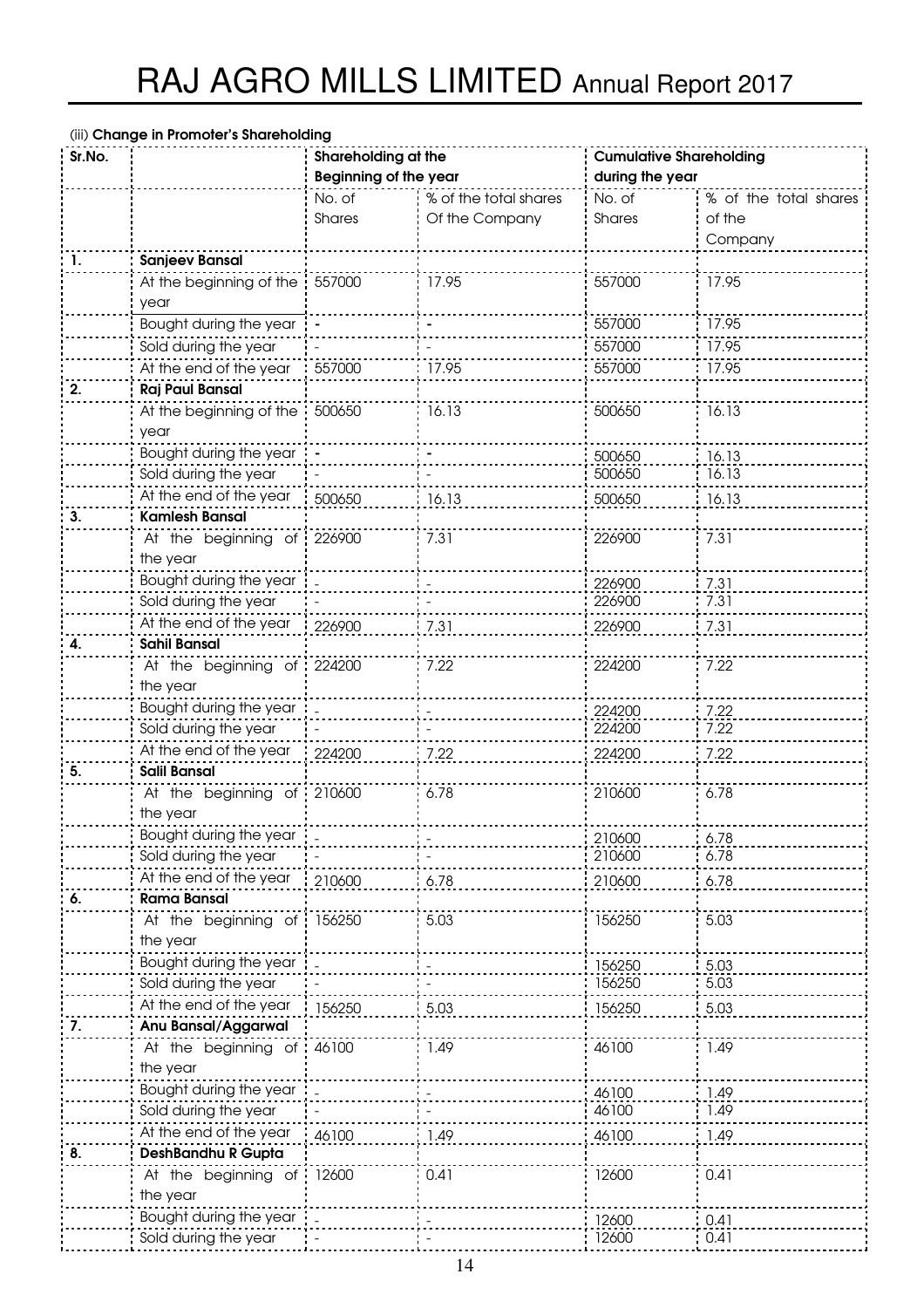|     | At the end of the year 12600  |       | 0.41 | 12600 | 0.41   |
|-----|-------------------------------|-------|------|-------|--------|
| 9.  | <b>Megha Bansal</b>           |       |      |       |        |
|     | At the beginning of 7800      |       | 0.25 | 7800  | 0.25   |
|     | the year                      |       |      |       |        |
|     | Bought during the year        |       |      | 7800  | .0.25  |
|     | Sold during the year          |       |      | 7800  | 0.25   |
|     | At the end of the year 7800   |       | 0.25 | 7800  | 0.25   |
| 10. | <b>Sham Bansal</b>            |       |      |       |        |
|     | At the beginning of 1000      |       | 0.03 | 1000  | 0.03   |
|     | the year                      |       |      |       |        |
|     | Bought during the year L      |       |      | 1000  | 0.03   |
|     | Sold during the year          |       |      | 1000  | 0.03   |
|     | At the end of the year        | 1000  | 0.03 | 1000  | 0.03   |
| 11. | Raj Soap & Detergents         |       |      |       |        |
|     | Pvt. Ltd.                     |       |      |       |        |
|     | At the beginning of the 66900 |       | 2.16 | 66900 | 2.16   |
|     | year                          |       |      |       |        |
|     | Bought during the year __     |       |      | 66900 | 2.16   |
|     | Sold during the year          |       |      | 66900 | . 2.16 |
|     | At the end of the year        | 66900 | 2.16 | 66900 | 2.16   |

(iv) Shareholding Pattern of top ten Shareholders (other than Directors, Promoters and Holders of GDRs and ADRs):

| Sr.No |                                        | Shareholding<br>at<br>the<br>beginning<br>Of the year |                  | <b>Cumulative Shareholding</b><br>during the year |                       |
|-------|----------------------------------------|-------------------------------------------------------|------------------|---------------------------------------------------|-----------------------|
|       | For Each of the Top                    | No. of                                                | total<br>%<br>of | No. of                                            | % of the total shares |
|       | <b>10 Shareholders</b>                 | <b>Shares</b>                                         | shares of        | <b>Shares</b>                                     | of the Company        |
|       |                                        |                                                       | the Company      |                                                   |                       |
| 1.    | <b>SUBRAMANIAN P</b>                   |                                                       |                  |                                                   |                       |
|       | At the beginning of the<br>year        | 0.00                                                  | 0.00             | 0.00                                              | 2.82                  |
|       | Bought during the year                 | 115080                                                | 3.71             | 115080                                            | 3.71                  |
|       | Sold during the year                   |                                                       | $\blacksquare$   | 115080                                            | 3.71                  |
|       | At the end of the year                 | 115080                                                | 3.71             | 115080                                            | 3.71                  |
| 2.    | <b>HITESH RAMJI JAVERI</b>             |                                                       |                  |                                                   |                       |
|       | At the beginning of the<br>year        | 87515                                                 | 2.82             | 87515                                             | 2.82                  |
|       | Bought during the year                 |                                                       |                  | 87515                                             | 2.82                  |
|       | Sold during the year                   |                                                       |                  | 87515                                             | 2.82                  |
|       | At the end of the year                 | 87515                                                 | 2.82             | 87515                                             | 2.82                  |
| 3.    | <b>VARINDER KUMAR</b><br><b>SHARMA</b> |                                                       |                  |                                                   |                       |
|       | At the beginning of the                |                                                       |                  |                                                   |                       |
|       | year                                   | 34698                                                 | 1.12             | 34698                                             | 1.12                  |
|       | Bought during the year                 |                                                       |                  | 34698                                             | 1.12                  |
|       | Sold during the year                   |                                                       |                  | 34698                                             | 1.12                  |
|       | At the end of the year                 | 34698                                                 | 1.12             | 34698                                             | 1.12                  |
| 4.    | <b>JAPRO ENGINEERING</b><br>PVT. LTD.  |                                                       |                  |                                                   |                       |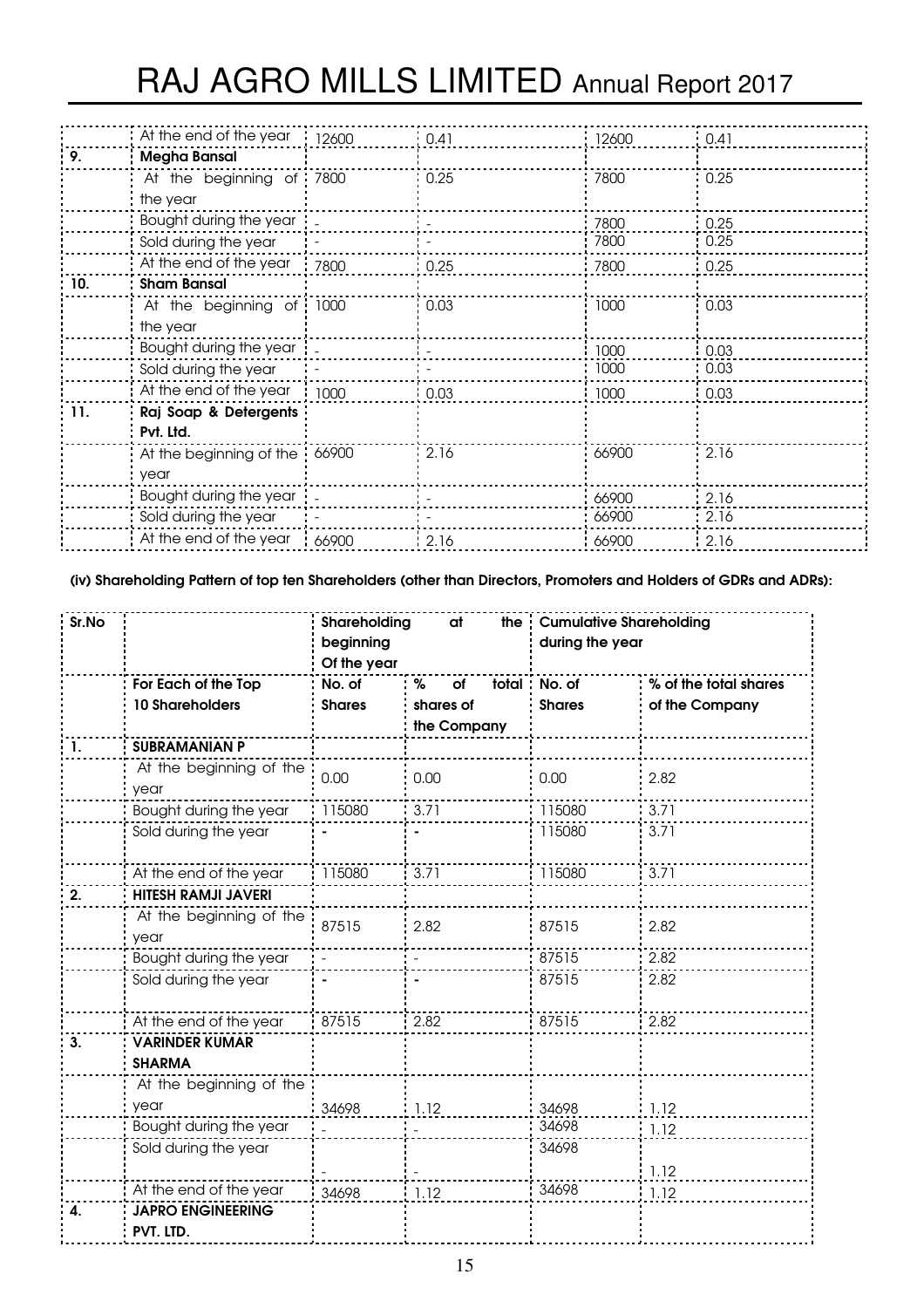|     | At the beginning of the      |       |      |       |      |
|-----|------------------------------|-------|------|-------|------|
|     | year                         | 33400 | 1.08 | 33400 | 1.08 |
|     | Bought during the year       |       |      | 33400 | 1.08 |
|     | Sold during the year         |       |      | 33400 | 1.08 |
|     | At the end of the year       | 33400 | 1.08 | 33400 | 1.08 |
|     |                              |       |      |       |      |
| 5.  | <b>DIPAK SHAH</b>            |       |      |       |      |
|     | At the beginning of the      |       |      |       |      |
|     | year                         | 0.00  | 0.00 | 0.0   | 0.00 |
|     | Bought during the year       | 30106 | 0.97 | 30106 | 0.97 |
|     | Sold during the year         |       |      |       |      |
|     |                              |       |      | 30106 | 0.97 |
|     | At the end of the year       | 30106 | 0.97 | 30106 | 0.97 |
| 6.  | <b>ASHA SIROHI</b>           |       |      |       |      |
|     | At the beginning of the      |       |      |       |      |
|     | year                         |       |      |       |      |
|     | Bought during the year       | 28000 | 0.90 | 28000 | 0.90 |
|     | Sold during the year         |       |      | 28000 | 0.90 |
|     |                              |       |      |       |      |
|     | At the end of the year       |       |      | 28000 | 0.90 |
| 7.  | <b>NEELMA JAIN</b>           | 28000 | 0.90 | 28000 | 0.90 |
|     |                              |       |      |       |      |
|     | At the beginning of the      |       |      |       |      |
|     | year                         | 25000 | 0.81 | 25000 | 0.81 |
|     | Bought during the year       |       |      | 25000 | 0.81 |
|     | Sold during the year         |       |      |       |      |
|     |                              |       |      | 25000 | 0.81 |
|     | At the end of the year       | 25000 | 0.81 | 25000 | 0.81 |
| 8.  | <b>HARSHA HITESH JAVERI</b>  |       |      |       |      |
|     | At the beginning of the      | 20000 | 0.64 | 20000 | 0.64 |
|     | year                         |       |      |       |      |
|     | Bought during the year       |       |      | 20000 | 0.64 |
|     | Sold during the year         |       |      | 20000 | 0.64 |
|     | At the end of the year       | 20000 | 0.64 | 20000 | 0.64 |
| 9.  | <b>COMPETENT FINMAN PVT.</b> |       |      |       |      |
|     | LTD.                         |       |      |       |      |
|     | At the beginning of the      | 16700 | 0.54 | 16700 | 0.54 |
|     | year                         |       |      |       |      |
|     | Bought during the year       |       |      | 16700 | 0.54 |
|     | Sold during the year         |       |      | 16700 | 0.54 |
|     |                              |       |      |       |      |
|     | At the end of the year       | 16700 | 0.54 | 16700 | 0.54 |
| 10. | SATYA INDUSTRIES PVT.        |       |      |       |      |
|     | LTD.                         |       |      |       |      |
|     | At the beginning of the      | 16700 | 0.54 | 16700 | 0.54 |
|     | year                         |       |      |       |      |
|     | Bought during the year       |       |      | 16700 | 0.54 |
|     | Sold during the year         |       |      | 16700 | 0.54 |
|     |                              |       |      |       |      |
|     | At the end of the year       | 16700 | 0.54 | 16700 | 0.54 |
| 11. | <b>KISHOR</b>                |       |      |       |      |
|     | <b>PRAVINCHANDRA PARIKH</b>  |       |      |       |      |
|     | At the beginning of the      | 17139 | 0.55 | 17139 | 0.55 |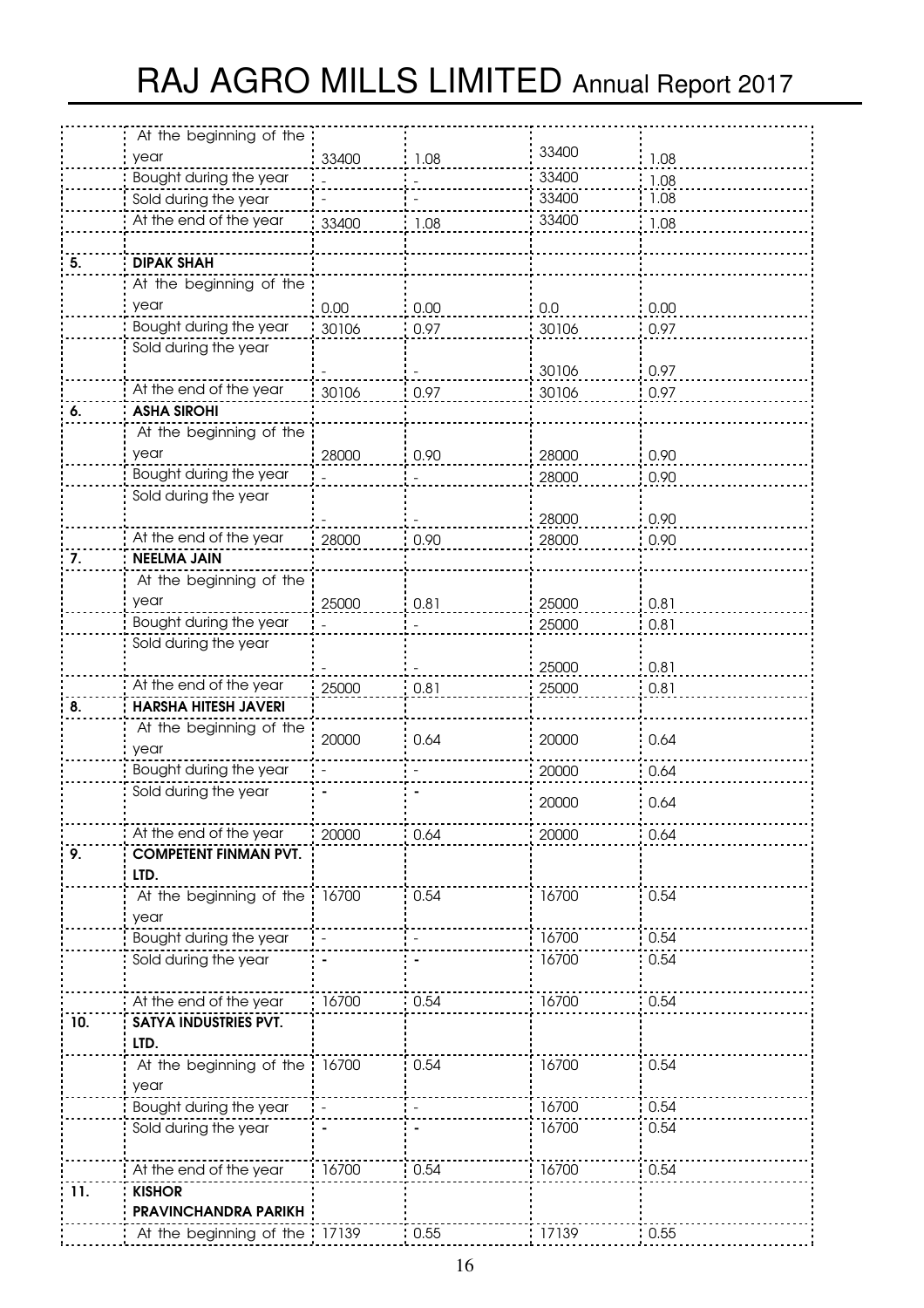|     | year                            |       |       |       |      |
|-----|---------------------------------|-------|-------|-------|------|
|     | Bought during the year          | 0.00  | 0.00  | 17139 | 0.55 |
|     | Sold during the year            | 11243 | 11243 | 5896  | 0.19 |
|     | At the end of the year          | 5896  | 0.19  | 5896  | 0.19 |
| 12. | <b>SANGEETHA S</b>              |       |       |       |      |
|     | At the beginning of the<br>year | 74590 | 2.40  | 74590 | 2.40 |
|     | Bought during the year          |       |       | 74590 | 2.40 |
|     | Sold during the year            | 74590 | 2.40  | 0.00  | 0.00 |
|     | At the end of the year          | 0.00  | 0.00  | 0.00  | 0.00 |
| 13. | <b>SAVITHA S</b>                |       |       |       |      |
|     | At the beginning of the         |       |       |       |      |
|     | year                            | 40490 | 1.30  | 40490 | 1.30 |
|     | Bought during the year          |       |       | 40490 | 1.30 |
|     | Sold during the year            | 40490 | 1.30  | 0.00  | 0.00 |
|     | At the end of the year          | 0.00  | 0.00  | 0.00  | 0.00 |
| 14. | <b>MITA DIPAK SHAH</b>          |       |       |       |      |
|     | At the beginning of the         |       |       |       |      |
|     | year                            | 30000 | 0.96  | 30000 | 0.96 |
|     | Bought during the year          | 0.00  | 0.00  | 30000 | 0.96 |
|     | Sold during the year            | 30000 | 0.96  | 30000 | 0.96 |
|     | At the end of the year          | 0.00  | 0.00  | 0.00  | 0.00 |

# (v) Shareholding of Directors and Key Managerial Personnel:

| Sr.No. |                            | Shareholding at the beginning |                   |                 | <b>Cumulative Shareholding</b> |  |  |
|--------|----------------------------|-------------------------------|-------------------|-----------------|--------------------------------|--|--|
|        |                            | Of the year                   |                   | during the year |                                |  |  |
|        | For Each of the            | No. of                        | % of total shares | No. of          | % of total shares              |  |  |
|        | <b>Directors and KMP</b>   | <b>Shares</b>                 | Of the Company    | <b>Shares</b>   | Of the Company                 |  |  |
| -1.    | <b>Jatinder Singh</b>      |                               |                   |                 |                                |  |  |
|        | At the beginning of        |                               |                   |                 |                                |  |  |
|        | the year                   |                               |                   |                 |                                |  |  |
|        | Bought during<br>the       |                               |                   |                 |                                |  |  |
|        | year                       |                               |                   |                 |                                |  |  |
|        | Sold during the year       |                               |                   |                 |                                |  |  |
|        |                            |                               |                   |                 |                                |  |  |
|        | At the end of the year     |                               |                   |                 |                                |  |  |
| 2.     | <b>Varinder Kumar</b>      |                               |                   |                 |                                |  |  |
|        | At the beginning of 100    |                               | 0.00              | 100             | 0.00                           |  |  |
|        | the year                   |                               |                   |                 |                                |  |  |
|        | Bought during<br>the       |                               |                   | 100             | 0.00                           |  |  |
|        | year                       |                               |                   |                 |                                |  |  |
|        | Sold during the year       | $\overline{\phantom{a}}$      |                   | 100             | 0.00                           |  |  |
|        |                            |                               |                   |                 |                                |  |  |
|        | At the end of the year     | 100                           | 0.00              | 100             | 0.00                           |  |  |
| 3      | <b>Sanjeev Bansal</b>      |                               |                   |                 |                                |  |  |
|        | At the beginning of 557000 |                               | 17.95             | 557000          | 17.95                          |  |  |
|        | the year                   |                               |                   |                 |                                |  |  |
|        | Bought<br>during<br>the    |                               |                   | 557000          | 17.95                          |  |  |
|        |                            |                               |                   |                 |                                |  |  |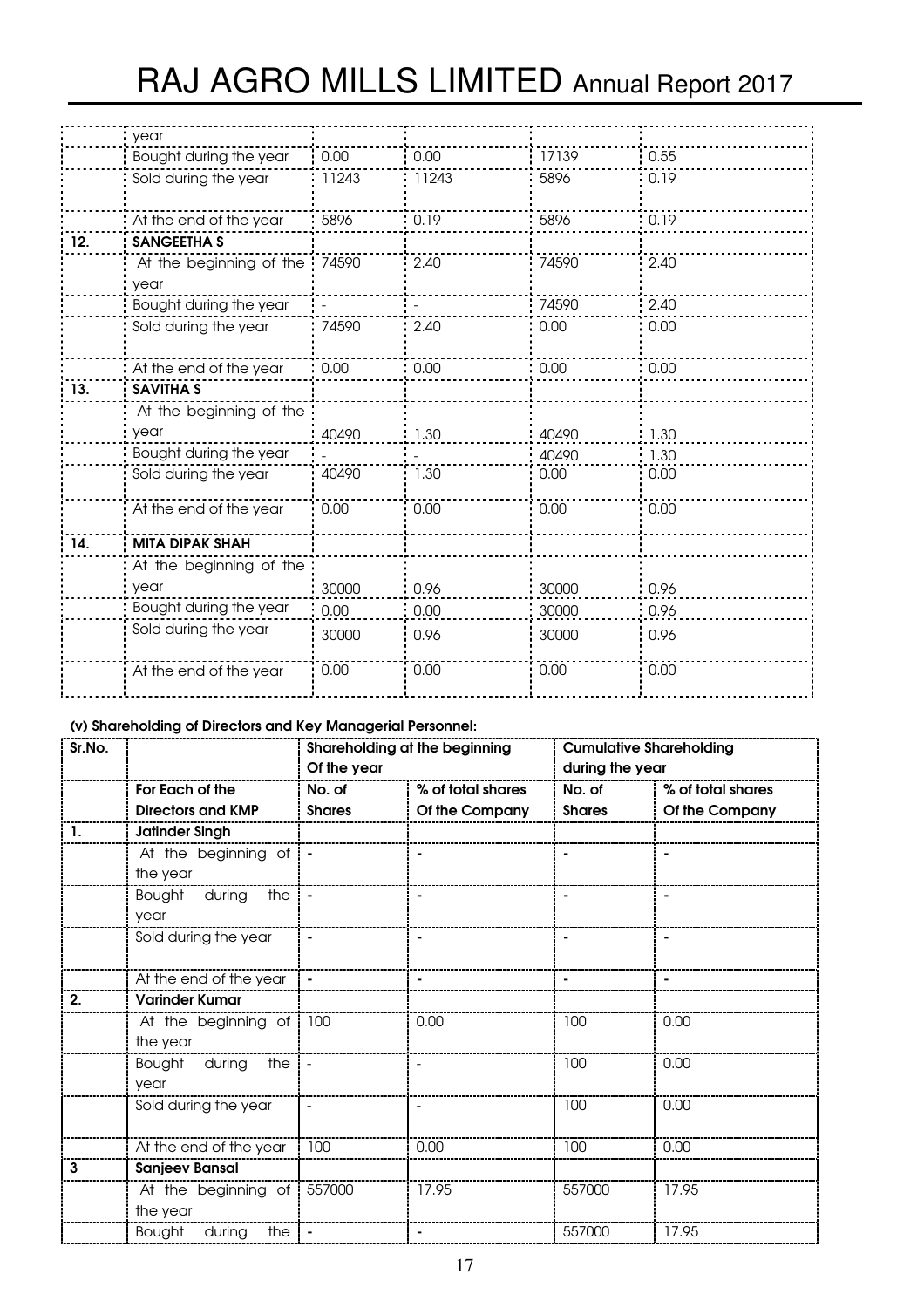|   | year                    |                          |                          |                |                          |
|---|-------------------------|--------------------------|--------------------------|----------------|--------------------------|
|   | Sold during the year    | $\overline{\phantom{a}}$ |                          | 557000         | 17.95                    |
|   | At the end of the year  | 557000                   | 17.95                    | 557000         | 17.95                    |
| 4 | <b>Meenu Uppal</b>      |                          |                          |                |                          |
|   | At the beginning of     |                          |                          |                |                          |
|   | the year                |                          |                          |                |                          |
|   | Bought during<br>the    |                          |                          |                |                          |
|   | year                    |                          |                          |                |                          |
|   | Sold during the year    |                          |                          |                |                          |
|   |                         |                          |                          |                |                          |
|   | At the end of the year  |                          |                          |                |                          |
| 5 | <b>Davinder Kumar</b>   |                          |                          |                |                          |
|   | At the beginning of   - |                          | $\blacksquare$           |                |                          |
|   | the year                |                          |                          |                |                          |
|   | Bought during<br>the    |                          | $\blacksquare$           |                |                          |
|   | year                    |                          |                          |                |                          |
|   | Sold during the year    | $\overline{\phantom{a}}$ | $\overline{\phantom{a}}$ | $\blacksquare$ | $\overline{\phantom{a}}$ |
|   |                         |                          |                          |                |                          |
|   | At the end of the year  |                          |                          |                |                          |
| 6 | <b>Rupinder Singh</b>   |                          |                          |                |                          |
|   | At the beginning of   - |                          |                          |                |                          |
|   | the year                |                          |                          |                |                          |
|   | Bought during<br>the    | $\overline{\phantom{a}}$ | $\blacksquare$           | $\blacksquare$ | $\blacksquare$           |
|   | year                    |                          |                          |                |                          |
|   | Sold during the year    | $\blacksquare$           | $\blacksquare$           | $\blacksquare$ | $\blacksquare$           |
|   |                         |                          |                          |                |                          |
|   | At the end of the year  |                          |                          |                |                          |

# (V) INDEBTEDNESS

#### Indebtedness of the Company including interest/outstanding/accrued but not due for payment

(in Rs.) Unsecured Loans Deposit Total Secured Loans Excluding deposits Indebtedness  $\frac{1}{2}$ Indebtedness at the beginning of the financial year (i) Principal Amount -- 12,06,73,686.00 -- 12,06,73,686.00 (ii) Interest due but -- -- -- - not paid (iii) Interest accrued -- -- -- - but not due Total (i+ii+iii) -- 12,06,73,686.00 -- 12,06,73,686.00 . . . . . . . . Changes in Indebtedness during the Financial year • Addition 31,195.00 31,195.00 -- -- • Reduction -- -- -- --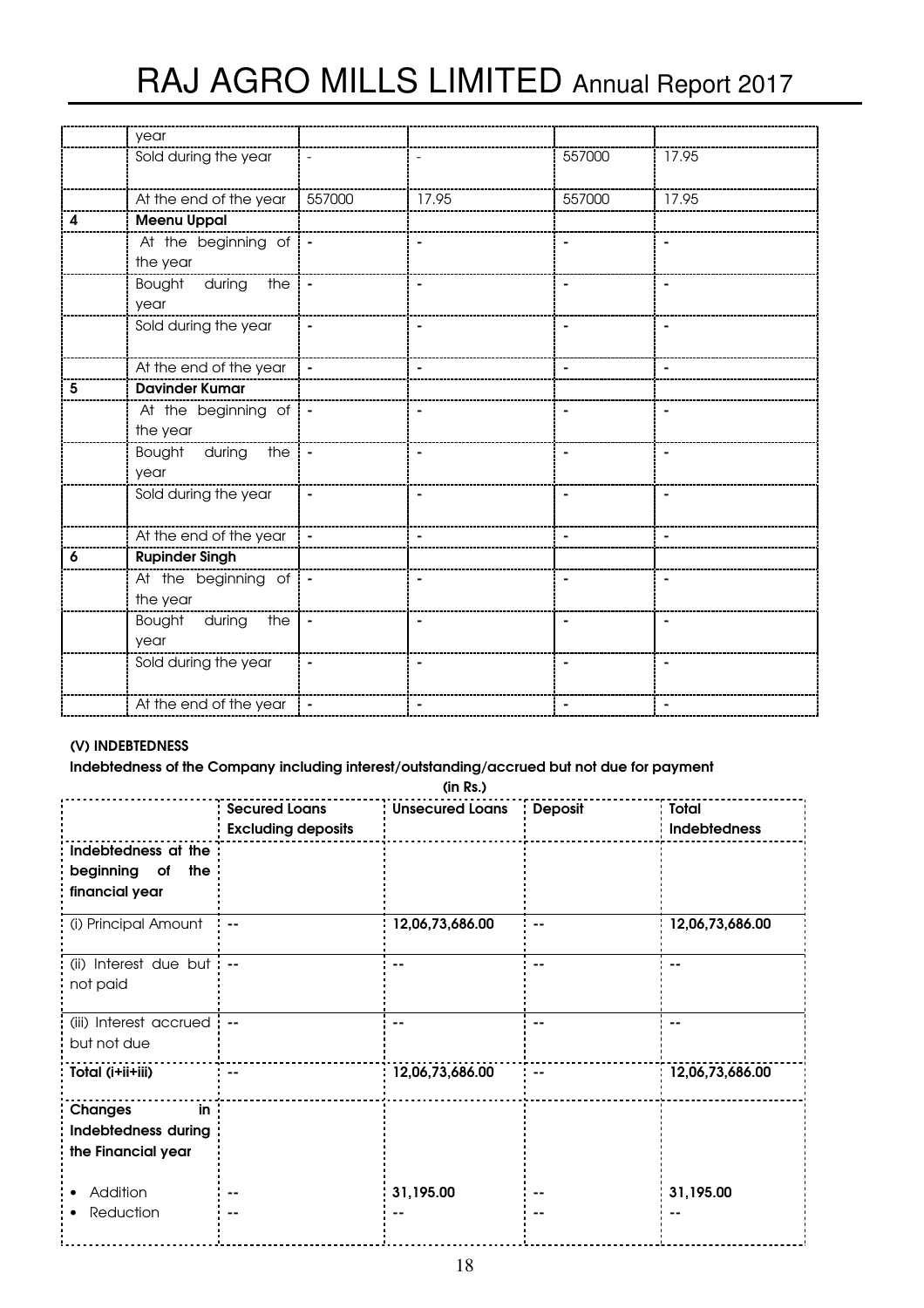| <b>Net Change</b>                                   |               | 31,195.00       | 31,195.00       |
|-----------------------------------------------------|---------------|-----------------|-----------------|
| Indebtedness at the<br>end of the financial<br>year |               |                 |                 |
| <b>Principal Amount</b><br>(i)                      | $\sim$ $\sim$ | 12,07,04,881.00 | 12,07,04,881.00 |
| (ii) Interest due but<br>not paid                   |               |                 |                 |
| Interest accrued<br>(iii)<br>but not due            | $- -$         |                 |                 |
| Total (i+ii+iii)                                    |               | 12,07,04,881.00 | 12,07,04,881.00 |

# VI. REMUNERATION OF DIRECTORS AND KEY MANAGERIAL PERSONNEL

A. Remuneration to Managing Director, Whole-time Directors and/or Manager:

| Sr.No. | <b>Particulars of Remuneration</b>       | Name of MD/WTD/Manager |    |    | <b>Total Amount</b> |
|--------|------------------------------------------|------------------------|----|----|---------------------|
|        |                                          | Sanjeev                |    | -- | --                  |
|        |                                          | <b>Bansal</b>          |    |    |                     |
|        |                                          | Managing               |    |    |                     |
|        |                                          | <b>Director</b>        |    |    |                     |
| 1.     | <b>Gross Salary</b>                      |                        |    | -- | --                  |
|        |                                          |                        |    |    |                     |
|        | Salary<br>provisions<br>(a)<br>as<br>per |                        |    |    |                     |
|        | contained in section 17(1) of the        |                        |    |    |                     |
|        | Income-tax Act, 1961                     |                        |    |    |                     |
|        |                                          |                        |    |    |                     |
|        | (b) Value of perquisites u/s 17(2)       |                        |    |    |                     |
|        | Income-tax Act, 1961                     |                        |    |    |                     |
|        |                                          |                        |    |    |                     |
|        | © Profits in lieu of salary under        |                        |    |    |                     |
|        | section 17(3) Income-tax Act, 1961       |                        |    |    |                     |
| 2.     | <b>Stock Option</b>                      | --                     | -- | -- | $ -$                |
| 3.     | <b>Sweat Equity</b>                      | --                     | -- | -- | --                  |
|        |                                          |                        |    |    |                     |
| 4.     | Commission                               | --                     | -- | -- | $ -$                |
|        | -as % of profit                          |                        |    |    |                     |
|        | -others, specify                         |                        |    |    |                     |
| 5.     | Others, please specify                   | --                     |    | -- | --                  |
|        |                                          |                        |    |    |                     |
|        | Total (A)                                | --                     | -- | -- | --                  |
|        | Ceiling as per the Act                   | --                     | -- | -- | --                  |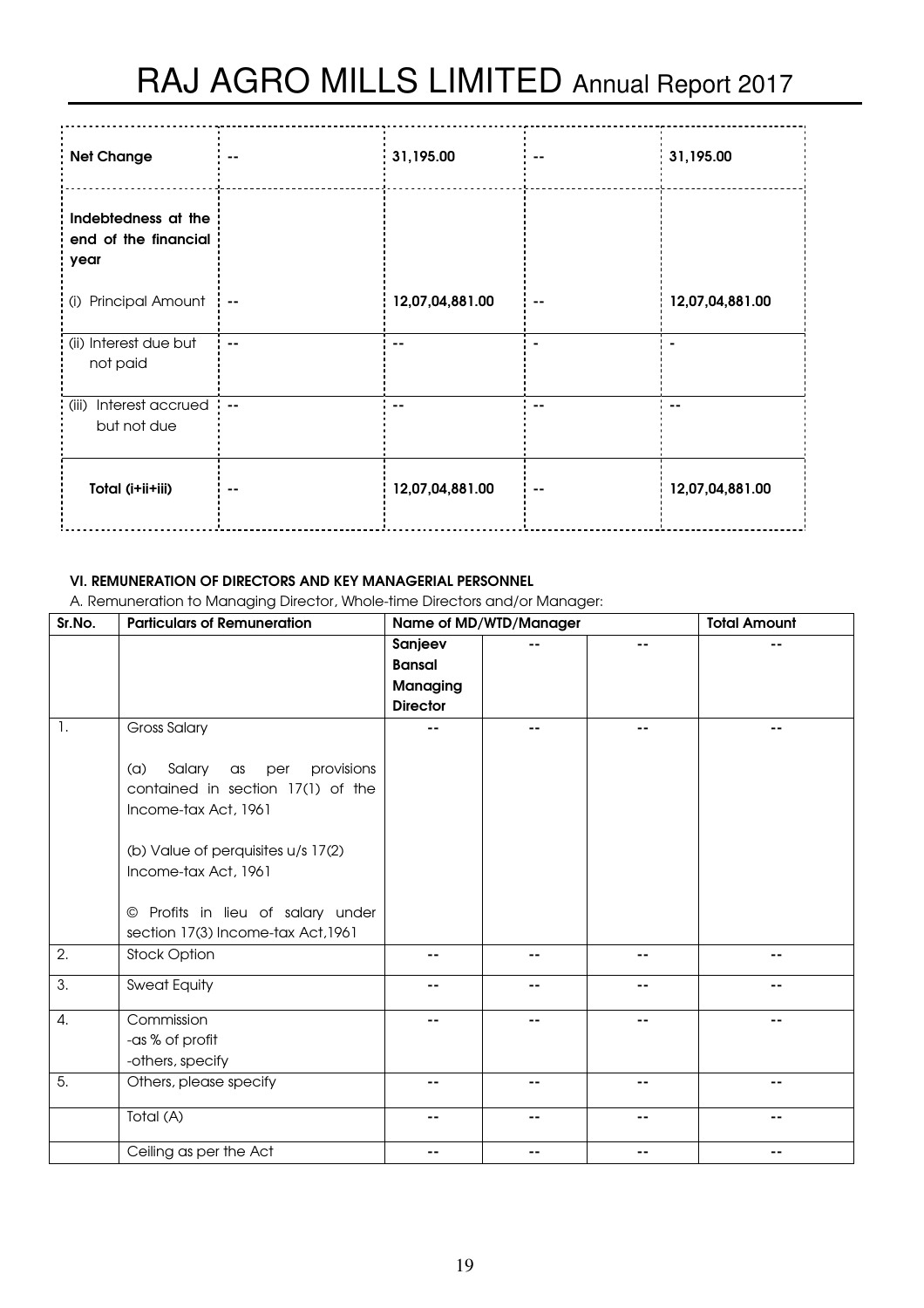# B. REMUNERATION TO OTHER DIRECTORS.

| Sr.No. | <b>Particulars of Remuneration</b>                          | <b>Name of Directors</b> |                   |                    | <b>Total Amount</b> |
|--------|-------------------------------------------------------------|--------------------------|-------------------|--------------------|---------------------|
|        |                                                             | <b>Jatinder</b><br>Singh | Varinder<br>Kumar | <b>Meenu Uppal</b> |                     |
| 1.     | <b>Independent Directors</b>                                |                          |                   |                    |                     |
|        | Fee for attending board/<br>$\bullet$<br>Committee meetings | 10000                    |                   | 10000              | 20000               |
|        | Commission                                                  |                          |                   |                    |                     |
|        | Others, Please specify<br>$\bullet$                         |                          |                   |                    |                     |
|        | Total (1)                                                   | 10000                    | --                | 10000              | 20000               |
|        | <b>Other Non Executive Directors</b>                        |                          |                   |                    |                     |
|        | • Fee for attending board/<br>Committee meetings            |                          | 9000              |                    | 9000                |
|        | Commission<br>$\bullet$                                     |                          |                   |                    |                     |
|        | Others, Please specify<br>$\bullet$                         |                          |                   |                    |                     |
|        | Total (2)                                                   | --                       | 9000              | --                 | 9000                |
|        | Total $(B)+(1)+(2)$                                         | 10000                    | 9000              | 10000              | 29000               |
|        | <b>Total Managerial Remuneration</b>                        | $- -$                    | --                | $- -$              | --                  |
|        | Overall Ceiling as per the Act                              |                          |                   | --                 | --                  |

# C. REMUNERATION TO KEY MANAGERIAL PERSONNEL OTHER THAN MD/MANAGER/WTD

| Sr.              | <b>Particulars of Remuneration</b> |                  | <b>Key Managerial Personnel</b> |                |  |  |
|------------------|------------------------------------|------------------|---------------------------------|----------------|--|--|
| No.              |                                    | Company          | <b>CFO</b>                      | <b>Total</b>   |  |  |
|                  |                                    | <b>Secretary</b> |                                 |                |  |  |
| $\mathbf{1}$ .   | Gross Salary                       |                  |                                 |                |  |  |
|                  | (a) Salary as per provisions       | 8,09,200         | 1,64,753                        | 9,73,953       |  |  |
|                  | contained in section 17(1) of      |                  |                                 |                |  |  |
|                  | the Income-tax Act, 1961           |                  |                                 |                |  |  |
|                  | (b) Value of perquisites u/s       |                  |                                 |                |  |  |
|                  | 17(2)                              |                  |                                 |                |  |  |
|                  | Income-tax Act, 1961               |                  |                                 |                |  |  |
|                  | © Profits in lieu of salary under  |                  |                                 |                |  |  |
|                  | section<br>17(3)<br>Income-tax     |                  |                                 |                |  |  |
|                  | Act, 1961                          |                  |                                 |                |  |  |
| 2.               | <b>Stock Option</b>                |                  |                                 |                |  |  |
| 3.               | <b>Sweat Equity</b>                |                  |                                 |                |  |  |
| $\overline{4}$ . | Commission                         |                  |                                 |                |  |  |
|                  | -as % of profit                    |                  |                                 |                |  |  |
|                  | - others, specify                  |                  |                                 |                |  |  |
| 5.               | Others, please specify             |                  | $\blacksquare$                  | $\blacksquare$ |  |  |
|                  | Total                              | 8,09,200         | 1,64,753                        | 9,73,953       |  |  |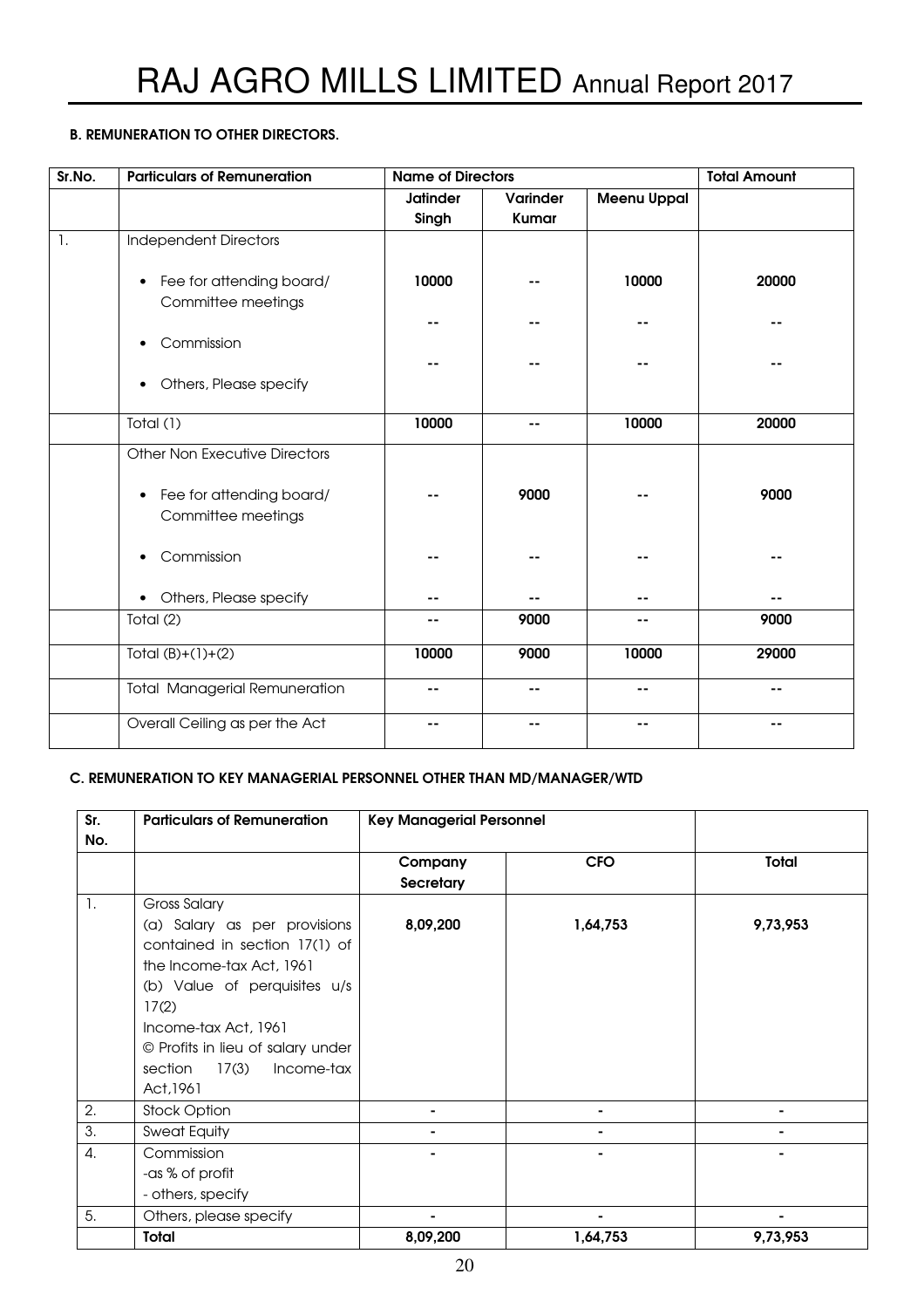# VII. PENALITIES/PUNISHMENT/COMPOUNDING OF OFFENCES:-

| <b>Type</b>         | Section of                          | <b>Brief Description</b> | <b>Details of</b> | <b>Authority</b> | Appeal     |
|---------------------|-------------------------------------|--------------------------|-------------------|------------------|------------|
|                     | the<br><b>Companies</b>             |                          | Penalty/          | (RD/NCLT         | Made, if   |
|                     | Act                                 |                          | Punishment        | /COURT)          | Any (give  |
|                     |                                     |                          | /Compounding      |                  | Details)   |
|                     |                                     |                          | Fee imposed       |                  |            |
|                     |                                     |                          |                   |                  |            |
| A. COMPANY          |                                     |                          |                   |                  |            |
| Penalty             | <b>Nil</b>                          | <b>Nil</b>               | <b>Nil</b>        | <b>Nil</b>       | <b>Nil</b> |
| Punishment          | <b>Nil</b>                          | <b>Nil</b>               | <b>Nil</b>        | <b>Nil</b>       | <b>Nil</b> |
| Compounding         | <b>Nil</b>                          | Nil                      | Nil               | Nil              | Nil        |
| <b>B. DIRECTORS</b> |                                     |                          |                   |                  |            |
| Penalty             | <b>Nil</b>                          | <b>Nil</b>               | <b>Nil</b>        | <b>Nil</b>       | <b>Nil</b> |
| Punishment          | <b>Nil</b>                          | <b>Nil</b>               | <b>Nil</b>        | <b>Nil</b>       | <b>Nil</b> |
| Compounding         | <b>Nil</b>                          | <b>Nil</b>               | <b>Nil</b>        | <b>Nil</b>       | <b>Nil</b> |
|                     | <b>C. OTHER OFFICERS IN DEFAULT</b> |                          |                   |                  |            |
| Penalty             | <b>Nil</b>                          | <b>Nil</b>               | <b>Nil</b>        | <b>Nil</b>       | <b>Nil</b> |
| Punishment          | <b>Nil</b>                          | <b>Nil</b>               | <b>Nil</b>        | <b>Nil</b>       | <b>Nil</b> |
| Compounding         | <b>Nil</b>                          | <b>Nil</b>               | <b>Nil</b>        | <b>Nil</b>       | <b>Nil</b> |

# FOR AND ON BEHALF OF THE BOARD

 $Sd/-$  solid  $Sd/-$  (Sanjeev Bansal) (JatinderSingh) Managing Director<br>DIN:00057485 DIN:00057485 DIN: 02150760 Gurdev Nagar Ludhiana-01,<br>Punjab

8-A, Model Town, Extension<br>Ludhiana-141002, Punjab

Place: Ludhiana Date : 29.05.2017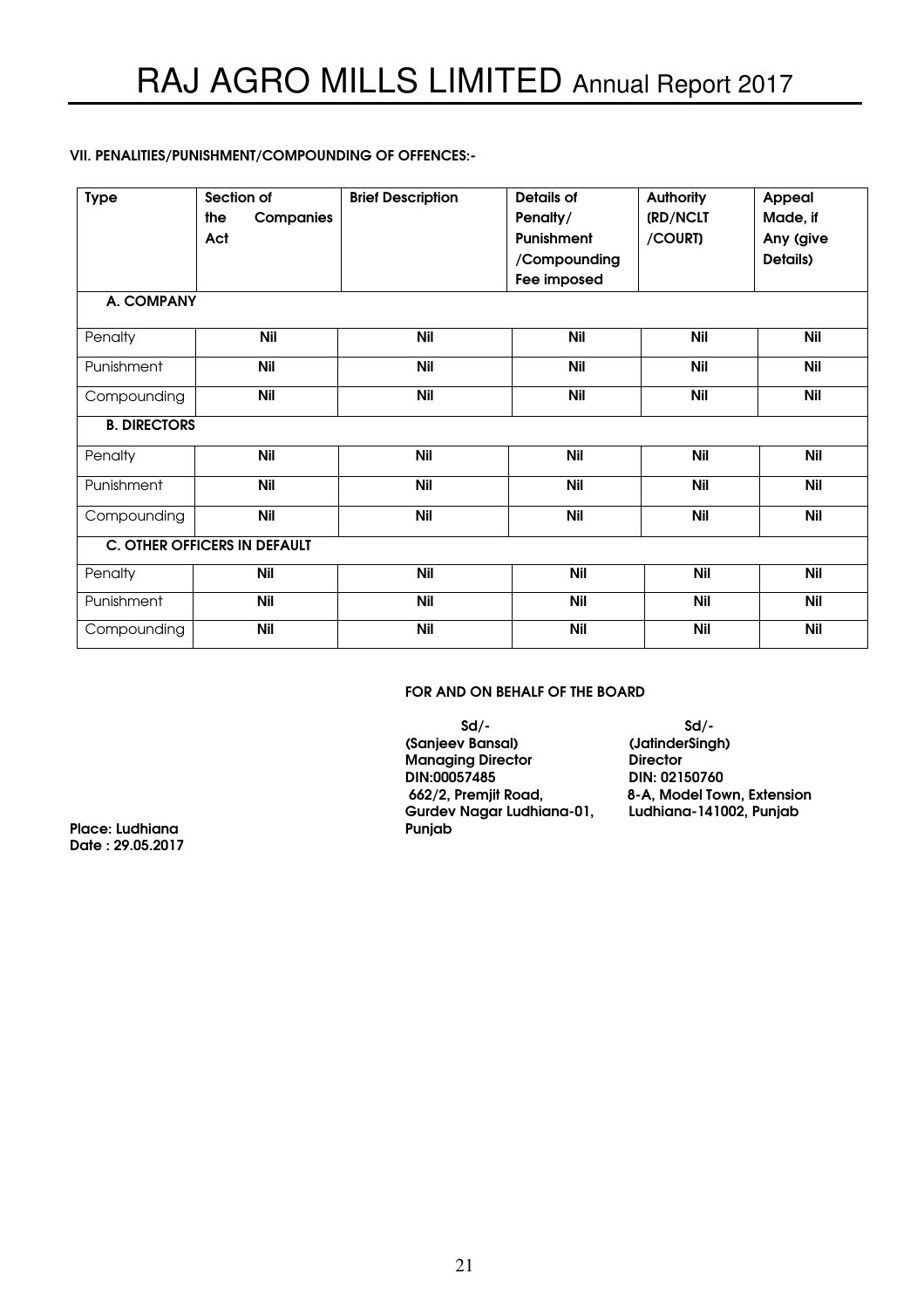#### Annexure-III

#### NOMINATION AND REMUNERATIONPOLICY RAJ AGRO MILLS LIMITED

#### (U/s 178 of the Companies Act, 2013 and Regulation 19 of the SEBI (Listing Obligations and Disclosure Requirements) Regulations, 2015

# PREFACE:

In pursuance of the RAJ AGRO MILLS LIMITED policy to consider human resources as its invaluable assets, to pay appropriate remuneration to all Directors, Key Managerial Personnel and employees of the Company,toharmonizetheaspirationsofhumanresourcesconsistentwiththegoalsoftheCompanyandintermsofthe provisionsofSection178 of the CompaniesAct,2013 and Regulation 19 of the SEBI (Listing Obligations and Disclosure Requirements) Regulations, 2015, this policy on Nomination and Remuneration of Directors, Key Managerial Personnel and Senior Management has been re-constituted by the Board of Directors in their meeting held on 2nd February, 2016.

In order to align with the provisions of

#### 1. OBJECTIVES:

a) To lay down criteria and terms and conditions with regard to identifying persons who are qualified to become Directors (Executive and Non-Executive) and persons who may be appointed in Senior Management and Key Managerial positions and to determine their remuneration.

b) To determine remuneration based on the Company's size and financial position and trends and practices on remuneration prevailing in peer companies of the relevant industry.

c) To carry out evaluation of the performance of Directors, as well as Key Managerial and Senior Management Personnel.

d) To provide them reward linked directly to their effort, performance, dedication and achievement relating to the Company's operations.

e) To retain, motivate and promote talent and to ensure long term sustainability of talented managerial persons and create competitive advantage

#### 2. DEFINITIONS:

(a) Key Managerial Personnel:

- (i) Managing Director;
- (ii) Company Secretary;
- (iii) Chief Financial Officer; and
- (iv) Such other officer as may be prescribed.
- (b) Senior Management: Senior Management means personnel of the company who are members of its core management team excluding the Board of Directors. This would also include all members of management one level below the Executive Directors including all functional heads.

#### 3. APPLICABILITY:

The Policy is applicable to:

- Directors (Executive and Non-Executive)
- $\triangleright$  Key Managerial Personnel
- Senior Management Personnel

# 4. ROLE OF COMMITTEE:

The role of the Committee, inter alia, will be the following:

- a) to formulate a criteria for determining qualifications, positive attributes and independence of a **Director**
- b) to recommend to the Board the appointment and removal of Senior Management
- c) to carry out evaluation of Director's performance and recommend to the Board appointment / removal based on his / her performance.
- d) to recommend to the Board on policy relating to remuneration for Directors, Key Managerial Personnel and Senior Management.
- e) to make recommendations to the Board concerning any matters relating to the continuation in office of any Director at any time including the suspension or termination of service of an Executive Director as an employee of the Company subject to the provision of the law and their service contract;
- f) ensure that level and composition of remuneration is reasonable and sufficient, relationship of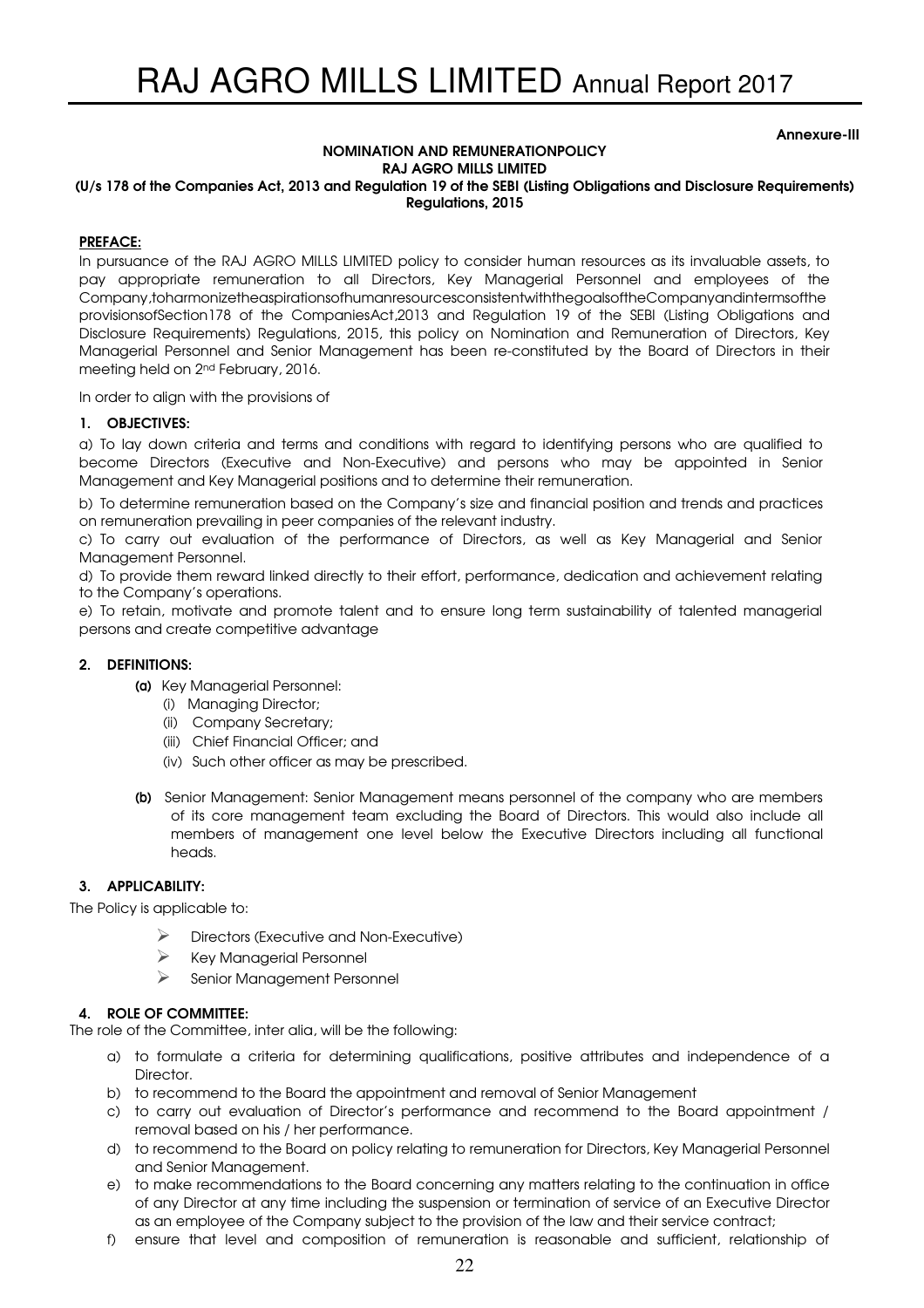remuneration to performance is clear and meets appropriate performance benchmarks,

- g) to devise a policy on Board diversity;
- h) to develop a succession plan for the Board and to regularly review the plan

# 5. MEMBERSHIP:

- a) The Committee shall consist of a minimum 3 non-executive directors, out of which half shall be independent.
- b) Minimum two (2) members shall constitute a quorum for the Committee meeting.
- c) Membership of the Committee shall be disclosed in the Annual Report.
- d) Term of the Committee shall be continued unless terminated by the Board of Directors.

# 6. CHAIRMAN:

- a) Chairman of the Committee shall be an Independent Director.
- b) Chairman of the Company may be appointed as a member of the Committee but shall not be a Chairman of the Committee.
- c) In the absence of the Chairman, the members of the Committee present at the meeting shall choose one amongst them to act as Chairman.
- d) Chairman of the Nomination and Remuneration Committee meeting could be present at the Annual General Meeting or may nominate some other member to answer the shareholders' queries.

# 7. FREQUENCY OF MEETINGS:

The meeting of the Committee shall be held at such regular intervals as may be required.

# 8. COMMITTEE MEMBERS' INTERESTS:

- a) A member of the Committee is not entitled to be present when his or her own remuneration is discussed at a meeting or when his or her performance is being evaluated.
- b) The Committee may invite such executives, as it considers appropriate, to be present at the meetings of the Committee.

# 9. SECRETARY:

The Company Secretary of the Company shall act as Secretary of the Committee.

#### 10. VOTING:

- a) Matters arising for determination at Committee meetings shall be decided by a majority of votes of Members present and voting and any such decision shall for all purposes be deemed a decision of the Committee.
- b) In the case of equality of votes, the Chairman of the meeting will have a casting vote

# 11. NOMINATION DUTIES:

The duties of the Committee in relation to nomination matters include:

- a) Ensuring that there is an appropriate induction & training programme in place for new Directors and members of Senior Management and reviewing its effectiveness;
- b) Ensuring that on appointment to the Board, Non-Executive Directors receive a formal letter of appointment in accordance with the provisions provided under the Companies Act, 2013;
- c) Determining the appropriate size, diversity and composition of the Board; Setting a formal and transparent procedure for selecting new Directors for appointment to the Board;
- d) Developing a succession plan for the Board and Senior Management and regularly reviewing the plan;
- e) Evaluating the performance of the Board members and Senior Management in the context of the Company's performance from business and compliance perspective;
- f) Making recommendations to the Board concerning any matters relating to the continuation in office of any Director at any time including the suspension or termination of service of an Executive Director as an employee of the Company subject to the provision of the law and their service contract.
- g) Due to reasons for any disqualification mentioned in the Companies Act, 2013 read with rules made there under, recommending, to the Board with reasons recorded in writing, removal of a Director, KMP or Senior Management Personnel.
- h) Delegating any of its powers to one or more of its members of the Committee;
- i) Recommend any necessary changes in this policy to the Board.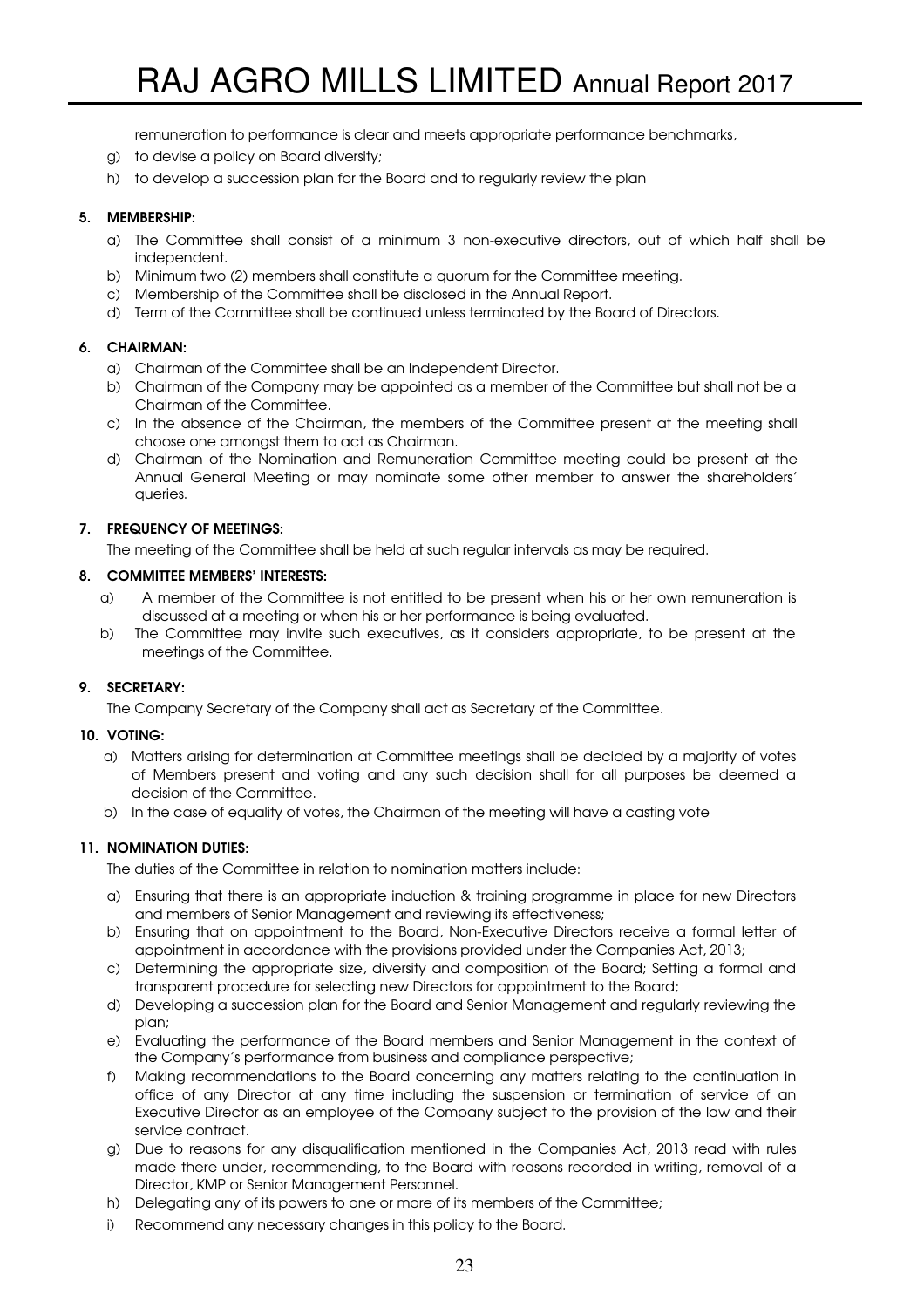j) Considering any other matters as may be required by the Board.

# 12. REMUNERATION DUTIES:

The duties of the Committee in relation to remuneration matters include:

- a) to consider and determine the remuneration based on the performance and also bearing in mind that the remuneration is reasonable and sufficient to attract, retain and motivate members of the Board and such other factors as the Committee shall deem appropriate.
- b) to approve the remuneration of the Senior Management including key managerial personnel of the Company.
- c) to delegate any of its powers to one or more of its members of the Committee.
- d) to consider any other matters as may be required by the Board;

# 13. MINUTES OF COMMITTEE MEETING:

The minutes of all the proceedings of all meetings must be signed by the Chairman of the Committee at the subsequent meeting. Minutes of the Committee meetings will be tabled at the subsequent Board meetings.

# 14. EEFECTIVE DATE & AMENDMENTS:

This policy will be effective from 2<sup>nd</sup> February, 2016 and may be amended subject to the approval of Board of Directors.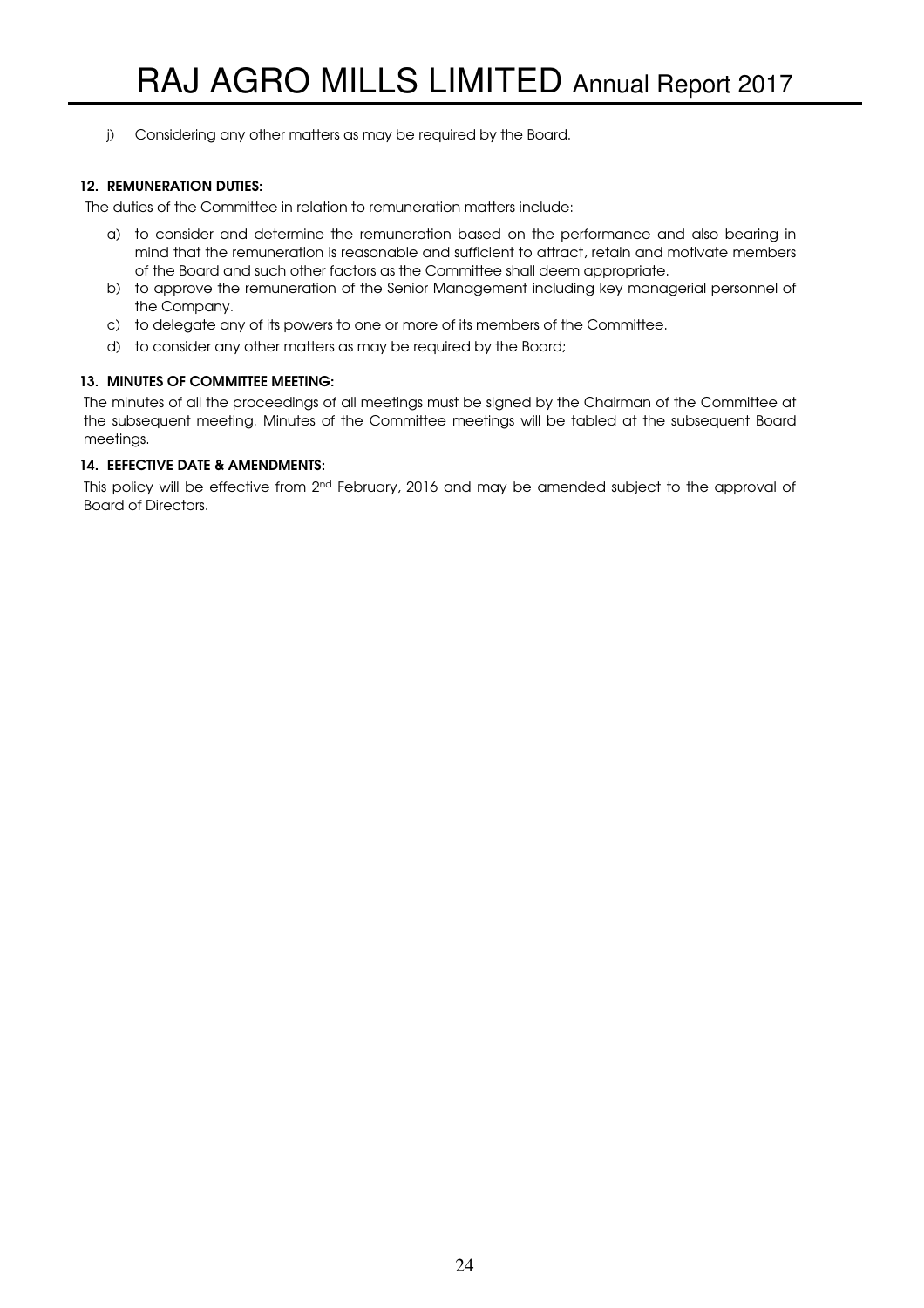Annexure-IV

#### SECRETARIAL AUDIT REPORT FOR THE FINANCIAL YEAR ENDED 31ST MARCH, 2017 [Pursuant to section 204(1) of the Companies Act, 2013 and ruleNo.9 of the Companies (Appointment and Remuneration Personnel)Rules, 2014]

 $T<sub>O</sub>$ The Members RAJ AGRO MILLS LIMITED C-8/419 Sector 8, Near Madhuban Chowk Rohini New Delhi - 110085

We have conducted the secretarial audit of the compliance of applicable statutory provisions and the adherence to good corporate practices by Raj Agro Mills Limited (hereinafter called the company). Secretarial Audit was conducted in a manner that provided to us a reasonable basis for evaluating the corporate conducts/statutory compliances and expressing my opinion thereon.

Based on our verification of the Company's books, papers, minute books, forms and returns filed and other records maintained by the company and also the information provided by the Company, its officers, agents and authorized representatives during the conduct of secretarial audit, We hereby report that in our opinion, the company has, during the audit period covering the financial year ended on 31<sup>st</sup> March, 2017 complied with the statutory provisions listed hereunder and also that the company has proper Board-processes and compliance-mechanism in place to the extent, in the manner and subject to the reporting made hereinafter.

We have examined the books, papers, minute books, forms and returns filed and other records maintained by Company for the financial year ended on 31st March, 2017 according to the provisions of:

- (i) The Companies Act, 2013 (the Act) and the rules made thereunder;
- (ii) The Securities Contracts (Regulation) Act, 1956 ('SCRA') and the rules made thereunder;
- (iii) The Depositories Act, 1996 and the Regulations and Bye-laws framed thereunder;

(iv) Foreign Exchange Management Act, 1999 and the rules and regulations made thereunder to the extent of

Foreign Direct Investment, Overseas Direct Investment and External Commercial Borrowings;

(v) The following Regulations and Guidelines prescribed under the Securities and Exchange Board of India Act, 1992 ('SEBI Act'):-

- a) The Securities and Exchange Board of India (Substantial Acquisition of Shares and Takeovers) Regulations, 2011;
- b) The Securities and Exchange Board of India (Listing Obligations and Disclosure Requirements) Regulations, 2015;
- c) The Securities and Exchange Board of India (Prohibition of Insider Trading) Regulations, 2015;
- d) The Securities and Exchange Board of India (Issue of Capital and Disclosure Requirements) Regulations, 2009- Not applicable during the audit period;
- e) The Securities and Exchange Board of India (Employee Stock Option Scheme and Employee Stock Purchase Scheme) Guidelines, 1999-Not applicable during the audit period;
- f) The Securities and Exchange Board of India (Issue and Listing of Debt Securities) Regulations, 2008-Not Applicable during the audit period;
- g) The Securities and Exchange Board of India (Registrars to an Issue and Share Transfer Agents) Regulations, 1993;
- h) The Securities and Exchange Board of India (Delisting of Equity Shares) Regulations, 2009-Not Applicable during the audit period; and
- i) The Securities and Exchange Board of India (Buyback of Securities) Regulations, 1998-Not Applicable during the audit period;

(vi) We have relied on the representation made by the Company & its Officers for system and mechanism formed by the Company for compliances under other applicable Acts as Environmental Laws & Labour Laws as per list attached herewith.

We have also examined compliance with the applicable clauses of the following: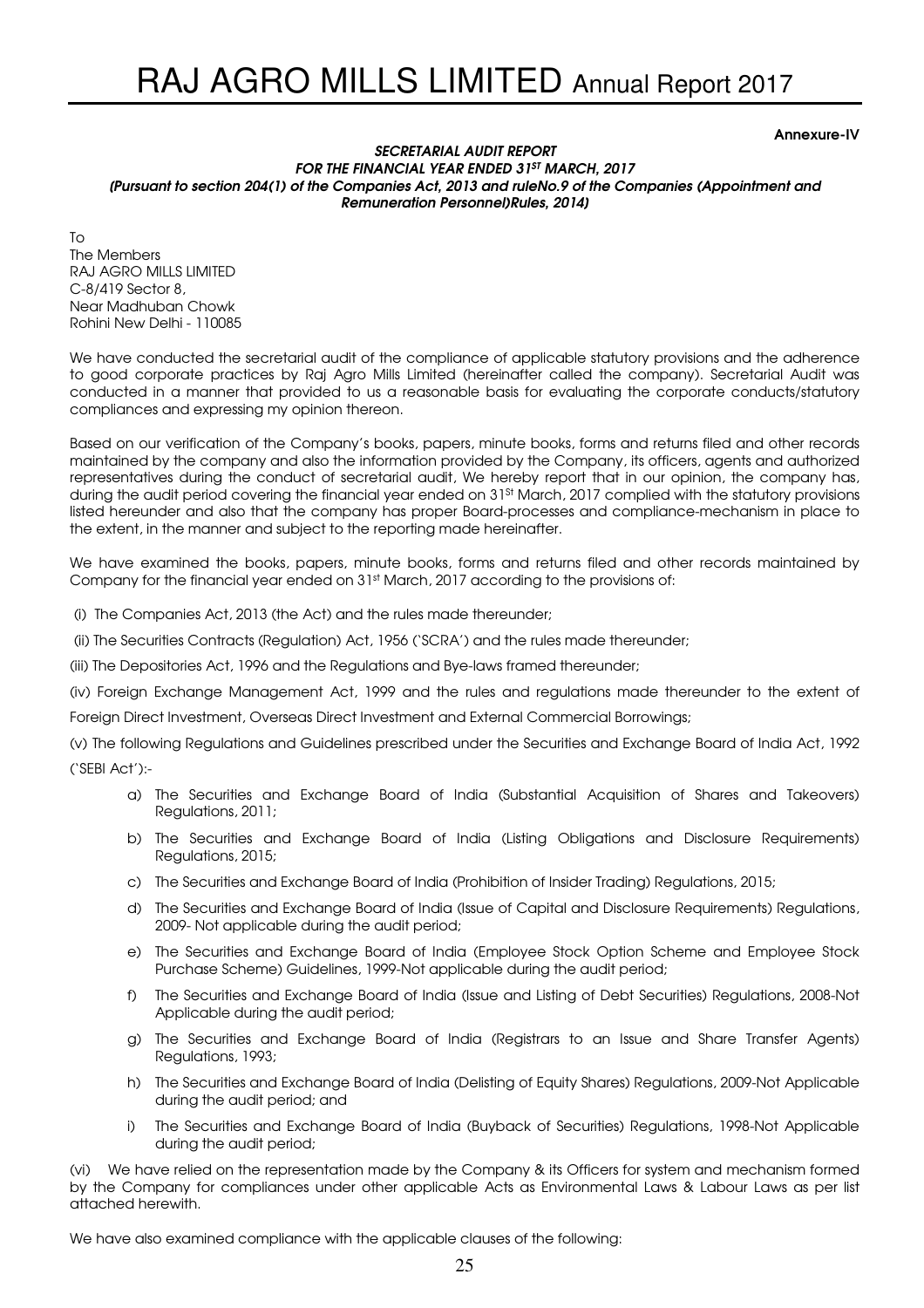- (i) Secretarial Standards (SS-1 and SS-2) issued by The Institute of Company Secretaries of India
- (ii) The Listing Agreements entered into by the Company with Bombay Stock Exchange;

During the period under review the Company has generally complied with the provisions of the Act, Rules, Regulations, Guidelines, Standards, etc. mentioned above.

We further report that the Board of Directors of the Company is duly constituted with proper balance of Executive Directors, Non-Executive Directors and Independent Directors. The changes in the composition of the Board of Directors that took place during the period under review were carried out in compliance with the provisions of the Act.

Adequate notice is given to all directors to schedule the Board Meetings, agenda and detailed notes on agenda were sent in seven days in advance, and a system exists for seeking and obtaining further information and clarifications on the agenda items before the meeting and for meaningful participation at the meeting.

We further report that there are adequate systems and processes in the company commensurate with the size and operations of the company to monitor and ensure compliance with applicable laws, rules, regulations and guidelines.

We further report that during the audit period the company has not made any decisions which are having major bearing in the Company's affair in pursuance of above referred laws, rules, regulation, guidelines, standards, etc.

We further report that during the audit period, according to information and explanation given by company representatives, company is not doing any business for the past more than seven years and company has sold a substantial part of its fixed assets to discharge its liabilities of its banker in terms of One Time Settlement with bank. At present there is no business operation therefore, there is no production, sale or purchase of any goods during the period under review. In the absence of any business operations the company has not appointed internal auditors for the Financial Year 2016-17. No Environmental Law is applicable to the Company as it has already informed various Pollution Control Authorities about its business conditions. As company had already shut down its plant, so there is no person employed by the company during the year under review except two permanent employees of the company.

Place: Ludhiana For B.K. Gupta & Associates Date:29.05.2017 Company Secretaries and Date:29.05.2017 Sd/- (Bhupesh Gupta) FCS No.:4590 CP No.:5708

 $\cdot \cdot$  Note: This report is to be read with our letter of even date which is annexed as Annexure A and forms an integral part of this report.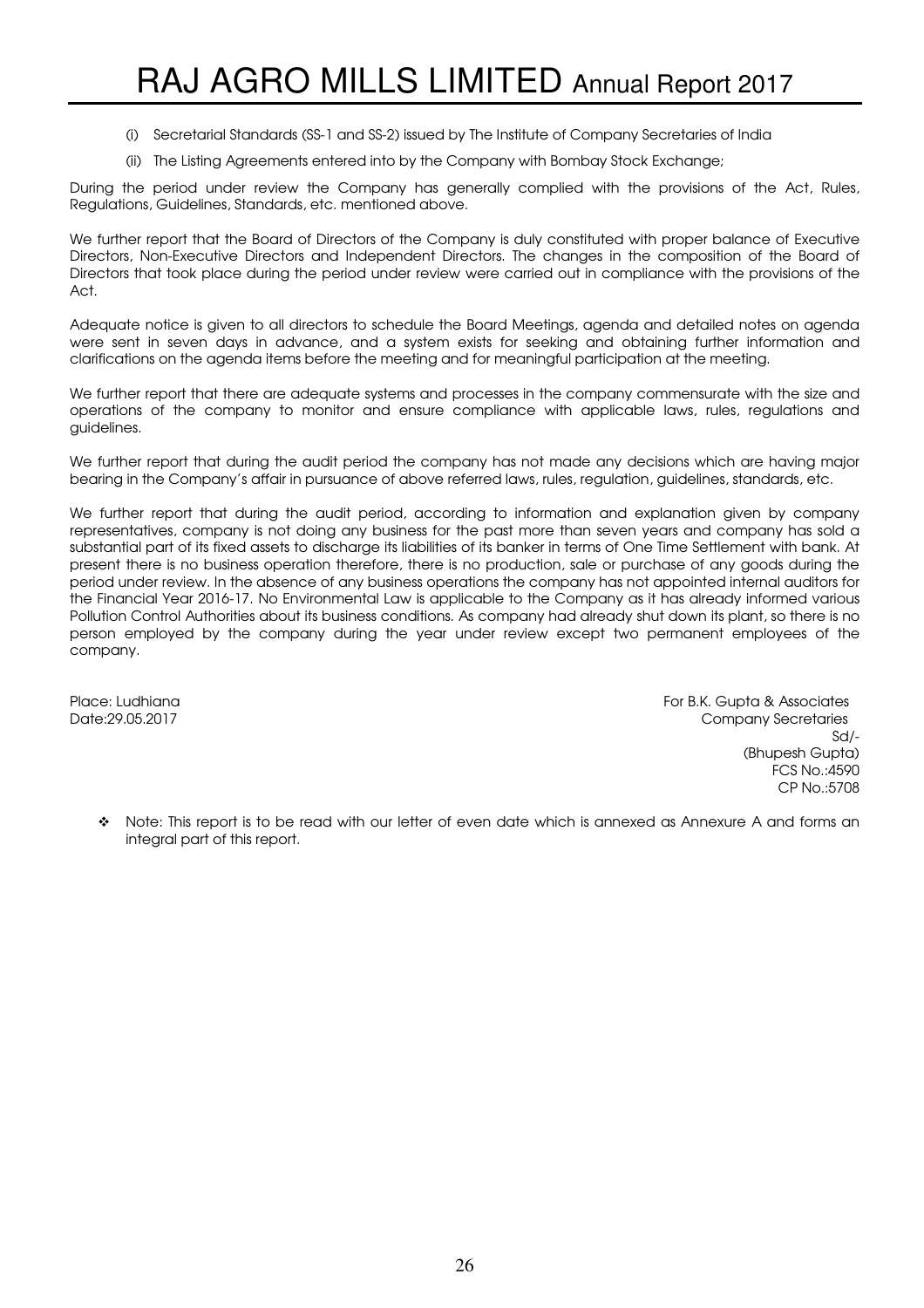#### Annexure-A

RAJ AGRO MILLS LIMITED C-8/419 Sector 8, Near Madhuban Chowk Rohini New Delhi–110085

1. Maintenance of secretarial record is the responsibility of the management of the Company. Our responsibility is to express an opinion on these secretarial records based on our audit.

2. We have followed the audit practices and processes as were appropriate to obtain reasonable assurance about the correctness of the contents of the secretarial records. The verification was done on the random test basis to ensure that correct facts are reflected in secretarial records. We believe that the processes and practices, we followed provide a reasonable basis for our opinion.

3. We have not verified the correctness and appropriateness of financial records and Books of Accounts of the Company.

4. Where ever required, we have obtained the Management representation about the compliance of laws, rules and regulations and happening of events etc.

5. The compliance of the provisions of Corporate and other applicable laws, rules, regulations, standards is the responsibility of management. Our examination was limited to the verification of procedures on random test basis.

6. The Secretarial Audit report is neither an assurance as to the future viability of the company nor of the efficacy or effectiveness with which the management has conducted the affairs of the Company.

Place: Ludhiana For B.K. Gupta & Associates Date: 29.05.2017 Company Secretaries

> Sd/- (Bhupesh Gupta) FCS No.:4590 C P No.:5708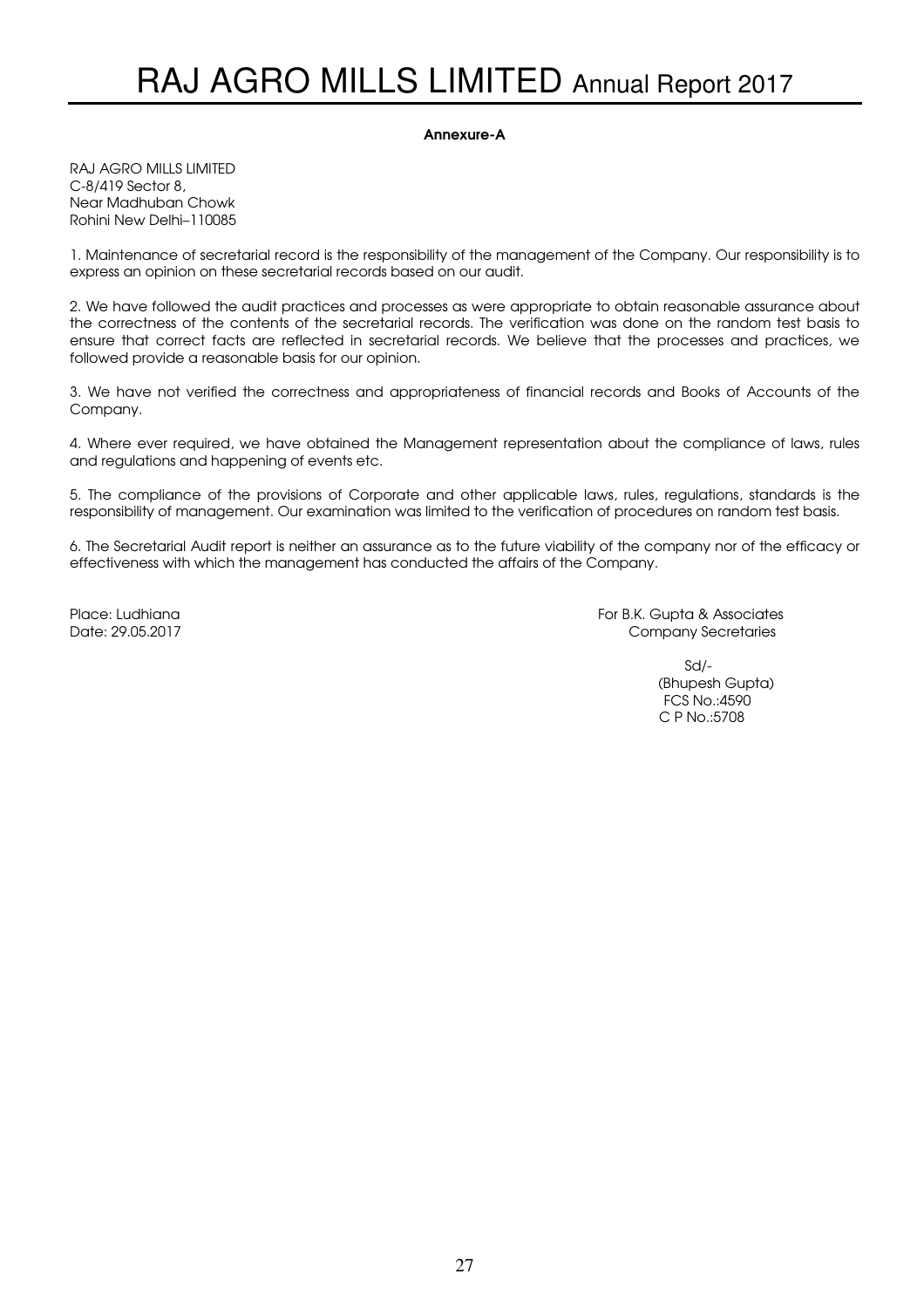#### Annexure-V

# MANAGEMENT DISCUSSION AND ANALYSIS

While it has been the practice of the Company to regularly share with Members the developments/information on the Company and the Industry Front. However, this section and format is being offered as part of the Annual Report.

# **OVERVIEW**

Financial Statements of the Company have been prepared in compliance with the requirements of the Companies Act, 2013 and generally accepted accounting principles in India. There are no material departures from the prescribed accounting standards in the adoption of accounting standards. The management of the Company accepts responsibility for the integrity and objectivity of these financial statements, as well as various estimates and judaments used therein. The estimates and judgments relating to financial statements have been made on a prudent and reasonable basis so that financial statements reflect in a true and fair manner, the form and substance of transactions and reasonably present the company's state of affairs and profit/loss for the year. The predictions and future estimates in any statements given in this report are based on current environment. However, many unforeseen and uncontrollable external factors may alter these predictions.

#### INTERNAL CONTROL SYSTEMS AND THEIR ADEQUACY

The Company has proper and adequate internal control systems to ensure that all financial transactions are authorized and recorded correctly. There are no operation(s)/ transaction(s) during the year. This system ensures that all assets of the Company are properly protected against loss and put to authorized use only. However to pay off bank liabilities and the company pursuant to approval of members had disposedof its assets. The Audit Committee meets at regular intervals to review audit observations and implementation of corrective actions and submit reports of its observations to the Board of Directors.

#### RISK AND MANAGEMENT PERCEPTION

The Company was forced to dispose of its assets to pay off bank dues hence the management is nothing much to offer under this para.

#### HUMAN RESOURCES/INDUSTRIAL RELATIONS

The relations of Company remained very cordial with staff and other concerned during the year under review but it is very unfortunate that there is no workforce.

#### **OUTLOOK**

The sale of the assets had been made by the Board of Directors after careful consideration, negotiation and in the best interest of the company and its members. It is note-worthy that company had already obtained the approval of the shareholders under section 293(1)(a) of the Companies Act, 1956 for disposal by way of sale, transfer or otherwise of whole or substantially the whole of undertaking of the company at a time or at different times in one or more tranches pursuant to the Postal Ballot Notice dated 18.04.2011 sent under section 192A of the Companies Act, 1956 read with the Companies (Passing of the Resolution by Postal Ballot) Rules 2001.

#### MARKET POTENTIAL AND FUTURE OUTLOOK

The company has abandoned the line of manufacturing of vanaspati ghee and refining of oils hence the market potential for the said line of business has now no relevance and future outlook towards said business is totally pessimistic. The company may enter into new venture.

#### SWOT ANALYSIS

Keeping in view the present turmoil, the directors express their inability to comment upon the SWOT analysis.

#### CAUTIONARY STATEMENT

Statement in the Management Discussion and Analysis describing Company objectives, expectations, projections, estimates may be "forward looking statements" within the meaning of applicable laws and regulations. Actual position and circumstances may differ. The Company assumes no responsibility to publicly amend, modify or revise any forward looking statements, on the basis of any subsequent developments, information or events.

FOR AND ON BEHALF OF THE BOARD

 $Sd/-$  solid  $Sd/-$  (Sanjeev Bansal) (Jatinder Singh) Managing Director Director DIN:00057485 DIN: 02150760 662/2, Premjit Road, 8-A, Model Town, Extension Gurdev Nagar Ludhiana-01, Ludhiana-141002, Punjab

Place: Ludhiana Punjab Date : 29.05.2017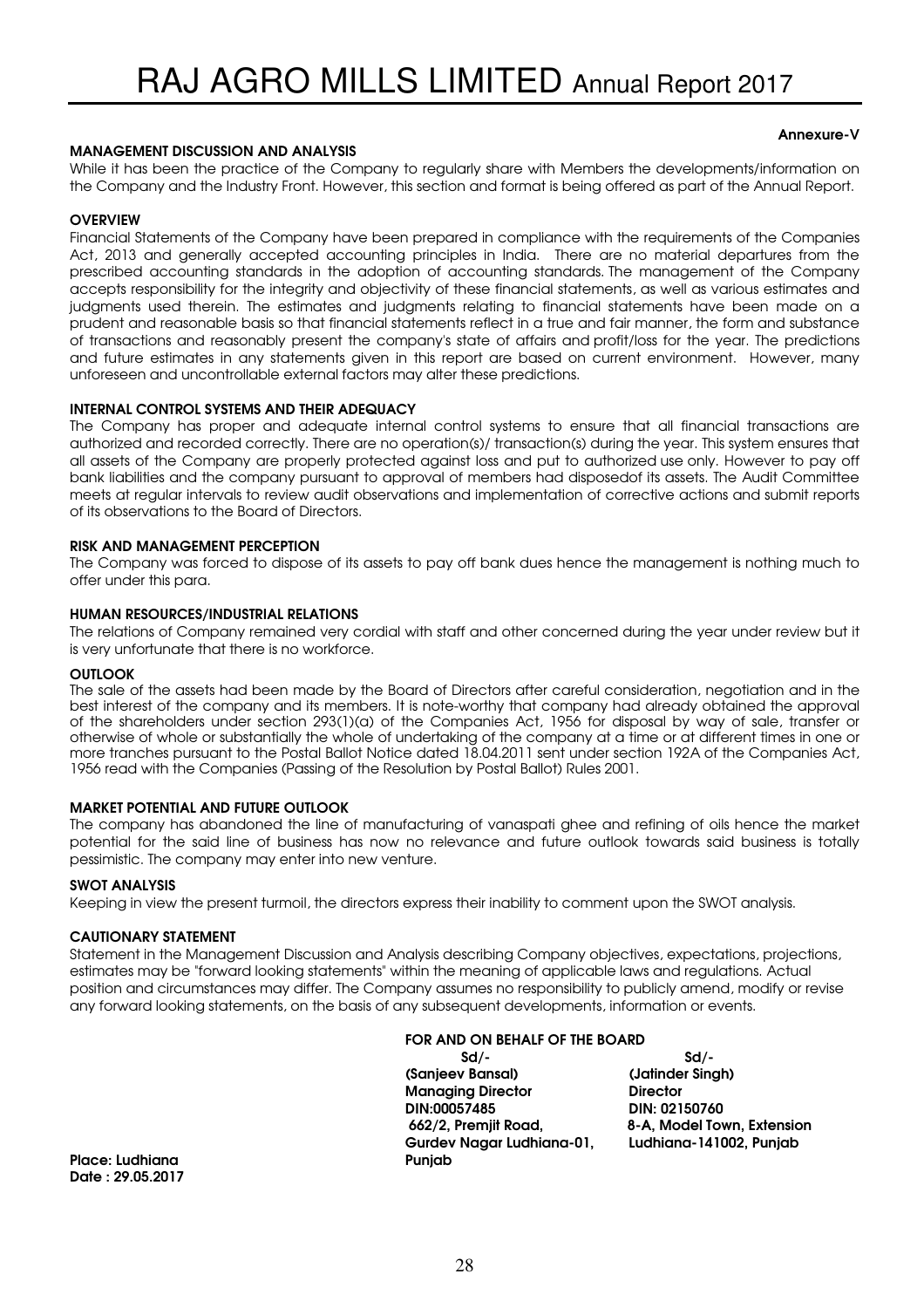#### Annexure-VI

# CORPORATE GOVERNANCE REPORT

# 1. COMPANY'S PHILOSOPHY ON CORPORATE GOVERANCE

The company had established a code of governance based on transparency and accountability. For Raj Agro Mills Limited, Good Corporate Governance means adoption of best practices to ensure that the Company operates not only within the regulatory framework, but is also guided by broader business ethics. The adoption of such corporate practices- based on the transparency and proper disclosures – ensures accountability of the persons in charge of the Company and brings benefits to investors, customers, creditors, employees and the society at large.

# 2. BOARD OF DIRECTORSCOMPOSITION

The Company has a strong and broad-based Board consisting of four Directors with adequate blend of professionals, executive, non-executive and independent Directors. The Composition of the Board of Directors comprises of eminent and distinguished personalities, one of which is executive Director and three are nonexecutive Directors. Majority of Directors on the Board are independent. However, Shri Varinder Kumar died during the year and now Board of Directors consists of three directors one whole time and two independent directors.

#### BOARD MEETINGS

During the Financial Year 2016-17, Five Board Meetings were held on the following dates.

| 30.04.2016 | 25.05.2016 | 11.08.2016 | 09.11.2016 | 09.02.2017 |
|------------|------------|------------|------------|------------|
|            |            |            |            |            |

The particulars of the directors, their category and attendance in the Board and Committee Meetings during the year 2016-2017 are given as under:

| Name of Director   | Category of Director     | No. of Board<br>Meetings<br>Attended | No. of<br>Committee<br>Meetings<br>Attended | No. of<br>Committee's<br>Chairman as on<br>31.03.2017 |
|--------------------|--------------------------|--------------------------------------|---------------------------------------------|-------------------------------------------------------|
| Sh. Sanjeev Bansal | Mg. Director (Executive) |                                      |                                             |                                                       |
| Sh. Varinder Kumar | Director (Non-Executive) |                                      |                                             |                                                       |
| Sh. Jatinder Singh | Director(Non-Executive)  |                                      |                                             |                                                       |
| Mrs. Meenu Uppal   | Director(Non-Executive)  |                                      |                                             |                                                       |

# 3. COMMITTEE(S) OF THE BOARD

The Board of Directors has the following committees with adequate delegation of powers to discharge the affairs of the Company.

#### (i) Audit Committee

The terms of reference of Audit Committee includes the matters specified in section 177 of the Companies Act, 2013 as well as Regulation 18 of the SEBI (Listing Obligations and Disclosure Requirements) Regulations, 2015.

It consists of only non-executive directors. Sh. Jatinder Singh, Chartered Accountant is the Chairman of the said Committee. The committee is reviewing the accounting, internal control system, approving financial results, the financial reporting, monitoring the compliance with accounting standards, principles, practices etc. Due to death of Shri Varinder Kumar the membership of Audit Committee consists of only two independent directors namely Sh Jatinder Singh as Chairman and Mrs Meenu Uppal as member.

During the Financial Year 2016-17, the Audit Committee Members met four times on 25.05.2016, 10.08.2016, 09.11.2016 and 09.02.2017.

#### (ii) Nomination and Remuneration Committee

Although the company pays nothing to its whole time directors but the committee had its meeting as and when required as to propose appoint/re-appoint of whole time directors and Key Managerial Personnel and remuneration of KMPs. Due to death of Shri Varinder Kumar the membership of Nomination and Remuneration Committee consists of only two independent directors namely Sh Jatinder Singh as Chairman and Mrs Meenu Uppal as member.

### (iii) Stakeholders Relationship cum Investor Grievance Re-dressal Committee

As a measure of good Corporate Governance and to focus on the Shareholder's grievances towards strengthening investor relations, Stakeholders Relationship cum Investor Grievance Re-dressal Committee, as a Sub-Committee of the Board is there for specifically look into the following matters.

- a. Transfer, Transmission of Shares.
- b. Dematerialization/Re-materialization of shares
- c. Replacement of lost/stolen/mutilated share certificate(s) etc.
- d. Investor Grievances.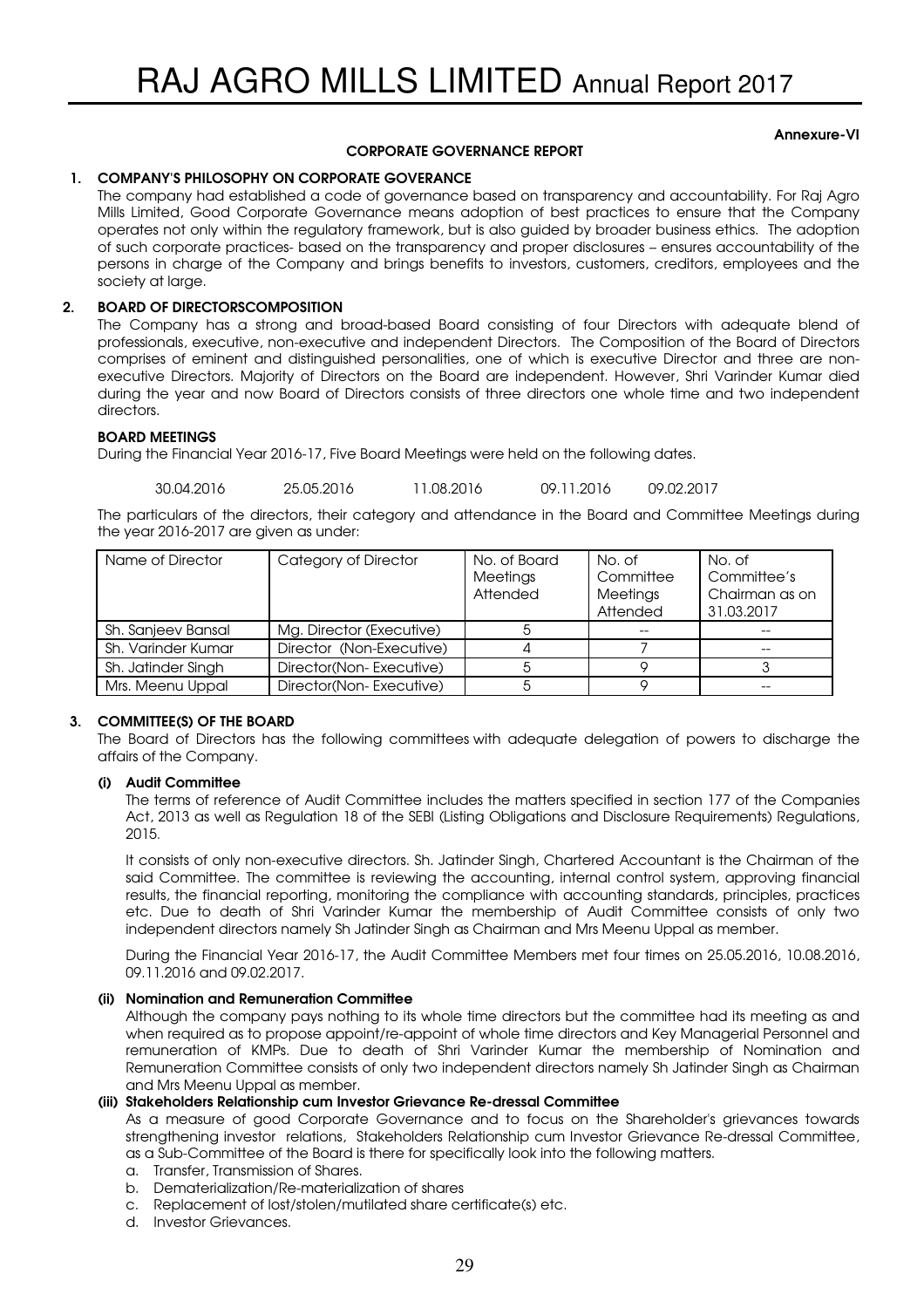Presently, the committee consists of only two directors who are independent directors namely Sh. Jatinder Singh as Chairman and Mrs. Meenu Uppal as member. The committee had its meetings on 25.05.2016, 05.08.2016, 09.11.2016 and 09.02.2017.

|    | <b>Name of Compliance Officer:</b> |                | Sh. Sanjeev Bansal, Mg. Director and Ms. Harleen Kaur, Company<br>Secretary are the Compliance Officers of Company.      |                                     |  |  |
|----|------------------------------------|----------------|--------------------------------------------------------------------------------------------------------------------------|-------------------------------------|--|--|
| 4. | <b>GENERAL BODY MEETINGS</b>       |                | The detail of last four Annual General Meetings is given as follows;                                                     |                                     |  |  |
|    | <b>MEETING</b>                     |                | DAY, DATE, TIME &<br><b>VENUE OF THE MEETING</b>                                                                         | NO. OF SPECIAL<br><b>RESOLUTION</b> |  |  |
|    | 23rd AGM                           | Delhi- 110 085 | Monday, the 30 <sup>th</sup> September, 2013 at 10.00 a.m. at C-<br>8/419, Sector 8, Near Madhuban Chowk, Rohini, New    | Nil                                 |  |  |
|    | 24th AGM                           | Delhi- 110 085 | Tuesday, the 30 <sup>th</sup> September, 2014 at 10.00 a.m. at C-<br>8/419, Sector 8, Near Madhuban Chowk, Rohini, New   | Nil                                 |  |  |
|    | 25th AGM                           | Delhi- 110 085 | Wednesday, the 30 <sup>th</sup> September, 2015 at 10.00 a.m. at C-<br>8/419, Sector 8, Near Madhuban Chowk, Rohini, New | Nil                                 |  |  |
|    | 26th AGM                           |                | Friday, the 30 <sup>th</sup> September, 2016 at 10.00 a.m. at C-8/419,                                                   | Nil                                 |  |  |

# 5. DISCLOSURES

Related Party Transactions are reported by the Auditors in Notes to Accounts attached with the Financial Statements for every financial year. During the year 2016-17, there are no instances of any non-compliance of any provision of law by Company nor any penalty/strictures has been imposed on the Company by Stock Exchange(s), SEBI or any other Statutory Authority on any matter relating to the Capital Market.

Sector 8, Near Madhuban Chowk, Rohini, New Delhi- 110

# 6. MEANS OF COMMUNICATION

The Company communicates with the Shareholders at large through its Annual Reports, Publication of Financial Results and by filing of various reports and returns with the Statutory Bodies like Stock Exchanges and the Registrar of Companies. The Quarterly/Half-Yearly/Annual Un-Audited/Audited Results of the Company are being published regularly in prominent daily newspapers.

#### 7. GENERAL SHAREHOLDERS INFORMATION

085

- (a) As stated in the Notice, the 27th Annual General Meeting of Members of RAJ AGRO MILLS LIMITED will be held on Friday, the 29th day of September, 2017 at 10.00 A.M. at C-8/419 Sector 8, Near Madhuban Chowk, Rohini, New Delhi-110 085.
- (b) Financial Calendar :1st April to 31st March.
- (c) Tentative calendar of events for the Financial Year 2017-18 (April-March) is given below. First Un-audited Quarterly Results : July-August, 2017 Second Un-audited Quarterly Results: October-November, 2017 Third Un-audited Quarterly Results : January-February, 2018 Fourth Un-audited Quarterly Results :April-May, 2018

(d)Book-Closure: Sunday, 24.09.17 to Saturday, 30.09.2017 (both days inclusive).

- (e) Listing Details: The Securities of the Company are presently listed on the following Stock Exchanges.
- 1. The Bombay Stock Exchange, Mumbai Phiroze Jeejeebhoy Towers, Dalal Street, Mumbai - 400 001
- 2. The Delhi Stock Exchange, Delhi

# (f)STOCK MARKET DATA

The reported high and low closing prices during the year ended March 31, 2017 on The Bombay Stock Exchange Limited, Mumbai, where the Company's shares are traded, is given below: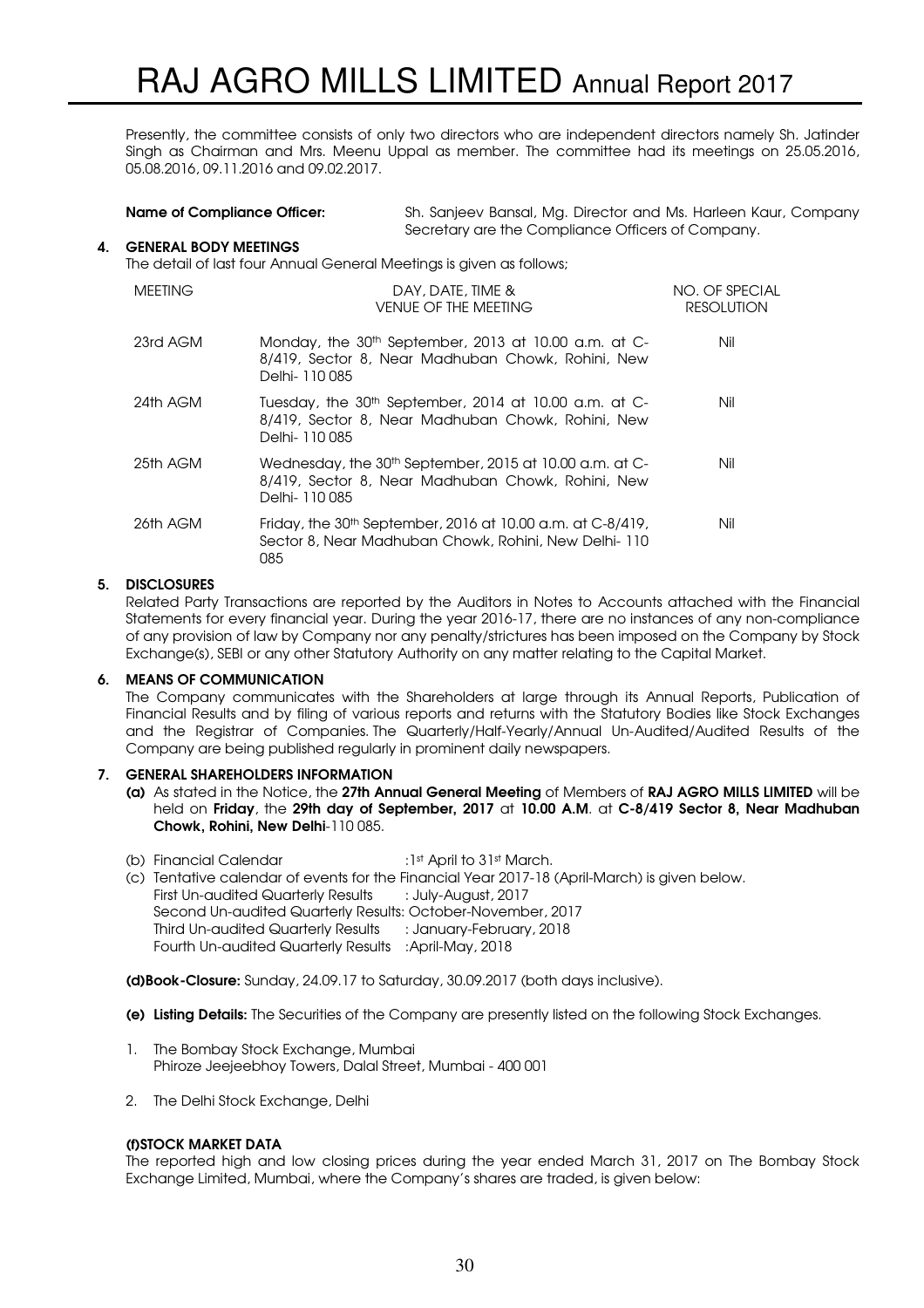| <b>Month</b> | Open  | High  | Low   | Close                              | No.of         | No. of                  | Total    | Spread <sup>*</sup> |         |
|--------------|-------|-------|-------|------------------------------------|---------------|-------------------------|----------|---------------------|---------|
|              | Price | Price | Price | Price                              | <b>Shares</b> | Trades                  | Turnover | H-L                 | $C-O$   |
| Apr-16       | 5.79  | 5.79  | 5.79  | 5.79                               | 50            |                         | 289      | 0                   | 0       |
| $Jun-16$     | 5.8   | 6.09  | 5.8   | 6.09                               | 8             | 2                       | 47       | 0.29                | 0.29    |
| Jul-16       | 6.39  | 6.39  | 6.08  | 6.08                               | 426           | 9                       | 2596     | 0.31                | $-0.31$ |
| Aug-16       | 6.37  | 6.37  | 6.37  | 6.37                               | 508           |                         | 3235     | 0                   | 0       |
| $Sep-16$     | 6.68  | 7.01  | 6.68  | 6.7                                | 408           | 9                       | 2734     | 0.33                | 0.02    |
| $Oct-16$     | 7.03  | 7.38  | 7.03  | 7.38                               | 14            | 5                       | 101      | 0.35                | 0.35    |
| Nov-16       | 7.4   | 7.77  | 5.17  | 5.17                               | 1370          | 15                      | 8176     | 2.6                 | $-2.23$ |
| Dec-16       | 5     | 5     | 3.1   | 3.1                                | 5419          | 24                      | 20449    | 1.9                 | $-1.9$  |
| $Jan-17$     | 3.25  | 4.03  | 3.25  | 3.83                               | 10259         | 12                      | 36329    | 0.78                | 0.58    |
| Feb-17       | 4.01  | 4.15  | 3.26  | 3.26                               | 12353         | 35                      | 47203    | 0.89                | $-0.75$ |
| Mar-17       | 3.11  | 3.94  | 2.97  | 3.94                               | 40772         | 13                      | 148135   | 0.97                | 0.83    |
| *Spread      |       |       |       | H-L->High-LowC - 0 -> Close - Open |               | Source www.bseindia.com |          |                     |         |

Scrip Code:530291 Company: RAJ AGRO MILLS LTD. For the Period: April 2016 to March 2017. All prices in Rs.

# (g) Depository for Equity Shares

National Securities Depository Limited (NSDL)

Central Depository Services Limited (CDSL)

International Securities Identification Number (ISIN) with NSDL and CDSL for the Company's Equity Shares: INE791C01012.

As on 31st March, 2017, 87.77% of the equity share capital of the company stands dematerialized.

#### (h) Registrar and Share Transfer Agent

M/s Link Intime India Private Limited formerly known as Intime Spectrum Registry Limited is the Registrar & Share Transfer Agent of the Company handling the Share Transfer Work both in physical and electronic form. All correspondence relating to share transfer, transmission, dematerialization, re-materialization etc. can be made at the following address of the Registrar or to the Company at the Registered Office/Corporate Office of the Company.

M/s Link Intime India Private Limited (Formerly Intime Spectrum Registry Limited) 44- Community Centre, 2<sup>nd</sup> Floor, Naraina Industrial Area Phase-I, PVR, Naraina, New Delhi – 110 028, Ph. 011-41410592-594 Fax: 91-11-41410591, e-mail: delhi@linkintime.co.in

#### (i) Distribution Schedule of Company as on 31.03.2017

| Shareholding of<br>nominal value |            |              |               | <b>Shareholders</b> |                                |                               | <b>SHARES</b>                 |                     |                 |  |
|----------------------------------|------------|--------------|---------------|---------------------|--------------------------------|-------------------------------|-------------------------------|---------------------|-----------------|--|
| Rs.                              |            | Rs.          | <b>Number</b> | $%$ to<br>Total     | <b>PHYSICAL (in</b><br>$Rs.$ ) | <b>NSDL DEMAT</b><br>(in Rs.) | <b>CDSL</b><br>(in<br>$Rs.$ ) | <b>Total In Rs.</b> | $%$ to<br>Total |  |
|                                  | (1)        |              | (2)           | (3)                 | (4)                            | (5)                           | (6)                           | (7)                 | (8)             |  |
| <b>Upto</b>                      | $---$      | 5,000        | 1590          | 85.0267             | 100736                         | 76478                         | 40971                         | 218185              | 7.0301          |  |
| 5,001                            | $---$      | 10,000       | 117           | 6.2567              | 27600                          | 43837                         | 21875                         | 93312               | 3.0066          |  |
| 10,001                           | $---$      | 20,000       | 97            | 5.1872              | 55100                          | 52093                         | 44142                         | 151335              | 4.8761          |  |
| 20,001                           | $---$      | 30,000       | 14            | 0.7487              | 14200                          | 10600                         | 13712                         | 38512               | 1.2409          |  |
| 30,001                           | ---        | 40,000       | 10            | 0.5348              | 14500                          | 14118                         | 6495                          | 35113               | 1.1314          |  |
| 40,001                           | $---$      | 50,000       | 11            | 0.5882              | 13500                          | 32141                         | 4600                          | 50241               | 1.6188          |  |
| 50,001                           | $---$      | 1,00,000     | 10            | 0.5348              | 25800                          | 29009                         | 25698                         | 80507               | 2.5940          |  |
| 1,00,001                         | <b>AND</b> | <b>ABOVE</b> | 21            | 1.1230              | 128200                         | 580395                        | 1727800                       | 2436395             | 78,5022         |  |
| <b>TOTAL</b>                     |            | 1870         | 100.00        | 379636              | 838671                         | 1885293                       | 3103600                       | 100.00              |                 |  |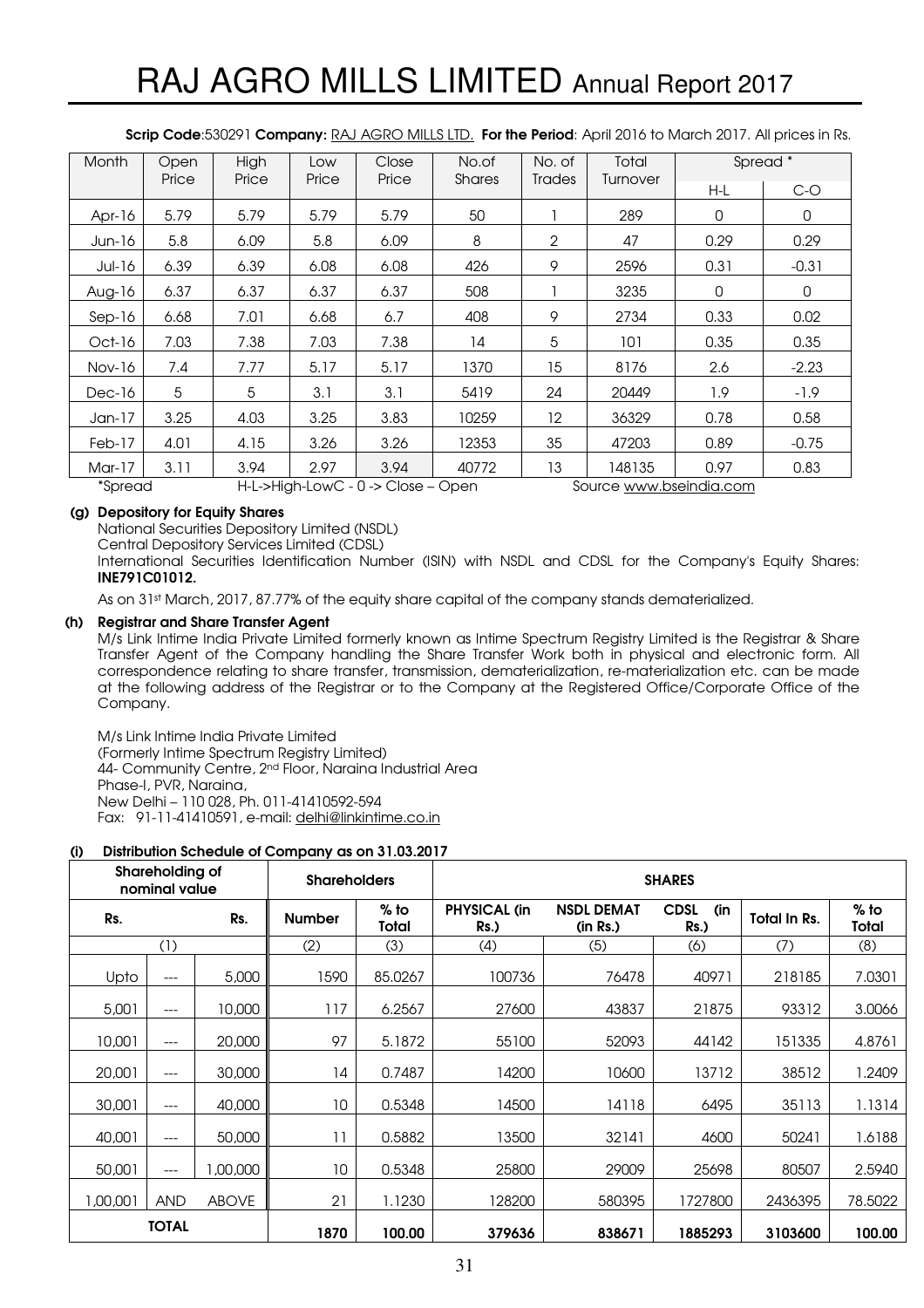(j) The Company has not issued any GDR's/ADR's and there are no warrants or convertible instruments.

| (k) | Corporate office                                | ÷ | Raj Agro Mills Limited<br>Village Pawa, G.T. Road<br>Near Civil Airport<br>Ludhiana-141 120    |
|-----|-------------------------------------------------|---|------------------------------------------------------------------------------------------------|
| (   | Address for correspondence<br>Registered Office | ÷ | Raj Agro Mills Limited<br>C-8/419 Sector 8, Near Madhuban Chowk, Rohini<br>New Delhi - 110 085 |

- (m) The Company is at present not adopting non-mandatory requirements.
- (n) No remuneration has been paid to whole time director(s) during the year 2016-17.
- (o) Non-Executive/Independent Directors have not been paid any remuneration during the year under review except the meeting sitting fees.

#### FOR AND ON BEHALF OF THE BOARD

 $Sd/-$  solid  $Sd/-$  (Sanjeev Bansal) (Jatinder Singh) Managing Director **Director**<br>DIN:00057485 **DIN:02150760** DIN:00057485 662/2, Premjit Road, 8-A, Model Town, Extension Gurdev Nagar Ludhiana-01, Ludhiana-141002, Punjab

Place: Ludhiana Date : 29.05.2017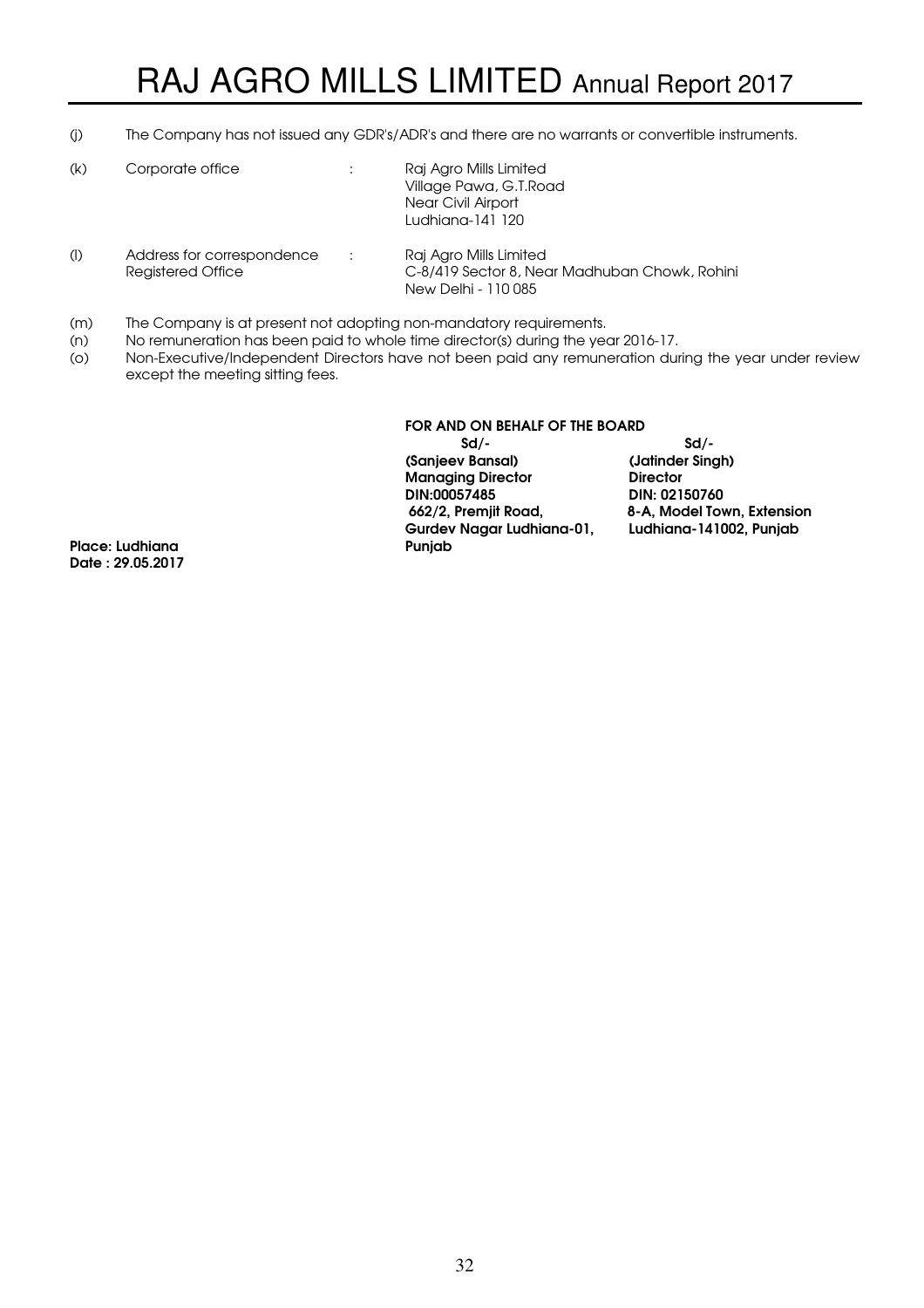# STATUTORY AUDITOR'S CERTIFICATE ON COMPLIANCE OF CORPORATE GOVERNANCE

# To the Members RAJ AGRO MILLS LIMITED New Delhi

We have examined the compliance of the conditions of the Corporate Governance by Raj Agro Mills Limited for the year ended 31st March 2017, as stipulated as per the relevant provisions of SEBI (Listing Obligations and Disclosure Requirements) Regulations, 2015 ('Listing Regulations') as referred to in Regulation 15(2) of the Listing Regulations;

In our opinion and to the best of our information and according to the explanations given to us and based on the representations made by the Directors and Management, we certify that:

(i) The Paid-up Capital of the Company as on March 31, 2017 is Rs.7,60,36,000/-

(ii) The Net Worth of the Company as on March 31, 2017 is Rs.-11,92,41,638/-

Accordingly, as per Regulation 15(2) of the SEBI (Listing Obligations and Disclosure Requirements) Regulations, 2015 compliance of conditions of Corporate Governance is not applicable on the Company. However, the Company has voluntarily complied with the conditions of the Corporate Governance as stipulated in the above-mentioned SEBI (Listing Obligations and Disclosure Requirements) Regulations, 2015.

The compliance of conditions of Corporate Governance is the responsibility of the Management. Our examination was limited to review of the procedures and implementation thereof, adopted by the Company for ensuring the compliance of the conditions of Corporate Governance. It is neither an audit nor an expression of an opinion on the Financial Statements of the Company.

We state that no investor grievance is pending for a period of exceeding one month against the Company as per the records maintained by the Stakeholders Relationship Committee.

We further state that such compliance is neither an assurance as to the future viability of the Company nor the efficiency or effectiveness with which the Management has conducted the affairs of the Company.

FOR P.C. GOYAL & CO. Chartered Accountants Sd/- CA P.C. Goyal DATE: 29.05.2017 M.NO.080377

**PLACE: LUDHIANA**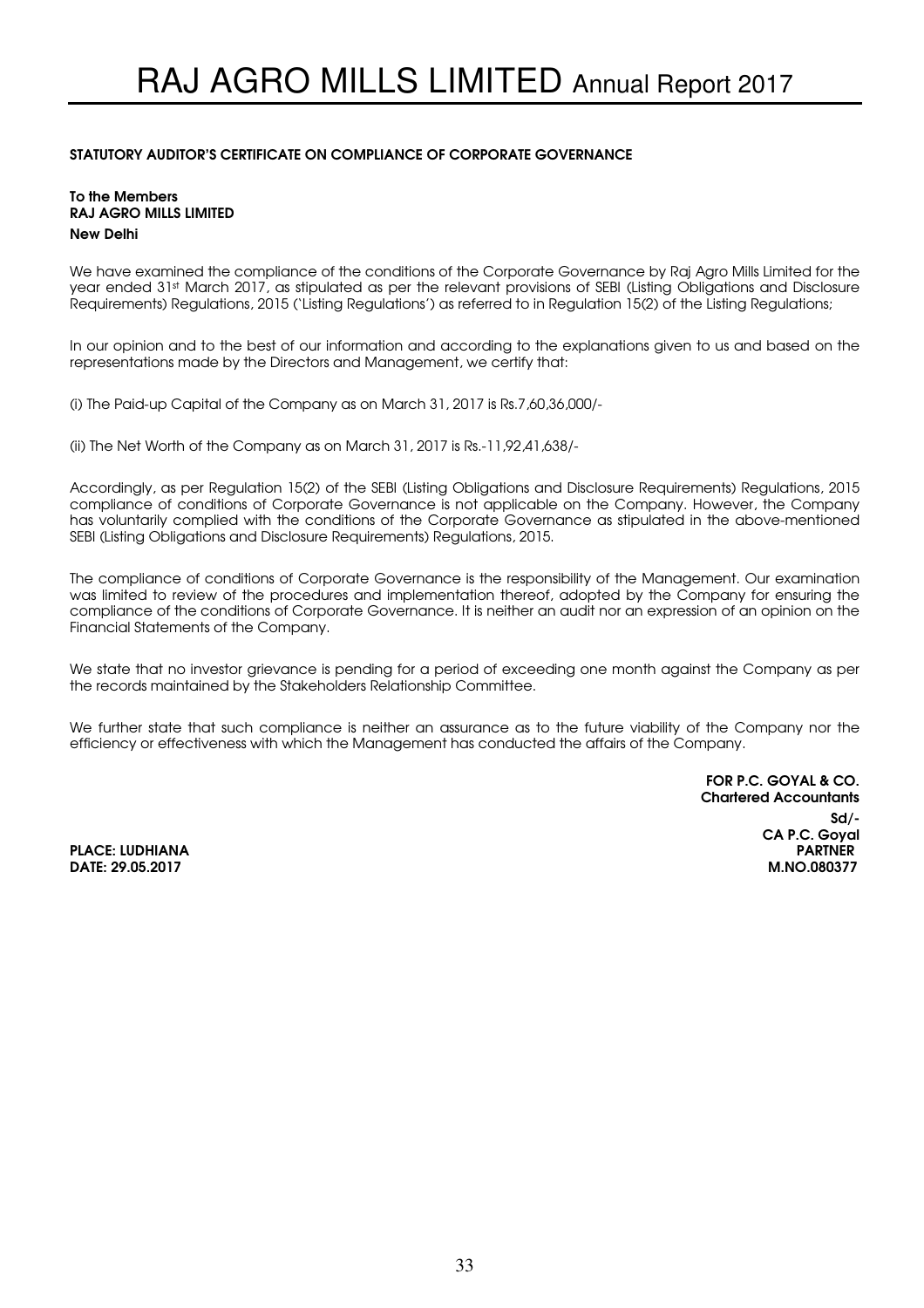#### CERTIFICATION BY CHIEF EXECUTIVE OFFICER (CEO) AND CHIEF FINANCIAL OFFICER (CFO) (Pursuant to Regulation 17(8) of SEBI (Listing Obligations and Disclosure Requirements) Regulations, 2015)

 $To<sub>1</sub>$ The Board of Directors Raj Agro Mills Limited,

We, Sanjeev Bansal, Managing Director and Rupinder Singh, Chief Financial Officer of the Company hereby certify that :-

- a. We have reviewed Financial Statements and the Cash Flow Statement for the year ended 31st March, 2017 and to the best of our knowledge and belief;
	- i. These statements do not contain any materially untrue statement or omit any material fact or contain statement that might be misleading;
	- ii. These statements together present a true and fair view of the Company's affair and are in compliance with existing accounting standards, applicable laws and regulations;
- b. There are, to the best of our knowledge and belief, no transactions entered into by the Company during the year which are fraudulent, illegal or in violation of the Company's code of conduct;
- c. We accept responsibility for establishing and maintaining internal controls for financialreporting and that we have evaluated the effectiveness of internal control systems of the company pertaining to financial reporting and we have not found any significant deficiencies in the design or operation of such internal controls;
- d. We have indicated to the Auditors and the Audit Committee that there are:
	- i. No significant changes in internal control over financial reporting during the year;
	- ii. No significant changes in accounting policies during the year; and
	- iii. No instances of significant fraud have come to our notice, which involve the management or an employee of the Company having significant role in the Company's internal control system.

#### FOR RAJ AGRO MILLS LIMITED

PLACE: LUDHIANA

DATE: 29.05.2017 Sd/- Sd/- (RUPINDER SINGH) (SANJEEV BANSAL) (CFO) (MD)

# Declaration by Chief Executive Officer under Regulation 26 of SEBI (Listing Obligations and Disclosure Requirements) Regulations, 2015)

 I Sanjeev Bansal, Managing Director of the Company hereby certify that all the Members of Board of Directors and Senior Management Personnel have affirmed compliance with the Code of Conduct of Board of Directors and Senior Management.

#### FOR RAJ AGRO MILLS LIMITED Sd/- (SANJEEV BANSAL) Managing Director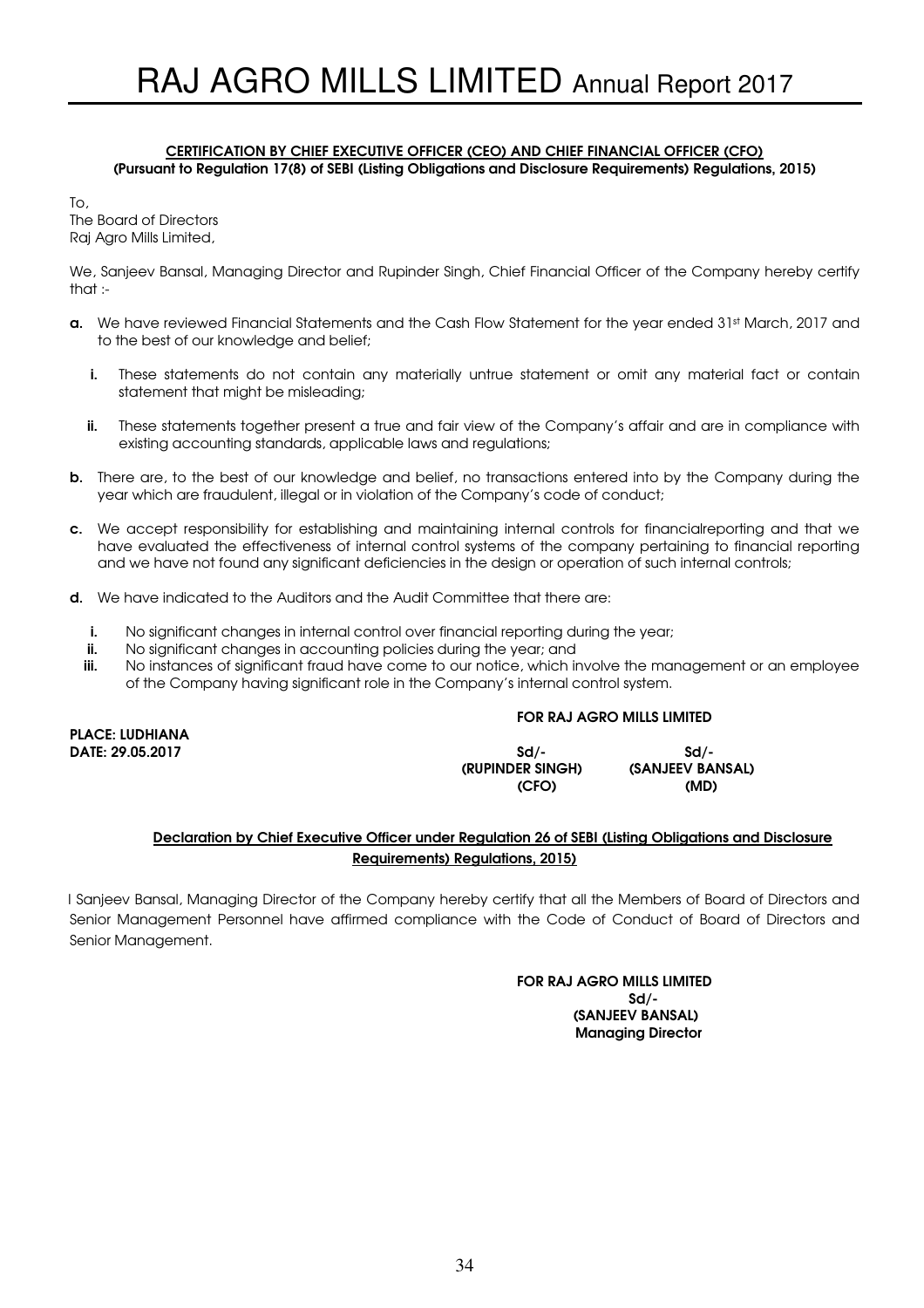P.C. Goyal & Co., **62-New Lajpat Nagar,** 62-New Lajpat Nagar, **CHARTERED ACCOUNTANTS Pakhowal Road, Pakhowal Road, Pakhowal Road, Pakhowal Road, Pakhowal Road, Pakhowal Road, Pakhowal Road, Pakhowal Road, Pakhowal Road, Pakhowal Road, Pakhowal Road, Pakhowal Road, Pakhowal Road, Pa** 

 LUDHIANA – 141001. Off:+ 91161-2406716 Fax:+ 91161-2403546 Resi.:+91161-2406342 Email: capcgoyal@gmail.com

~~~~~~~~~~~~~~~~~~~~~~~~~~~~~~~~~~~~~~~~~~~~~~~~~~~~~~~~~~~~~~~~~~~~~~~~~~~~~~~~~~~~~~~~~~

#### Independent Auditor's Report

#### To The Members of Raj Agro Mills Limited

#### Report on the Financial Statements

We have audited the accompanying financial statements of Raj Agro Mills Limited ("the Company") which comprise the Balance Sheet as at 31st March 2017, and the statement of Profit and Loss and the Cash Flow Statement for the year ended on that date and a summary of significant accounting policies and other explanatory information.

### Management's Responsibility for the Financial Statements

The Company's management is responsible for the matters stated in section 134(5) of the Companies Act, 2013 ("the Act") with respect to the preparation of these financial statements that give a true and fair view of the financial position, financial performance and cash flows of the Company in accordance with the accounting principles generally accepted in India, including the Accounting Standards specified under section 133 of the Act read with Rule 7 of the Companies (Accounts) Rules, 2014.

This responsibility also includes maintenance of adequate records in accordance with the provisions of the Act for safeguarding the assets of the company and for preventing and detecting frauds and other irregularities; selection and application of appropriate accounting policies; making judgments and estimates that are reasonable and prudent; and design, implementation and maintenance of adequate internal financial controls, that were operating effectively for ensuring the accuracy and completeness of the accounting records, relevant to the preparation and presentation of the financial statements that give true and fair view and are free from material misstatement, whether due to fraud or error.

#### Auditors' Responsibility

Our responsibility is to express an opinion on these financial statements based on our audit.

We have taken into accounts the provisions of the Act, the accounting and auditing standards and matters which are required to be included in the audit report under the provisions of the Act and Rules made there-under.

We conducted our audit in accordance with the Standards on Auditing specified under section 143 (10) of the Act. Those Standards require that we comply with ethical requirements and plan and perform the audit to obtain reasonable assurance about whether the financial statements are free from material misstatement.

An audit involves performing procedures to obtain audit evidence about the amounts and disclosures in the financial statements. The procedures selected depend on the auditor's judgment, including the assessment of risks of material misstatement of the financial statements, whether due to fraud or error. In making those risk assessments, the auditors consider internal control relevant to the Company's preparation and fair presentation of the financial statements that give true and fair view in order to design audit procedures that are appropriate in the circumstances. An audit also includes evaluating the appropriateness of accounting policies and principles used and the reasonableness of the accounting estimates made by management, as well as evaluating the overall presentation of the financial statement.

We believe that the audit evidence we have obtained is sufficient and appropriate to provide a basis for our audit opinion.

#### Opinion

In our opinion and to the best of our information and according to the explanations given to us, the aforesaid financial statements give the information required by the Act in the manner so required and give a true and fair view in conformity with the accounting principles generally accepted in India, of the state of affairs of the Company as at 31st March, 2017, its losses and its cash flows for the year ended on that date.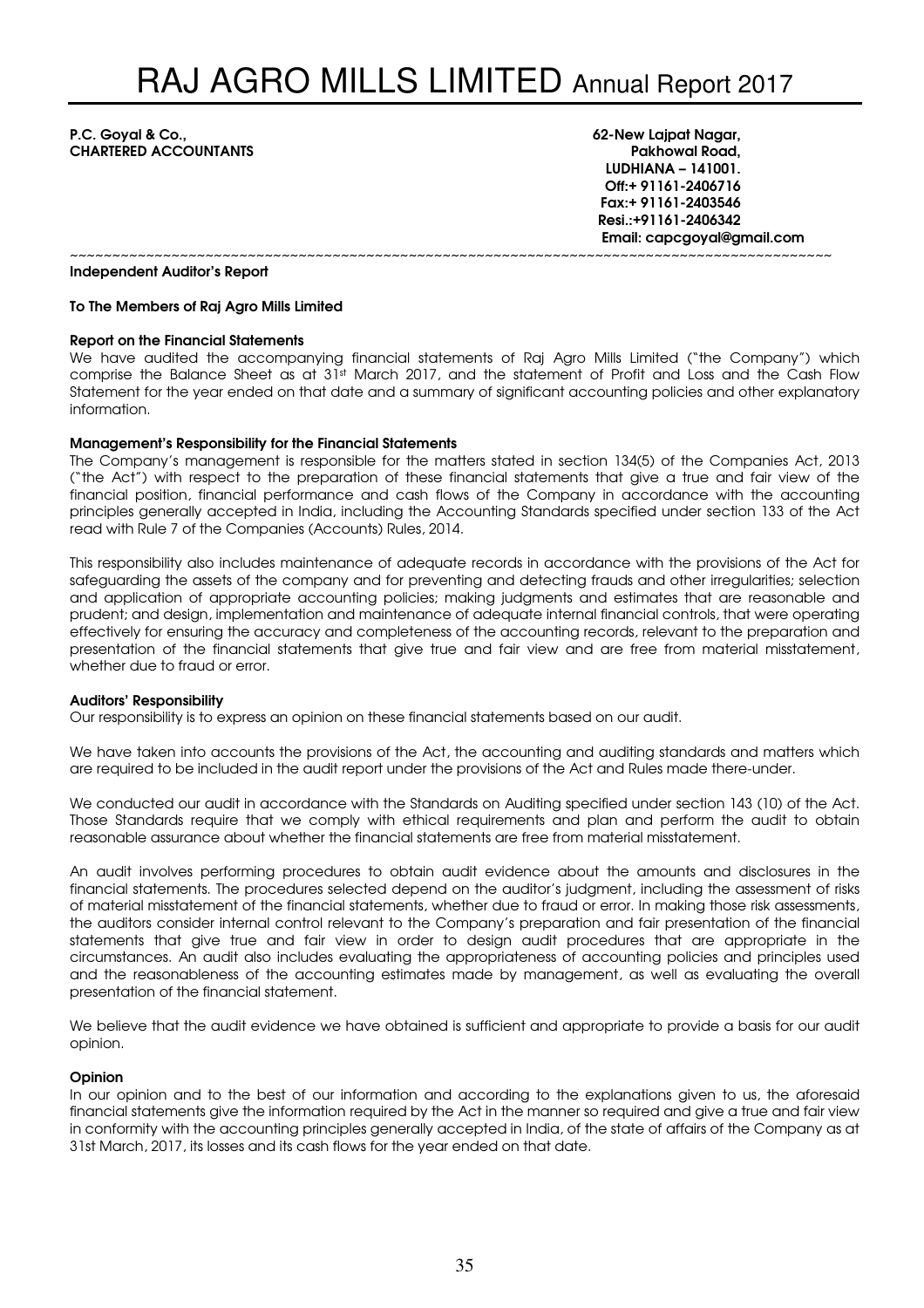# Report on Other Legal and Regulatory Requirements

- 1. As required by the Companies (Auditor's Report) Order, 2016 ("the Order") issued by the Central Government of India in terms of sub-section (11) of section 143 of the Act, we give in the Annexure "A" a statement on the matters specified in paragraphs 3 and 4 of the said Order.
- 2. As required under the provisions of section 143(3) of the Act, we report that;
	- a) We have obtained all the information and explanations, which to the best of our knowledge and belief were necessary for the purposes of our audit;
	- b) In our opinion, proper books of account as required by law have been kept by the company so far as it appears from our examination of those books;
	- c) The Balance sheet, the Statement of Profit and Loss and the Cash Flow Statement dealt with by this report are in agreement with the books of account;
	- d) In our opinion, the aforesaid financial statements comply with the Accounting Standards specified under section 133 of the Companies Act, 2013 read with Rule 7 of the Companies (Accounts) Rules, 2014;
	- e) On the basis of written representations received from the directors as on 31st March 2017 and taken on record by the Board of Directors, none of the directors is disqualified as on 31st March 2017 from being appointed as a director in terms of section 164(2) of the Act;
	- f) With reference to adequacy of internal financial control over financial reporting of company and operating effectiveness of such controls refer to our separate report in Annexure "B'; and.
	- g) With respect to the other matters to be included in the Auditor's Report in accordance with Rule 11 of the Companies (Audit and Auditors) Rules, 2014, in our opinion and to the best of our information and according to the explanations given to us:
		- i The Company does not have any pending litigations which would impact its financial position.
		- ii The Company did not have any long-term contracts including derivative contracts for which there were any material foreseeable losses.
		- iii There is no such amount which is required to be transferred to the Investor Education and Protection Fund by the Company.
		- iv. The company has provided requisite disclosures in its financial statements as to holdings as well as dealing in Specified Bank Notes during the period from 8th November, 2016 to 30th December, 2016 and these are in accordance with the books of accounts maintained by the company. Refer note no.20 to standalone financial statements.

For & on behalf of P. C. Goyal & Co., Chartered Accountants

Place: Ludhiana CA. P.C. Goyal Date: 29.05.2017 (Partner)

 $S$ d/- $S$ d/- $S$  M. No. 080377 FRN:002368N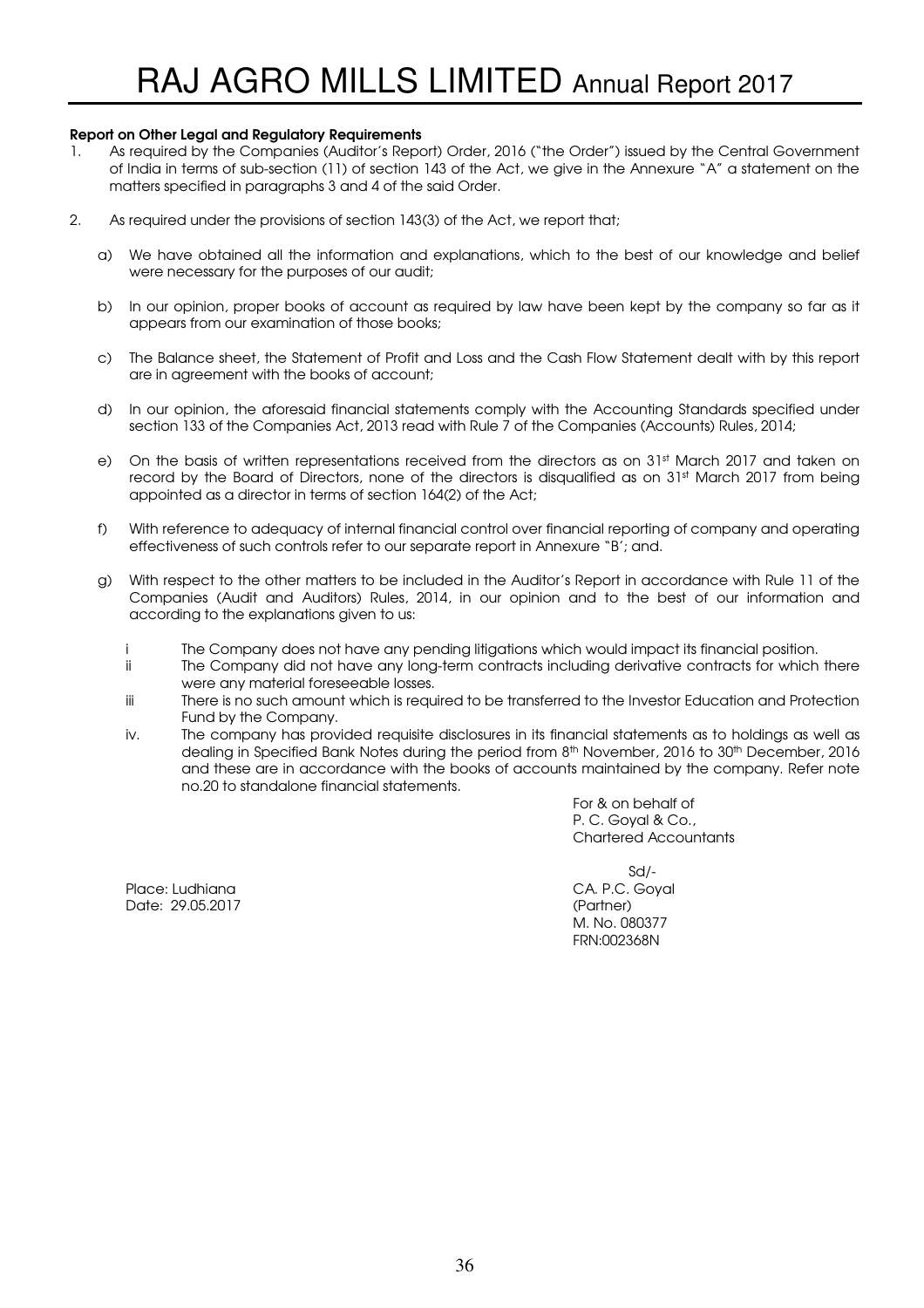# Annexure- A to the Audit Report

Referred to in paragraph 1 of our Report on Other Legal and Regulatory

- (i) (a) The company has maintained proper records showing full particulars, including quantitative details and situation of fixed assets.
	- (b) Since the company has sold all its remaining fixed assets during the year as such no question of physical verification by the management arises. According to information and explanation given to us, the company has so far not made any plan to replace such fixed assets that has been sold. In view of said sale of the assets, the company has no plans to maintain going concern status in near future.
	- (c) The company does not own any immovable property.
- (ii) There is no business operation in the company as such it is not having any stock inventory, in view of which nothing requires to be given under this para.
- (iii) The Company has not granted any loan secured or unsecured to the companies, firms, Limited Liability Partnerships or other parties covered in the register maintained under section 189 of the Companies Act, 2013.
- (iv) In our opinion and according to the information and explanations given to us, the companies has not provided any loans, investments, guarantees, and security stated in section 185 and 186 of the Companies Act, 2013.
- (v) In our opinion and according to the information and explanations given to us, the company has not accepted any deposit from the public, therefore, the provisions of clause (v) of paragraph 3 of the Order is not applicable to the company.
- (vi) In our opinion, and according to information and explanations given to us the Companies (Cost Records and Audit) Rules, 2014 are not applicable to the Company. Hence, the maintenance of cost accounts and records are not required.
- (vii) (a) According to the information and explanations given to us and on the basis of our examination of the books of accounts, the company has been regular in depositing with appropriate authorities undisputed statutory dues including Provident fund, Employee's state insurance, Income tax, Vat/CST, Service Tax, Custom Duty, Excise duty, Cess and other material statutory dues applicable to it.

According to the information and explanations given to us, no undisputed amounts payable in respect of the aforesaid dues were in arrears, as at 31.03.2017 for a period of more than six months from the date of becoming payable.

(b) According to the information and explanation given to us and as per records of the company, as at  $31st$ March, 2017, the following are the particulars of dues on account of sales tax penalty matters that have not been deposited on account of any dispute:

| Name of the<br>statute | Nature<br>Οf<br>the dues | <b>Amount</b><br>(in Rs.) | the<br>amount<br>relates | Period to which   Forum where dispute pending   |
|------------------------|--------------------------|---------------------------|--------------------------|-------------------------------------------------|
| The                    | Punjab   Penalty u/s     | $35,500/-$                | 2006-<br>Fin<br>Year     | Appeal before Deputy Excise & Taxation          |
| <b>VAT</b><br>ACT.     | 51(7)(b)                 |                           | 2007                     | Joint<br>Commissioner<br><b>Director</b><br>Cum |
| 2005                   |                          |                           |                          | (Enforcement), Bathinda                         |

 However according to information and explanation given to us, a sum of Rs.8,875/- was deposited on 22.07.2006 against the above demand.

- (viii) The Company does not have any loans or borrowings from any financial institution, banks, government or debenture-holders during the year. Accordingly, paragraph 3(viii) of the Order is not applicable.
- (ix) The company did not raise any money by way of initial public offer or further public offer (including debt instruments) and term loans during the year. Accordingly, paragraph 3(ix) of the Order is not applicable.
- (x) According to information and explanation given to us, no material fraud by the company or on the company by its officers or employees has been noticed or reported during the year.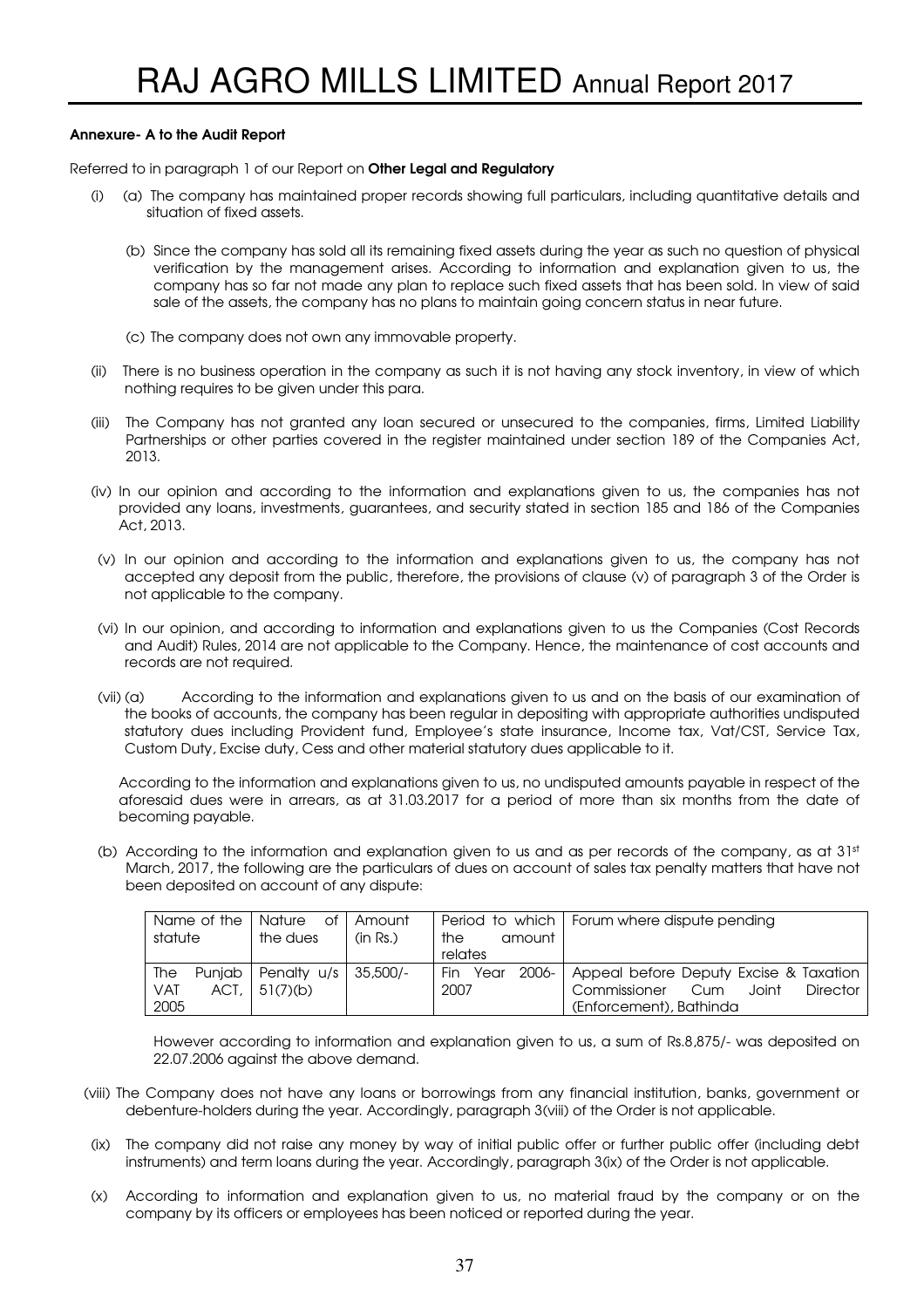- (xi) According to information and explanation given to us and based on our examination of records of the company, the company has not paid or provided any managerial remuneration during the year. Accordingly, paragraph 3(xi) of the Order is not applicable.
- (xii) In our opinion, the company is not a chit fund or a nidhi company. Accordingly, paragraph 3(xii) of the Order is not applicable.
- (xiii) According to information and explanation given to us and based on our examination of records of the company, during the year under review the company has not entered into any transactions with the related parties in terms of section 177 and 188 of the Act. Accordingly, the provisions of clause (xiii) of paragraph 3 of the Order, are not applicable to the company.
- (xiv) The company has not made any preferential allotment or private placement of shares or fully or partly convertible debentures during the year.
- (xv) According to information and explanation given to us and based on our examination of records of the company, during the year under review the company has not entered into non-cash transactions with directors or persons connected with him.
- (xvi) The company is not required to be registered under section 45-IA of the Reserve Bank of India Act,1934.

For & on behalf of P. C. Goyal & Co., Chartered Accountants

Place: Ludhiana CA. P.C. Goyal Date: 29.05.2017

 Sd/- M. No. 080377 FRN:002368N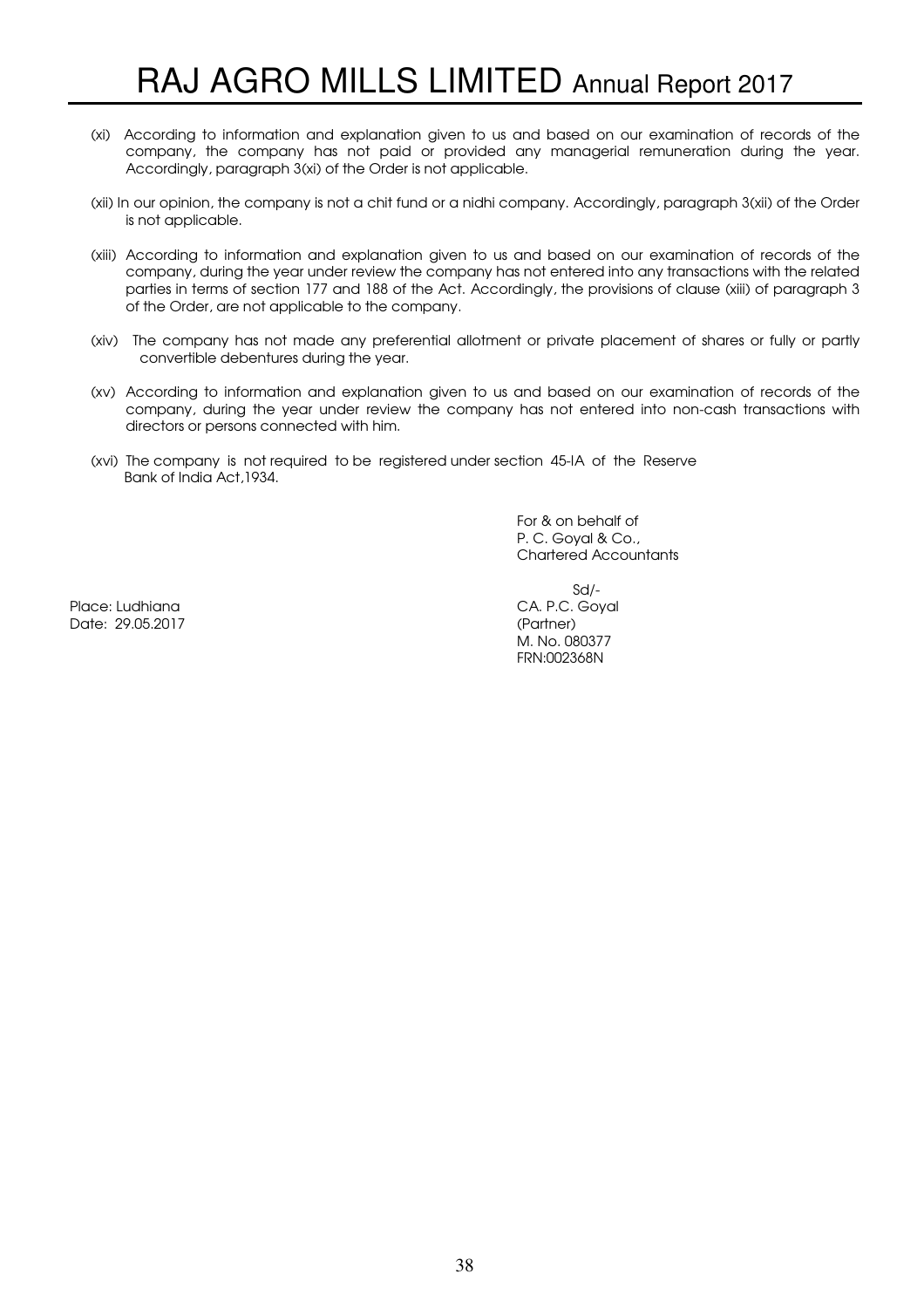# Annexure- B to the Audit Report

Report on the Internal Financial Controls under Clause (i) of sub-section 3 of Section 143 of the companies Act, 2013 ('the Act')

We have audited the internal financial control over the financial reporting of "Raj Agro Mills Limited" ('the company') as of 31st March, 2017 in conjunction with our audit of the standalone financial statements of the company for the year ended on that date:

### Management Responsibility for Internal Financial Controls

The company's management is responsible for establishing and maintaining internal financial controls based on the internal control over financial reporting criteria established by the company considering the essential components of internal control stated in the Guidance Note on Audit of Internal Financial Controls over Financial Reporting issued by the Institute of Chartered Accountants of India ('ICAI'). These responsibilities include the design, implementation and maintenance of adequate internal financial controls that were operating effectively for ensuring the orderly and efficient conduct of its business, including adherence to the Company's policies, the safeguarding of its assets, the prevention and detection of frauds and errors, the accuracy and completeness of the accounting records, and the timely preparation of reliable financial information, as required under the Companies Act, 2013.

#### Auditors' Responsibility

Our responsibility is to express an opinion on the company's internal financial controls over financial reporting based on our audit. We conducted our audit in accordance with the Guidance Note on Audit of Internal Financial Controls over Financial Reporting (the Guidance Note') and the Standards on Auditing, issued by the ICAI and deemed to be prescribed under section 143(10) of the companies act, 2013, to the extent applicable to an audit of internal financial controls, both applicable to an audit of Internal Financial Controls and, both issued by the Institute of Chartered Accountants of India. Those Standards and the Guidance Note require that we comply with ethical requirements and plan and perform the audit to obtain reasonable assurance about whether adequate internal financial controls over financial reporting were established and maintained and if such controls operated effectively in all material respects.

Our audit involves performing procedures to obtain audit evidence about the adequacy of the internal financial controls systems over financial reporting and their operating effectiveness. Out audit of internal financial controls over financial reporting included obtaining an understanding of internal financial controls over financial reporting, assessing the risk that a material weakness exists and testing and evaluating the design and operating effectiveness of internal control based on the assessed risk. The procedures selected depend on the auditors' judgment, including the assessment of the risks of material misstatement of the financial statements, whether due to fraud or error.

We believe that the audit evidence we have obtained is sufficient and appropriate to provide for our audit opinion on the company's internal financial controls system over financial reporting.

#### Meaning of Internal Financial control over Financial Reporting

A company's internal financial control over financial reporting is a process designed to provide reasonable assurance regarding the reliability of financial reporting and the preparation of financial statements for external purposes in accordance with generally accepted accounting principles. A company's internal financial control over financial reporting includes those policies and procedures that

- 1) Pertains to maintenance of records that, in reasonable detail accurately and fairly reflect the transactions and dispositions of the assets of the company;
- 2) Provide reasonable assurance that the transactions are recorded as necessary to permit preparation of financial statements in accordance with generally accepted accounting principles and that receipts and expenditures of the company are being made only in accordance with authorization of the management and directors of the Company; and
- 3) Provide reasonable assurance regarding prevention of timely detection of unauthorized acquisition, use, or disposition of the company's assets that could have a material effect on the financial statements.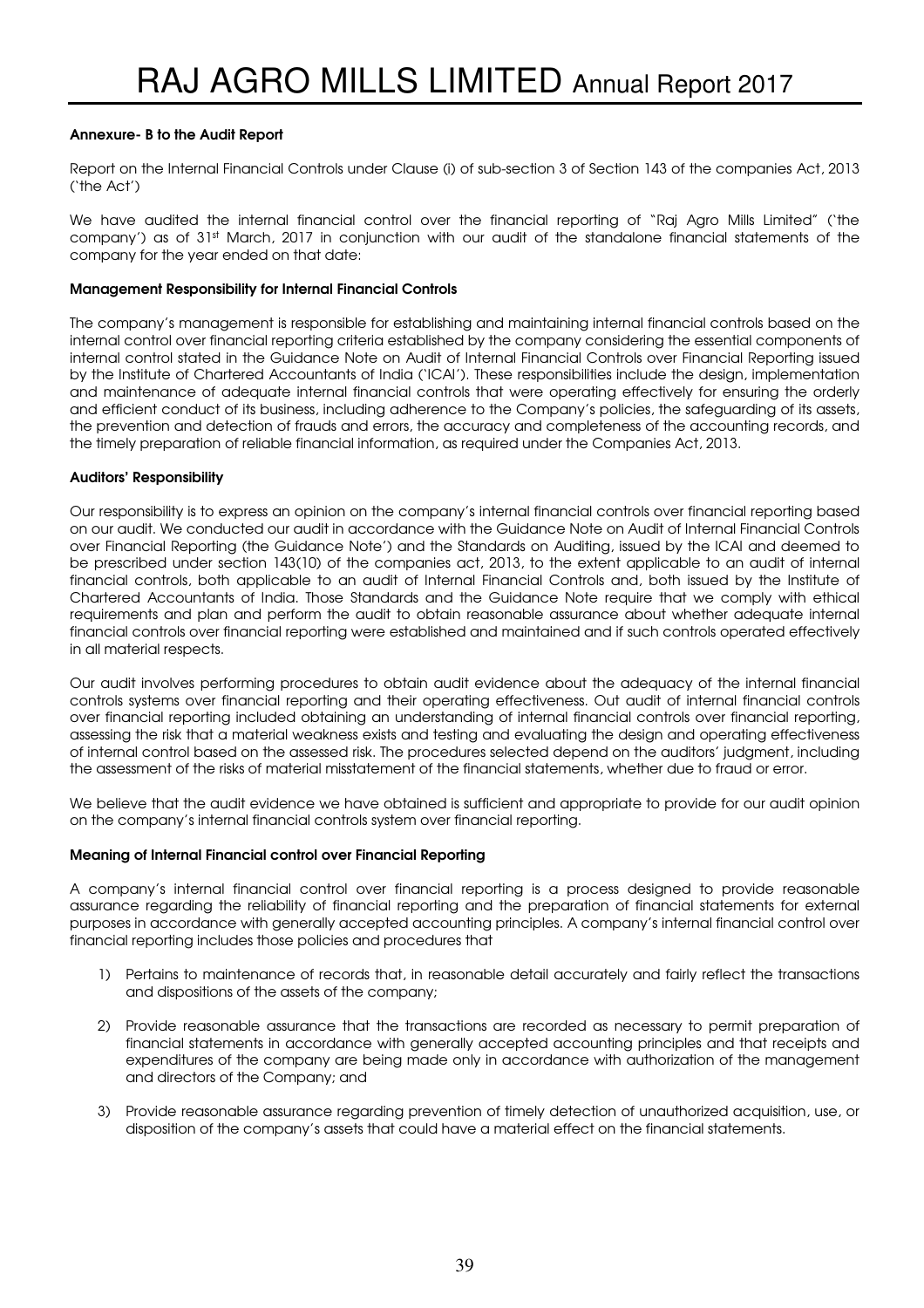### Inherent Limitations of Internal Financial Controls over Financial Reporting

Because of inherent limitations of internal financial controls over financial reporting, including the possibility of collusion or improper management override of controls, material misstatements due to error or fraud may occur and not be detected. Also, projections of any evaluation of the internal financial controls over financial reporting to future periods are subject to the risk that the internal financial control over financial reporting may become inadequate because of changes in conditions, or that the degree of compliance with the policies or procedure may deteriorate.

# **Opinion**

In our opinion and based on present financial structure, the company has, in all material aspects, and adequate internal financial controls systems over financial reporting and such internal controls over financial reporting were operating effectively as at 31st March, 2017, based on the internal controls over financial reporting criteria established by the Company considering the essential components of internal control stated in the Guidance Note on Audit of Internal Financial Controls over Financial Reporting issued by the Institute of Chartered Accountants of India.

> For & on behalf of P. C. Goyal & Co., Chartered Accountants

Place: Ludhiana CA. P.C. Goyal Date: 29.05.2017 (Partner)

 Sd/- M. No. 080377 FRN:002368N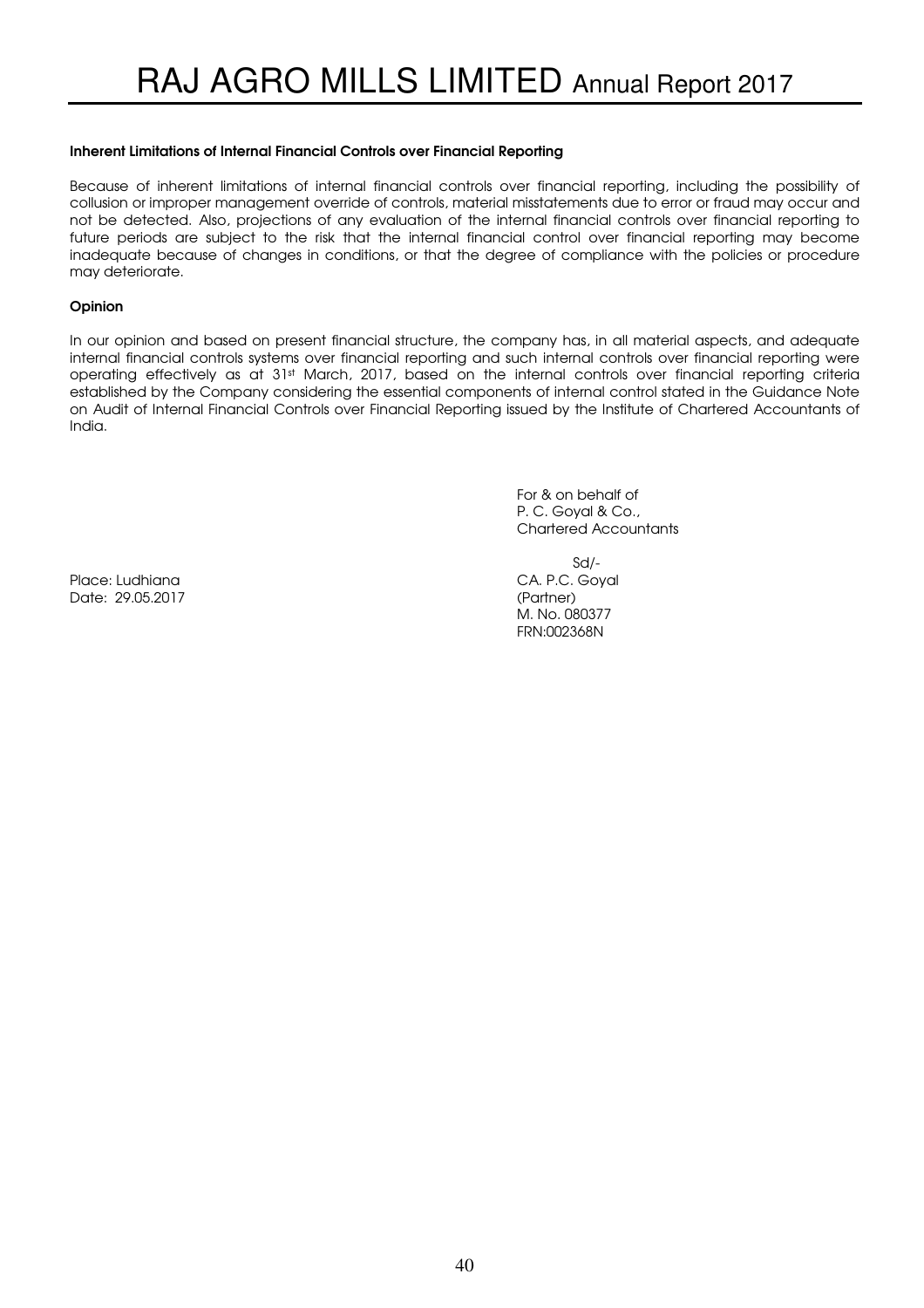| <b>RAJ AGRO MILLS LIMITED</b>                                |                                |                                             |                |                 |                 |  |  |  |
|--------------------------------------------------------------|--------------------------------|---------------------------------------------|----------------|-----------------|-----------------|--|--|--|
| C-8/419, Sector 8, Near Madhuban Chowk, Rohini, New Delhi-85 |                                |                                             |                |                 |                 |  |  |  |
|                                                              | CIN:L15149DL1990PLC040532      |                                             |                |                 |                 |  |  |  |
|                                                              | Balance Sheet as at 31.03.2017 |                                             |                |                 |                 |  |  |  |
|                                                              |                                | <b>Particulars</b>                          | Note No.       | 31.03.2017      | 31.03.2016      |  |  |  |
|                                                              |                                | 1                                           | $\overline{2}$ | 3               | 4               |  |  |  |
|                                                              |                                | <b>EQUITY AND LIABILITIES</b>               |                |                 |                 |  |  |  |
|                                                              |                                | Shareholders' funds                         |                |                 |                 |  |  |  |
|                                                              | (a)                            | Share capital                               | 1              | 76,036,000.00   | 76,036,000.00   |  |  |  |
|                                                              | (b)                            | Reserves and surplus                        | $\overline{2}$ | -195,277,637.89 | -192,448,335.19 |  |  |  |
|                                                              | (c)                            | Money received against share warrants       |                |                 |                 |  |  |  |
|                                                              |                                | Share application money pending allotment   |                |                 |                 |  |  |  |
|                                                              |                                | Non-current liabilities                     |                |                 |                 |  |  |  |
|                                                              | (a)                            | Long-term borrowings                        | 3              | 120,704,881.00  | 120,673,686.00  |  |  |  |
|                                                              | (b)                            | Deferred tax liabilities (Net)              |                |                 |                 |  |  |  |
|                                                              | (c)                            | Other Long term liabilities                 | 4              |                 |                 |  |  |  |
|                                                              | (d)                            | Long-term provisions                        | 5              |                 |                 |  |  |  |
| 4                                                            |                                | <b>Current liabilities</b>                  |                |                 |                 |  |  |  |
|                                                              | (a)                            | Short-term borrowings                       | 6              |                 |                 |  |  |  |
|                                                              | (b)                            | Trade payables                              |                |                 |                 |  |  |  |
|                                                              | (c)                            | Other current liabilities                   | 7              | 77,416.11       | 133,430.00      |  |  |  |
|                                                              | (d)                            | Short-term provisions                       | 8              | 83,618.00       | 92,608.00       |  |  |  |
|                                                              |                                | <b>TOTAL</b>                                |                | 1,624,277.22    | 4,487,388.81    |  |  |  |
| II.                                                          | <b>ASSETS</b>                  |                                             |                |                 |                 |  |  |  |
|                                                              |                                | Non-current assets                          |                |                 |                 |  |  |  |
|                                                              | (a)                            | Fixed assets                                |                |                 |                 |  |  |  |
|                                                              |                                | (i)<br>Tangible assets                      | 9              |                 | 1,410,485.59    |  |  |  |
|                                                              |                                | (ii)<br>Intangible assets                   |                |                 |                 |  |  |  |
|                                                              |                                | (iii)<br>Capital work-in-progress           |                |                 |                 |  |  |  |
|                                                              |                                | Intangible assets under development<br>(iv) |                |                 |                 |  |  |  |
|                                                              | (b)                            | Non-current investments                     | 10             |                 |                 |  |  |  |
|                                                              | (c)                            | Deferred tax assets (net)                   |                |                 |                 |  |  |  |
|                                                              | (d)                            | Long-term loans and advances                | 11             | 1,346,239.82    | 1,346,239.82    |  |  |  |
|                                                              | (e)                            | Other non-current assets                    | 12             |                 |                 |  |  |  |
| $\mathbf{2}$                                                 |                                | <b>Current assets</b>                       |                |                 |                 |  |  |  |
|                                                              | (a)                            | Current investments                         | 13             |                 |                 |  |  |  |
|                                                              | (b)                            | Inventories                                 | 14             |                 |                 |  |  |  |
|                                                              | (c)                            | Trade receivables                           | 15             |                 |                 |  |  |  |
|                                                              | (d)                            | Cash and cash equivalents                   | 16             | 256,352.40      | 615,458.40      |  |  |  |
|                                                              | (e)                            | Short-term loans and advances               | 17             | 21,685.00       | 15,205.00       |  |  |  |
|                                                              | (f)                            | Other current assets                        | 18             |                 | 1,100,000.00    |  |  |  |
|                                                              |                                | <b>TOTAL</b>                                |                | 1,624,277.22    | 4,487,388.81    |  |  |  |
|                                                              |                                |                                             |                |                 |                 |  |  |  |

Signed in terms of our report of even date For P. C. Goyal & Co. **For P. C. Goyal & Co.** For  $\alpha$  on behalf of the board Chartered Accountants Significant Accounting Policies and Notes on Accounts Note No. 26

(CA. P. C. Goyal) Managing Director Director Partner DIN 00057485 DIN:02150760 M.NO. 080377 FRN: 002368N Sd/- Sd/-

Sd/- Sd/- Sd/-<br>
Sanjeev Bansal<br>
Jatinder Singh

Place : Ludhiana Harleen Kaur Rupinder Singh Company Secretary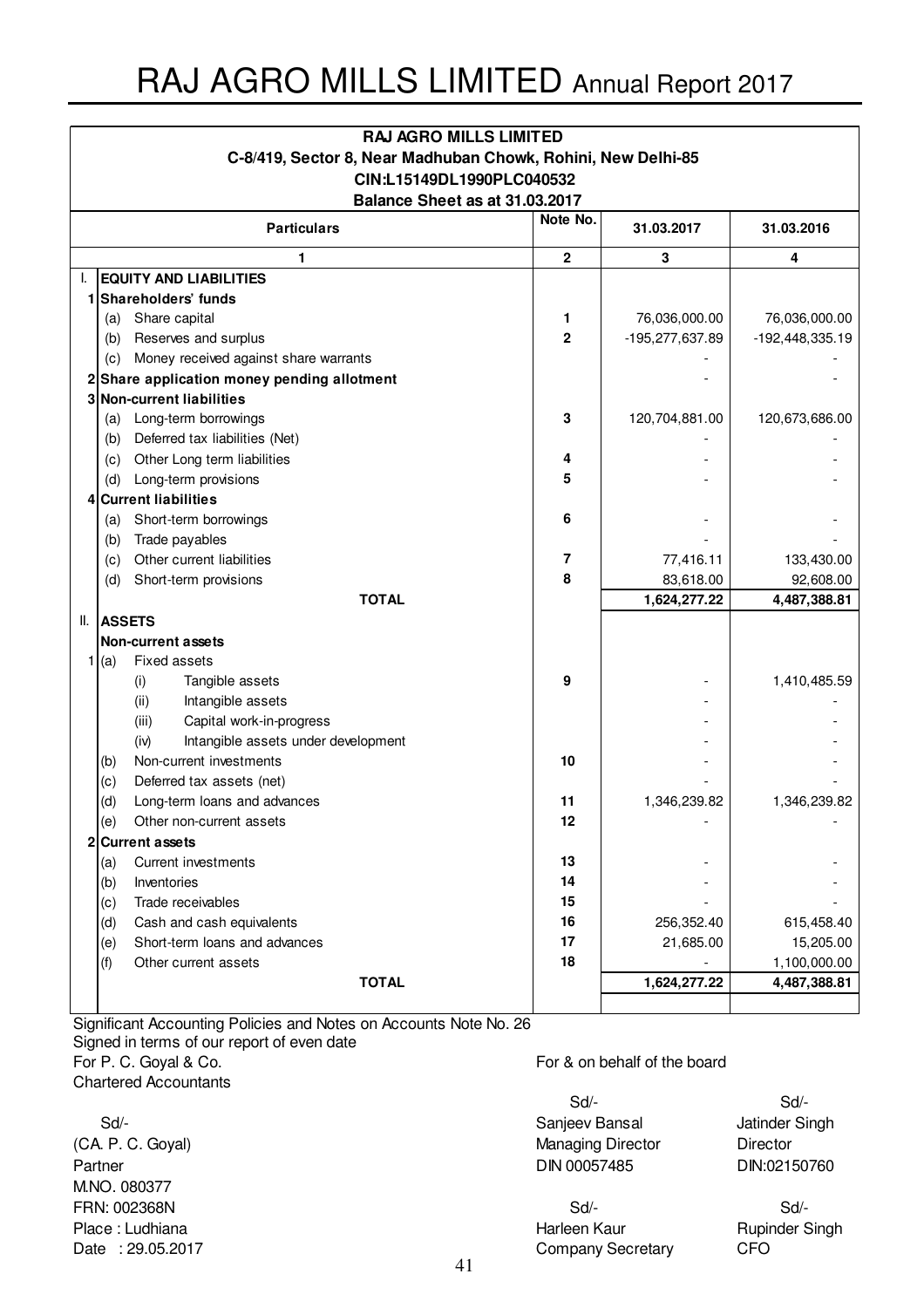|            | <b>RAJ AGRO MILLS LIMITED</b>                                        |                          |                     |                     |
|------------|----------------------------------------------------------------------|--------------------------|---------------------|---------------------|
|            | C-8/419, Sector 8, Near Madhuban Chowk, Rohini, New Delhi-85         |                          |                     |                     |
|            | CIN:L15149DL1990PLC040532                                            |                          |                     |                     |
|            | Profit and Loss statement for the year ended 31.03.2017              |                          |                     |                     |
|            |                                                                      |                          |                     | `in Rupees)         |
|            | <b>Particulars</b>                                                   | <b>Refer Note</b><br>No. | As at 31 March 2017 | As at 31 March 2016 |
| Ι.         | Revenue from operations                                              | 21                       |                     |                     |
| Ш.         | Other income                                                         | 22                       | 108,880.00          | 367,024.39          |
| III.       | Total Revenue (I + II)                                               |                          | 108,880.00          | 367,024.39          |
| IV.        | Expenses:                                                            |                          |                     |                     |
|            | Cost of materials consumed                                           |                          |                     |                     |
|            | Purchases of Stock-in-Trade                                          |                          |                     |                     |
|            | Changes in inventories of finished goods work-in-progress and Stock- |                          |                     |                     |
|            | in-Trade                                                             |                          |                     |                     |
|            | Employee benefits expense                                            | 23                       | 988,439.00          | 860,866.00          |
|            | Finance costs                                                        | 24                       | 623.00              | 28,592,615.37       |
|            |                                                                      | 9                        | 231,575.50          | 176,311.00          |
|            | Depreciation and amortization expense                                |                          |                     |                     |
|            | Other expenses                                                       | 25                       | 1,717,545.20        | 868,590.65          |
|            | <b>Total expenses</b>                                                |                          | 2,938,182.70        | 30,498,383.02       |
| l٧.        | Profit before exceptional and extraordinary items and tax (III-IV)   |                          | $-2,829,302.70$     | $-30, 131, 358.63$  |
| l۷ı.       | <b>Exceptional items</b>                                             |                          |                     |                     |
| VII.       | Profit before extraordinary items and tax (V - VI)                   |                          | $-2,829,302.70$     | $-30,131,358.63$    |
| VIII.      | <b>Extraordinary Items</b>                                           |                          |                     |                     |
|            | <b>Prior Period Expenses</b>                                         |                          |                     |                     |
| IX.        | Profit before tax (VII- VIII)                                        |                          | $-2,829,302.70$     | $-30, 131, 358.63$  |
| ΙX         | Tax expense:                                                         |                          |                     |                     |
|            | (1) Current tax                                                      |                          |                     |                     |
|            | (2) Deferred tax                                                     |                          |                     |                     |
| XI         | Profit (Loss) for the period from continuing operations (VII-VIII)   |                          | $-2,829,302.70$     | $-30,131,358.63$    |
| xii        | Profit/(loss) from discontinuing operations                          |                          |                     |                     |
| XIII       | Tax expense of discontinuing operations                              |                          |                     |                     |
| <b>XIV</b> | Profit/(loss) from Discontinuing operations (after tax) (XII-XIII)   |                          |                     |                     |
| xv         | Profit (Loss) for the period (XI + XIV)                              |                          | $-2,829,302.70$     | $-30,131,358.63$    |
| XVI        | Earnings per equity share:                                           |                          |                     |                     |
|            | <b>Before Exceptional Items</b>                                      |                          |                     |                     |
|            |                                                                      |                          | $-0.91$             |                     |
|            | (1) Basic<br>(2) Diluted                                             |                          |                     | $-9.71$<br>$-9.71$  |
|            |                                                                      |                          | $-0.91$             |                     |
|            | After Exceptional Items                                              |                          |                     |                     |
|            | (1) Basic                                                            |                          | $-0.91$             | $-9.71$             |
|            | (2) Diluted                                                          |                          | $-0.91$             | $-9.71$             |
|            | Number of Shares Used in Computing Earning Per Share                 |                          |                     |                     |
|            | (1) Basic                                                            |                          | 3103600             | 3103600             |
|            | (2) Diluted                                                          |                          | 3103600             | 3103600             |

Signed in terms of our report of even date For & on behalf of the board

For P. C. Goyal & Co. Sd/- Sd/- Chartered Accountants **Sanjeev Bansal** Sanjeev Bansal Jatinder Singh

(CA. P. C. Goyal) Partnership M.NO. 080377 Sd/- Sd/- Date : 29.05.2017

Managing Director **Director** Sd/- DIN 00057485 DIN:02150760

FRN: 002368N Rupinder Singh and Text of Text of Text of Text of Text of Text of Text of Text of Text of Text of Text of Text of Text of Text of Text of Text of Text of Text of Text of Text of Text of Text of Text of Text o Place : Ludhiana CFO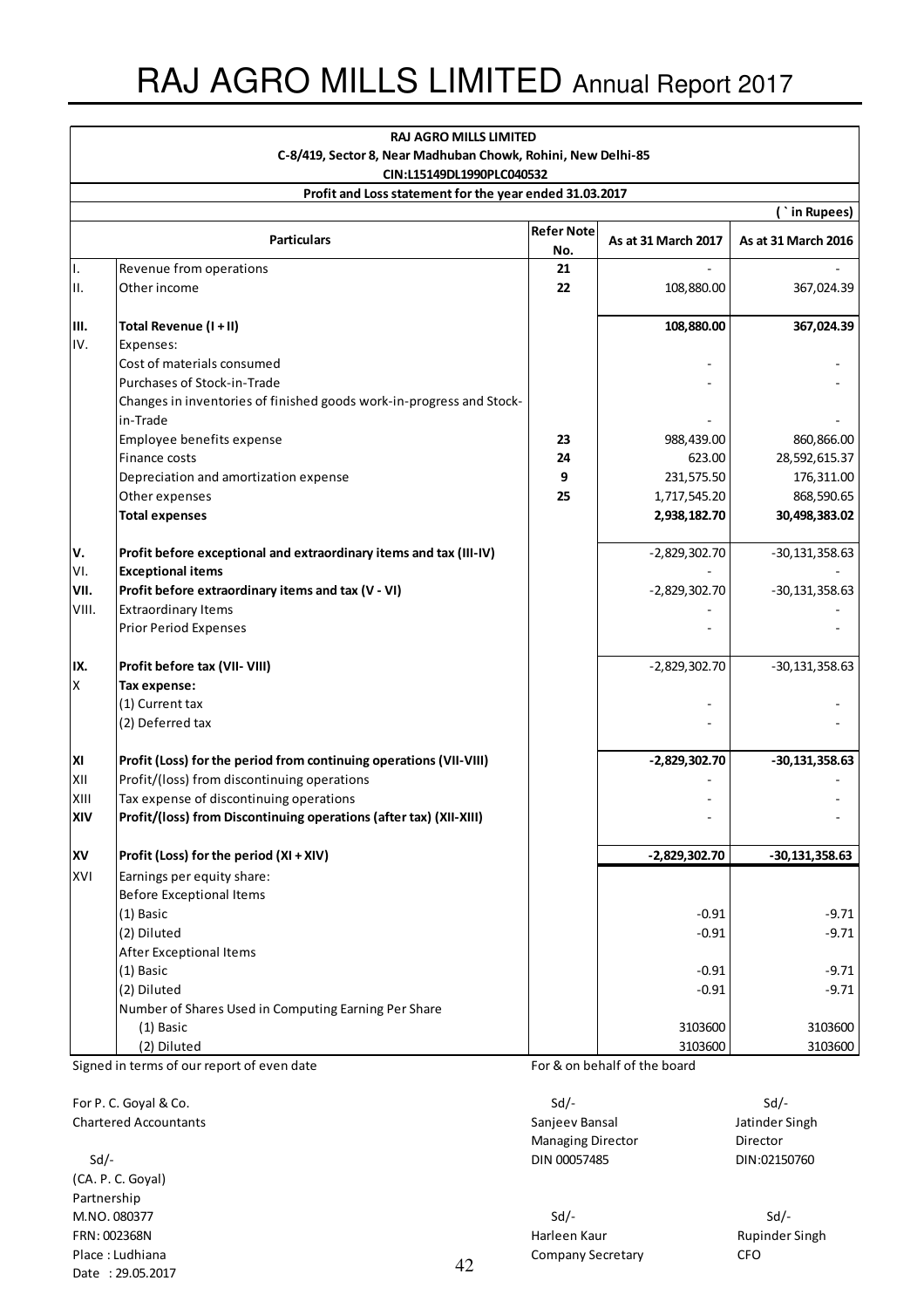| <b>RAJ AGRO MILLS LIMITED</b>                                          |                              |                               |
|------------------------------------------------------------------------|------------------------------|-------------------------------|
| C-8/419, Sector 8, Near Madhuban Chowk, Rohini, New Delhi-85           |                              |                               |
| CIN:L15149DL1990PLC040532                                              |                              |                               |
| CASH FLOW STATEMENT FOR THE YEAR ENDED 31ST MARCH 2017                 |                              |                               |
| <b>PARTICULARS</b>                                                     | <b>CURRENT YEAR</b><br>(RS.) | <b>PREVIOUS YEAR</b><br>(RS.) |
| A. CASH FLOW FROM OPERATING ACTIVITIES :                               |                              |                               |
| Net Profit/(Loss) Before Tax And Extra ordinary Items                  | $-2,829,303$                 | $-30, 131, 359$               |
| Adjustment for:                                                        |                              |                               |
| Depreciation                                                           | 231,576                      | 176,311                       |
| Interest Paid/(Earned)                                                 | $-108,257$                   | 28,374,945                    |
| Bad Debts/Sundary Bal w/off                                            |                              | 149,349                       |
| (Profit)/Loss on sale of Assets (Net)                                  | 1,131,762                    |                               |
| <b>Operating Profit before Working Capital changes</b>                 | $-1,574,222$                 | $-1,430,753$                  |
| Decrease/(Increase) in Trade & other Receivable & other current assets | 1,093,520                    | 855,705                       |
| Increase/(Decrease) in Trade Payables & Provisions                     | $-65,004$                    | $-52,003,536$                 |
| <b>Cash Generated from operations</b>                                  | $-545,706$                   | -52,578,585                   |
| Net Cash from/(used) Operating Activities                              | $-545,706$                   | -52,578,585                   |
| <b>B. CASH FLOW FROM INVESTING ACTIVITIES</b>                          |                              |                               |
| <b>Purchase of Fixed Assets</b>                                        |                              |                               |
| Proceeds from sale of assets                                           | 47,148                       |                               |
| Proceeds from loans & advances                                         |                              | 2,638                         |
| Net Cash from/(used) in Investing Activities                           | 47,148                       | 2,638                         |
| C. CASH FLOW FROM FINANCING ACTIVITIES                                 |                              |                               |
| Receipt of long term borowings/unsecured loans                         | 31,195                       | 80,815,060                    |
| Interest Paid/Earned                                                   | 108,257                      | $-28,374,945$                 |
| Payment of cash credit limit/short term bank borrowing                 |                              |                               |
| Net Cash from/(used) in Financing Activities                           | 139,452                      | 52,440,115                    |
| Net Increase/(Decrease) in cash and cash Equivalents                   | $-359,106$                   | $-135,832$                    |
| Cash and Cash equivalents (Opening Balance)                            | 615,458                      | 751,290                       |
| Cash and Cash equivalents (Closing Balance)                            | 256,352                      | 615,458                       |
| <b>Cash and Cash Equivalents Comprises</b>                             |                              |                               |
| Cash and Cheques in Hand                                               | 86,916                       | 497,892                       |
| <b>Balance with Scheduled Banks</b>                                    | 169,436                      | 117,566                       |
|                                                                        | 256,352                      | 615,458                       |

Signed in terms of our report of even date For P. C. Goyal & Co. Chartered Accountants

(CA. P. C. Goyal) DIN:00057485 DIN:02150760 PARTNER M.NO. 080377 FRN: 002368N Sd/- Sd/- Place : Ludhiana **Harleen Kaur** Harleen Kaur Rupinder Singh Date : 29.05.2017 Company Secretary CFO

For & on behalf of the board

Sd/- Sd/- Sanjeev Bansal **Jatinder Singh** Sd/-<br>
Managing Director<br>
Director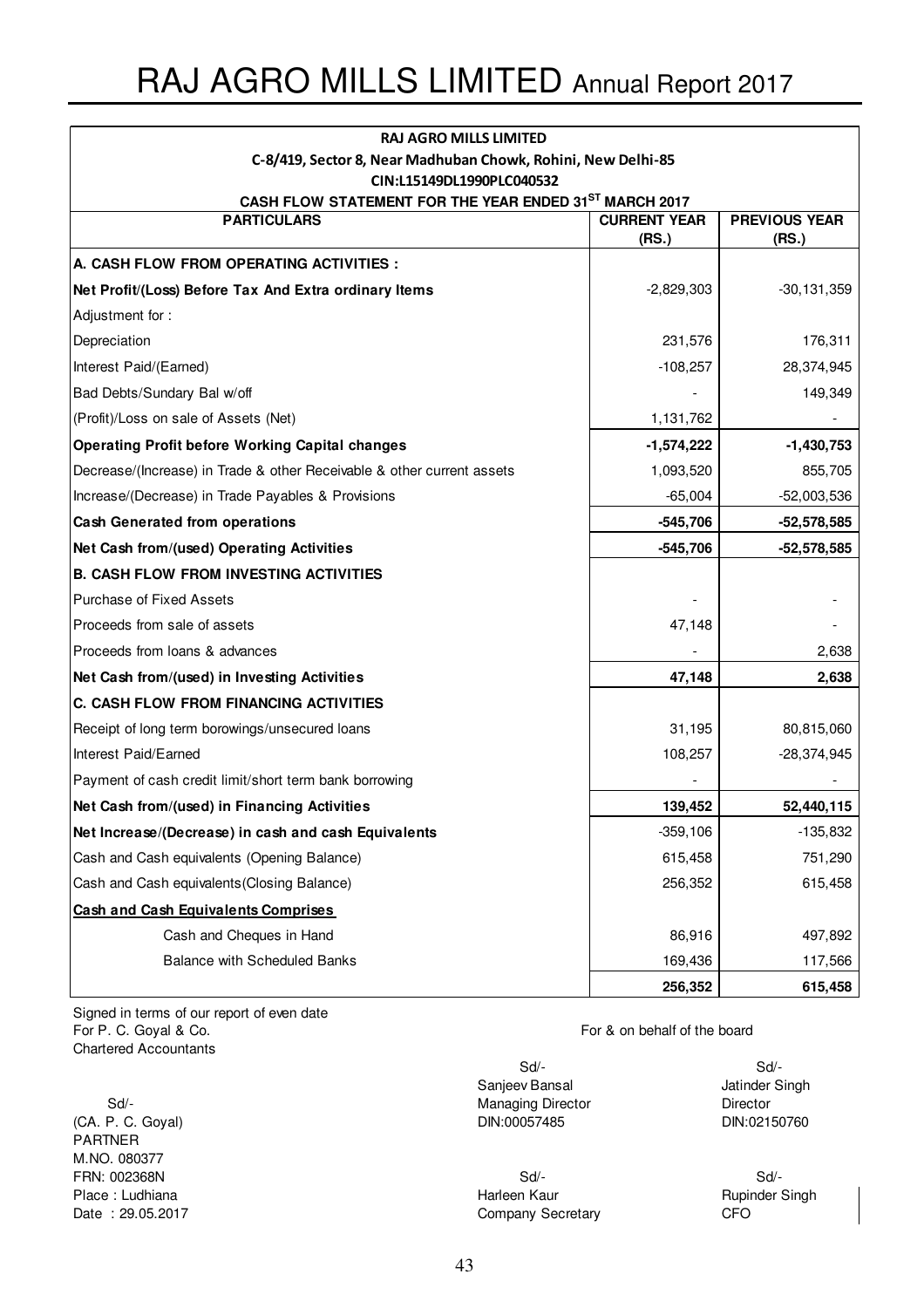**Disclosure pursuant to Part I of Schedule III to the Companies Act, 2013 pertaining to Share Capital**

| <b>Share Capital</b>                                                                                                                                                                                | As at 31 March 2017            | As at 31 March 2016            |
|-----------------------------------------------------------------------------------------------------------------------------------------------------------------------------------------------------|--------------------------------|--------------------------------|
|                                                                                                                                                                                                     | Amount                         | Amount                         |
| Authorised<br>450000 10% Redeemable Non-cumulative Participative Preference Shares (Prv Yr 450000) of Rs.100/- par value)<br>3250000 Equity Shares (Prv Yr 3250000) of Rs.10/- par value            | 45,000,000.00<br>32,500,000.00 | 45,000,000.00<br>32,500,000.00 |
| Issued<br>450000 10% Redeemable Non-cumulative Participative Preference Shares (Prv Yr 450000) of Rs.100/- par value)<br>3103600 Equity Shares (Prv Yr 3103600) of Rs.10/- par value                | 45,000,000.00<br>31.036.000.00 | 45,000,000.00<br>31.036.000.00 |
| Subscribed & Paid up<br>450000 10% Redeemable Non-cumulative Participative Preference Shares (Prv Yr 450000) of Rs.100/- par value)<br>3103600 Equity Shares (Prv Yr 3103600) of Rs. 10/- par value | 45,000,000.00<br>31,036,000.00 | 45,000,000.00<br>31,036,000.00 |
| Total                                                                                                                                                                                               | 76.036.000.00                  | 76.036.000.00                  |

Terms of issue and redemption of preference shares:

150000 10% Redeemable Non-cumulative Participative Preference Shares of Rs.100/- each issued pursuant to Special Resolution dated 21.09.2001 on 30.10.2001.

300000 10% Redeemable Non-cumulative Participative Preference Shares of Rs.100/- each issued pursuant to Special Resolution dated 30.09.2008 i.e. 200000 on 13.03.2009 and 100000 on 20.03.2009.

1. The said Preference Shares shall carry a right to fixed preferential dividend of 10% per annum in relation to the capital paid thereon.

2. The holders of the said shares shall have a right to attend their class meetings and shall be entitled to vote on resolutions affecting their right directly.

3. The preference shares shall rank in priority to the equity share holders for payment of dividend or arrears of dividend.

4. In winding up the preference shares shall rank in priority to the equity shareholders for repayment of capital and payment of arrears of dividend and shall also have a right to participate in the surplus assets of the Company.

5. The preference shares shall be redeemable at the option of the Company but in any case not later than 20 years from the date of issue.

6. All the preference shares may be redeemed simultaneously or in parts issued to the preference share holders on prorate basis.

#### **NOTE 1 A**

For the year ending 31.03.2017

| <b>Particulars</b>                              | <b>Equity Shares</b> |               | <b>Preference Shares</b> |               |
|-------------------------------------------------|----------------------|---------------|--------------------------|---------------|
|                                                 | <b>Number</b>        | Amount        | Number                   | Amount        |
| Shares outstanding at the beginning of the year | 3103600              | 31.036.000.00 | 450000                   | 45,000,000.00 |
| Shares Issued during the year                   |                      |               |                          |               |
| Shares bought back during the year              |                      |               |                          |               |
| Shares outstanding at the end of the year       | 3103600              | 31.036.000.00 | 450000                   | 45,000,000.00 |

For the year ending 31.03.2016

| <b>Particulars</b>                              | <b>Equity Shares</b> |               | <b>Preference Shares</b> |               |
|-------------------------------------------------|----------------------|---------------|--------------------------|---------------|
|                                                 | Number               | Amount        | Number                   | Amount        |
| Shares outstanding at the beginning of the year | 3103600              | 31.036.000.00 | 450000                   | 45,000,000.00 |
| Shares Issued during the year                   |                      |               |                          |               |
| Shares bought back during the year              |                      |               |                          |               |
| Shares outstanding at the end of the year       | 3103600              | 31.036.000.00 | 450000                   | 45,000,000.00 |

**NOTE I C**

**Disclosure pertaining to shares in the company held by each shareholder holding more than 5 per cent** 

#### **a) 10% Redeemable Non-cumulative Participative Preference Shares of `100/- each**

| <b>SRNO</b> | Name of Shareholder        | As at 31 March 2017 |              | As at 31 March 2016 |              |
|-------------|----------------------------|---------------------|--------------|---------------------|--------------|
|             |                            | No. of Shares held  | % of Holding | No. of Shares held  | % of Holding |
|             | Sh. Raj Paul Bansal        | 30,000              | 6.67%        | 30,000              | 6.67%        |
|             | <b>Smt. Kamlesh Bansal</b> | 30,000              | 6.67%        | 30,000              | 6.67%        |
|             | Sh Sanieev Bansal          | 175,000             | 38.88%       | 175,000             | 38.88%       |
|             | Sh Salil Bansal            | 135,000             | 30.00%       | 135,000             | 30.00%       |
|             | Sh Sahil Bansal            | 80.000              | 17.78%       | 80,000              | 17.78%       |
|             | Total                      | 450.000             | 100%         | 450.000             | 100%         |

**b) Equity Shares**

| <b>SRNO</b><br>Name of Shareholder |                        | As at 31 March 2017 |                    | As at 31 March 2016 |        |
|------------------------------------|------------------------|---------------------|--------------------|---------------------|--------|
|                                    | No. of Shares held     | % of Holding        | No. of Shares held | % of Holding        |        |
|                                    | Sh Sanjeev Bansal      | 557,000             | 17.95%             | 557,000             | 17.95% |
|                                    | Sh Raj Paul Bansal     | 500,650             | 16.13%             | 500,650             | 16.13% |
|                                    | Smt. Kamlesh Bansal    | 226,900             | 7.31%              | 226,900             | 7.31%  |
|                                    | Sh Sahil Bansal        | 224.200             | 7.22%              | 224,200             | 7.22%  |
|                                    | Sh Salil Bansal        | 210.600             | 6.79%              | 210,600             | 6.79%  |
|                                    | <b>Smt Rama Bansal</b> | 156,250             | 5.03%              | 156.250             | 5.03%  |
|                                    | Total                  | 1,875,600           |                    | 1,875,600           |        |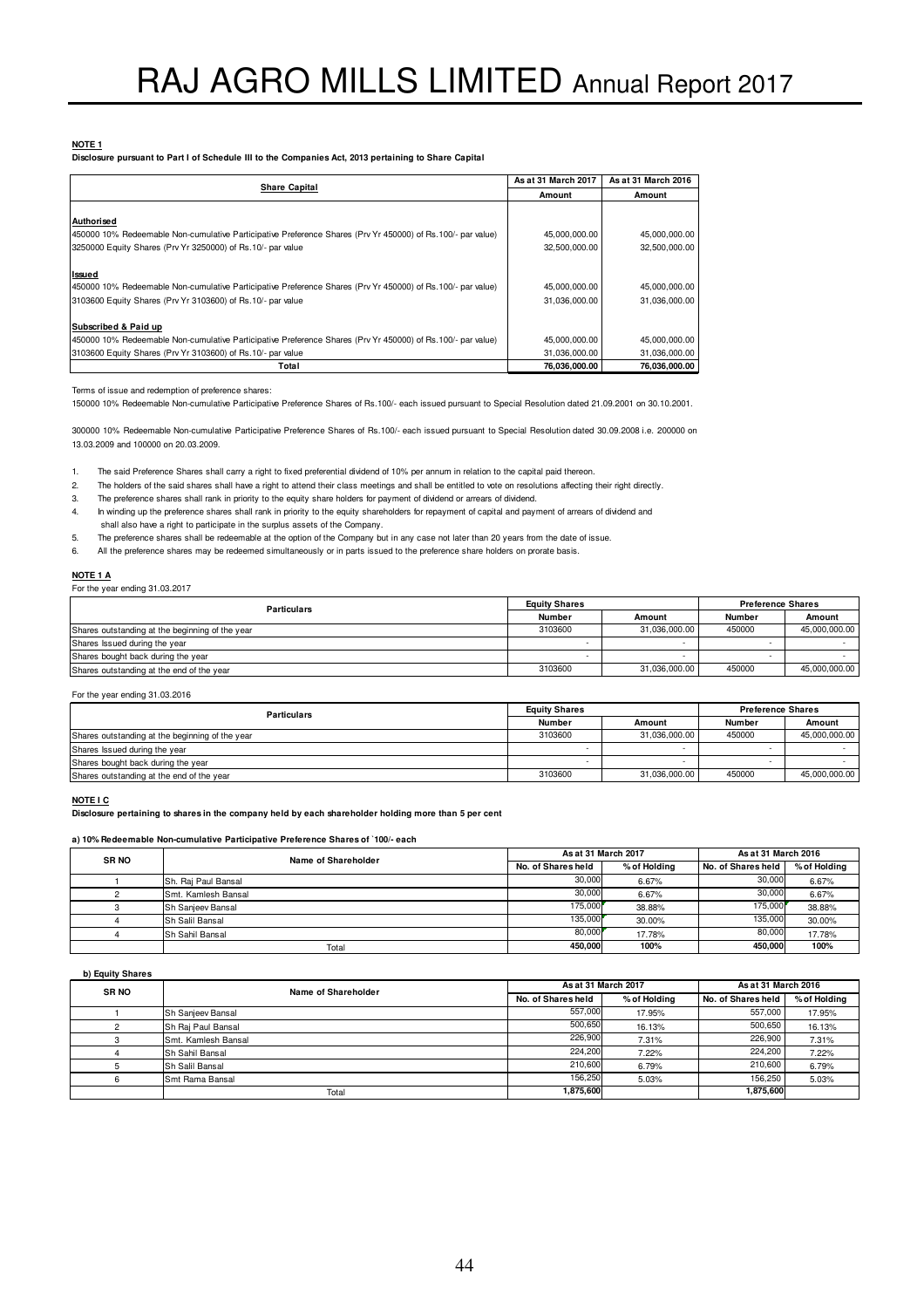#### **NOTE 1 D**

**Disclosure pertaining to Shares issue for consideration other than cash, Bonus Shares & Shares bought back**

| <b>Particulars</b>                                                           | (Aggregate No. of Shares) for the year ended |            |            |            |            |
|------------------------------------------------------------------------------|----------------------------------------------|------------|------------|------------|------------|
|                                                                              | 2016-17                                      | 2015-16    | 2014-15    | 2013-14    | 2012-13    |
| <b>Equity Shares:</b>                                                        |                                              |            |            |            |            |
| Fully paid up pursuant to contract(s) without payment being received in cash | <b>NIL</b>                                   | <b>NIL</b> | <b>NIL</b> | <b>NIL</b> | <b>NIL</b> |
| Fully paid up by way of bonus shares                                         | <b>NIL</b>                                   | <b>NIL</b> | <b>NIL</b> | <b>NIL</b> | <b>NIL</b> |
| Shares bought back                                                           | <b>NIL</b>                                   | <b>NIL</b> | <b>NIL</b> | <b>NIL</b> | <b>NIL</b> |
|                                                                              |                                              |            |            |            |            |
| <b>Preference Shares:</b>                                                    |                                              |            |            |            |            |
|                                                                              |                                              |            |            |            |            |
| Fully paid up pursuant to contract(s) without payment being received in cash | <b>NIL</b>                                   | <b>NIL</b> | <b>NIL</b> | <b>NIL</b> | <b>NIL</b> |
| Fully paid up by way of bonus shares                                         | <b>NIL</b>                                   | <b>NIL</b> | <b>NIL</b> | <b>NIL</b> | <b>NIL</b> |
| Shares bought back                                                           | <b>NIL</b>                                   | <b>NIL</b> | <b>NIL</b> | <b>NIL</b> | <b>NIL</b> |

#### **NOTE 1 E**

| <b>Unpaid Calls</b>           |            |
|-------------------------------|------------|
| <b>Directors</b><br><b>By</b> | <b>NIL</b> |
| By Officers                   | <b>NIL</b> |

#### **NOTE 2**

**Disclosure pursuant to Part I of Schedule III to the Companies Act, 2013 pertaining to Reserves and Surplus**

| <b>Reserves &amp; Surplus</b>                                   | As at 31 March 2017 | As at 31 March 2016 |  |
|-----------------------------------------------------------------|---------------------|---------------------|--|
|                                                                 | Amount              | Amount              |  |
| (i) ('c). Securities Premium Reserves                           |                     |                     |  |
| Opening Balance                                                 | 16, 197, 706.61     | 16, 197, 706.61     |  |
| (+) Current Year Transfer                                       |                     |                     |  |
| (-) Written Back in Current Year                                |                     |                     |  |
| <b>Closing Balance</b>                                          | 16, 197, 706.61     | 16, 197, 706.61     |  |
| (ii) Reserved specifically represented by earmarked investments |                     |                     |  |
| (iii) Debit Balance of Statement of Profit & Loss Account       |                     |                     |  |
| Opening balance                                                 | -208,646,041.80     | $-203,338,374.16$   |  |
| $(+)$ Net Profit/(Net Loss) For the current year                | $-2,829,302.70$     | $-5,307,667.64$     |  |
| (+) Transfer from Reserves                                      |                     |                     |  |
| (-) Proposed Dividends                                          |                     |                     |  |
| (-) Interim Dividends                                           |                     |                     |  |
| (-) Transfer to Reserves                                        |                     |                     |  |
| (+) Sundry Balance W/Off                                        |                     |                     |  |
| (-) Income Tax of earlier year w/off                            |                     |                     |  |
| <b>Closing Balance</b>                                          | -211,475,344.50     | -208,646,041.80     |  |
| Total                                                           | -195,277,637.89     | -192,448,335.19     |  |
|                                                                 |                     |                     |  |

#### **NOTE 3**

**Disclosure pursuant to Part I of Schedule III to the Companies Act, 2013 pertaining to Long-Term Borrowings**

| <b>Long Term Borrowings</b> | As at 31 March 2017      | As at 31 March 2016 |
|-----------------------------|--------------------------|---------------------|
|                             | Amount                   | Amount              |
|                             |                          |                     |
| A) Secured                  |                          |                     |
|                             |                          |                     |
| <b>B)</b> Unsecured         |                          |                     |
| (a) Deposits                |                          |                     |
| i) from Public              | $\overline{\phantom{a}}$ | $\sim$              |
| ii) from Directors          | 120,704,881.00           | 120,673,686.00      |
| iii) from bodies corporates | ۰                        |                     |
|                             | 120,704,881.00           | 120,673,686.00      |
|                             |                          |                     |
|                             |                          |                     |
| Total $(A + B)$             | 120,704,881.00           | 120,673,686.00      |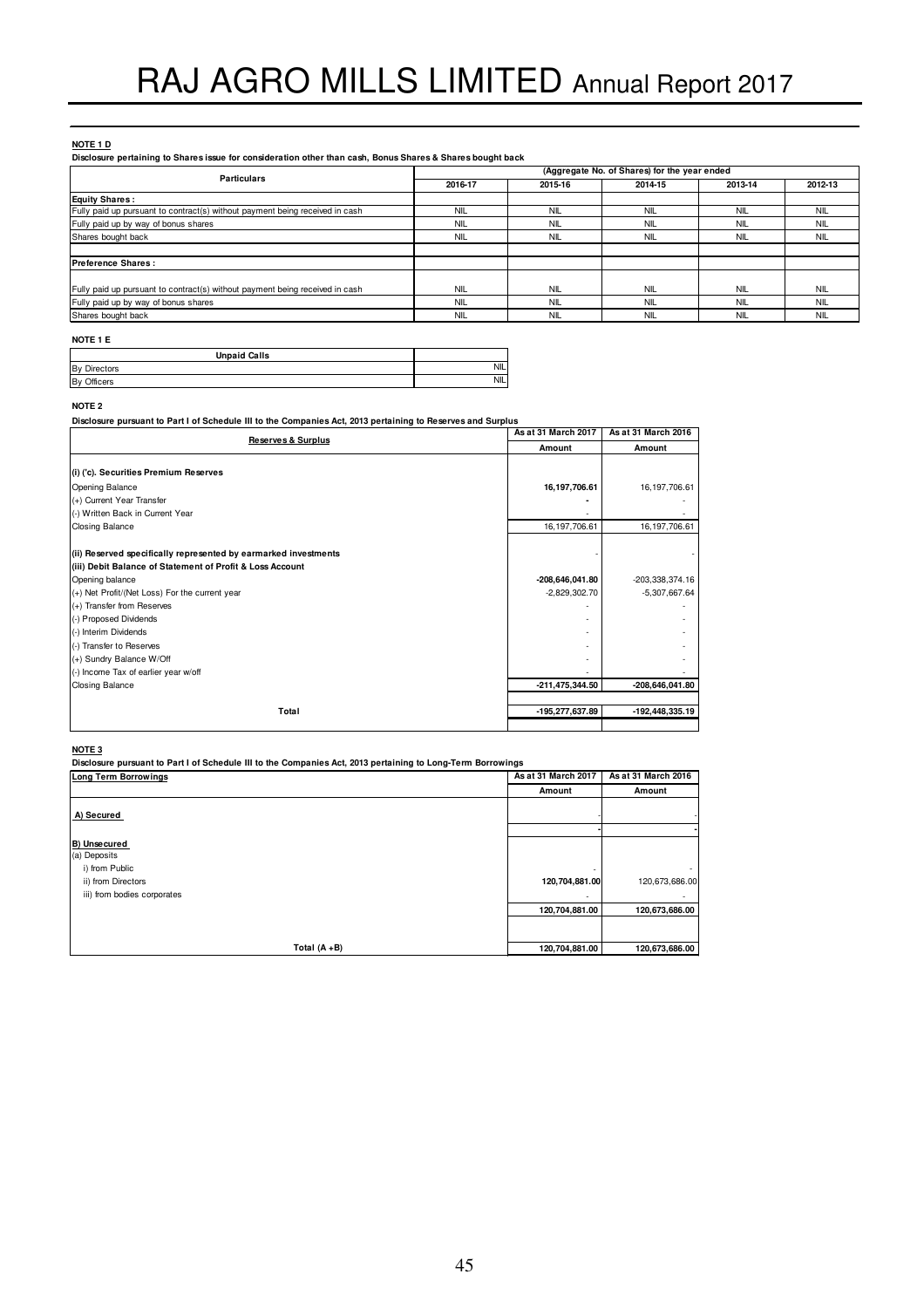**Disclosure pursuant to Part I of Schedule III to the Companies Act, 2013 pertaining to Other Long Term Liabilities**

| <b>Other Long Term Liabilities</b> | As at 31 March 2017      | As at 31 March 2016 |
|------------------------------------|--------------------------|---------------------|
|                                    | Amount                   | Amount              |
|                                    |                          |                     |
| (a) Trade Payables                 | $\,$                     |                     |
| (b) Others                         | $\overline{\phantom{a}}$ |                     |
| Total                              |                          |                     |

#### **NOTE 5**

**Disclosure pursuant to Part I of Schedule III to the Companies Act, 2013 pertaining to Long Term Provisions…N.A…**

#### **NOTE 6**

**Disclosure pursuant to Part I of Schedule III to the Companies Act, 2013 pertaining to Short Term Borrowings…N.A.**

#### **NOTE 7**

**Disclosure pursuant to Part I of Schedule III to the Companies Act, 2013 pertaining to Other Current Liabilities**

| <b>Other Current Liabilities</b>                                   | As at 31 March 2017 | As at 31 March 2016 |
|--------------------------------------------------------------------|---------------------|---------------------|
|                                                                    | Amount              | Amount              |
|                                                                    |                     |                     |
| (a) Current Maturities of Long Term Debt:                          |                     |                     |
| A) Secured                                                         |                     |                     |
| From State Bank of India                                           |                     |                     |
| (a) Term Ioan (As Per One Time Settlement dated 26.09.2012)        |                     |                     |
| (b) Other payables (specify nature)                                |                     |                     |
| Advances from parties against C-Form/Sale of fixed assets/supplies | ٠                   |                     |
| <b>TDS Payable</b>                                                 | 13,512.00           | 11,443.00           |
| <b>ESI Payable</b>                                                 | 1,244.00            | 813.00              |
| Labour Welfare Fund Payable                                        | 1,371.00            | 896.00              |
| Service Tax Payable                                                |                     | 4,350.00            |
| PF Payable                                                         | 700.00              | 2,660.00            |
| Expenses Payable (Others)                                          | 60,589.11           | 113,268.00          |
|                                                                    |                     |                     |
| Total                                                              | 77,416.11           | 133,430.00          |

#### **NOTE 8**

**Disclosure pursuant to Part I of Schedule III to the Companies Act, 2013 pertaining to Short Term Provisions**

| <b>Short Term Provisions</b>        | As at 31 March 2017 | As at 31 March 2016 |
|-------------------------------------|---------------------|---------------------|
|                                     | Amount              | Amount              |
| (a) Provision for employee benefits |                     |                     |
| Salary & Reimbursements             | 83,618.00           | 92,608.00           |
| Contribution to PF                  |                     |                     |
| (b) Others (Specify nature)         |                     |                     |
|                                     |                     |                     |
| Total                               | 83,618.00           | 92,608.00           |

#### **NOTE 10**

**Disclosure pursuant to Part I of Schedule III to the Companies Act, 2013 pertaining to Non Current Investments**

|                   | As at 31 March 2017 | As at 31 March 2016 |
|-------------------|---------------------|---------------------|
| Other Investments |                     |                     |
|                   |                     |                     |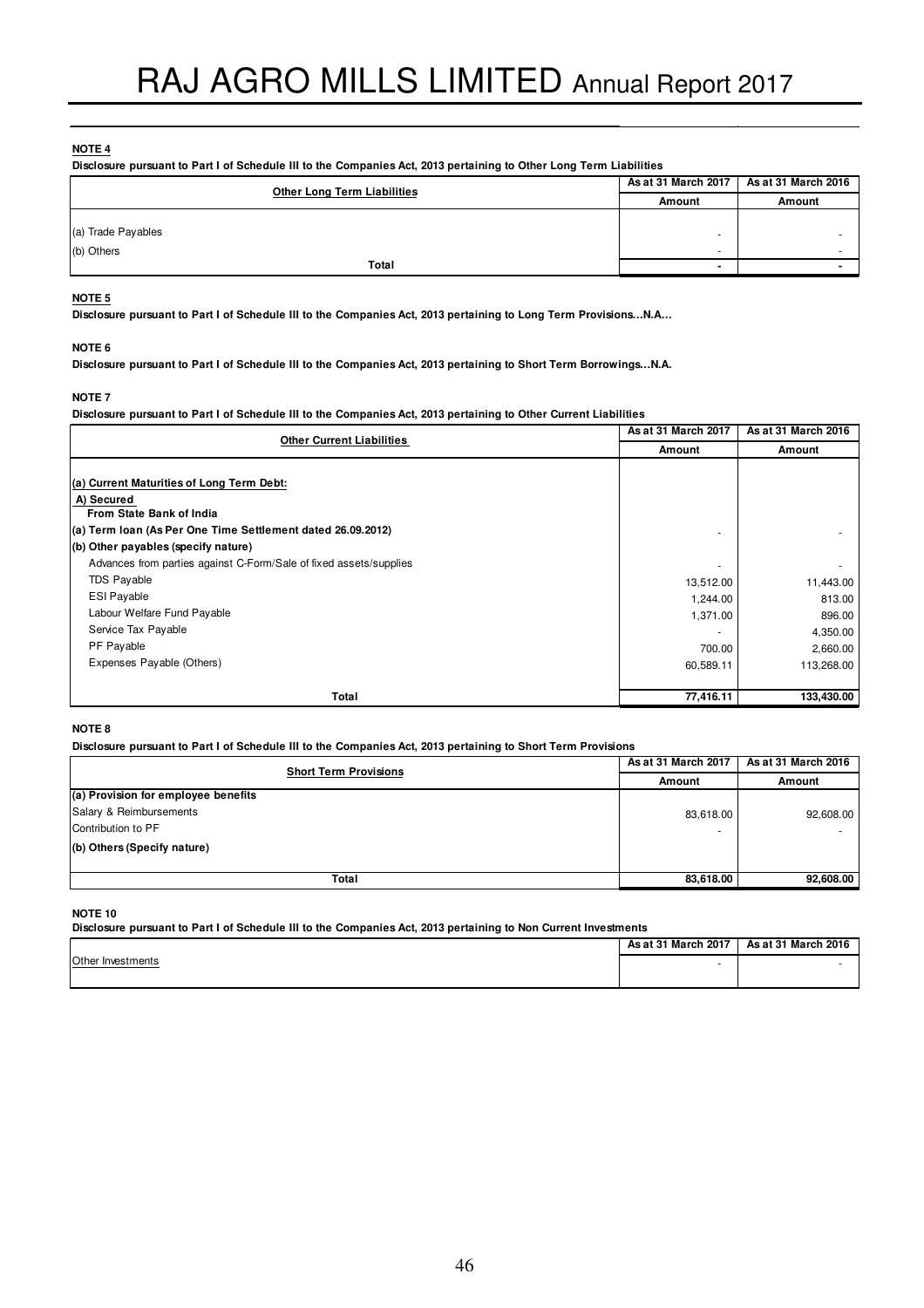| $\overline{a}$ | Others (specify natur<br>Plant and Machinery<br><b>Fixed Assets</b><br>Tangible Assets | As at 31 March   Additions<br>2,100,000.20<br>2016 | 2 | (Disposals)<br><b>Gross Block</b> | on Account<br>Adjustment | As at 31            | As at 31   |                                      | Accumulated Depreciation            |   |              |                           |               | Net Block      |
|----------------|----------------------------------------------------------------------------------------|----------------------------------------------------|---|-----------------------------------|--------------------------|---------------------|------------|--------------------------------------|-------------------------------------|---|--------------|---------------------------|---------------|----------------|
|                |                                                                                        |                                                    |   |                                   |                          |                     |            |                                      |                                     |   |              |                           |               |                |
|                |                                                                                        |                                                    |   |                                   |                          |                     |            |                                      | Depreciation   Adjustme   Retiremen |   | On disposals | As at 31                  | As at 31      | As at 31 March |
|                |                                                                                        |                                                    |   |                                   |                          | March 2017          | March 2016 | charge for the nt due to t of Assets |                                     |   |              | March 2017                | March 2017    | 2016           |
|                |                                                                                        |                                                    |   |                                   | ፟፟፟፟                     |                     |            | year                                 | revaluatio                          |   |              |                           |               |                |
|                |                                                                                        |                                                    |   |                                   | Forfeiture               |                     |            |                                      | ns/w/off                            |   |              |                           |               |                |
|                |                                                                                        |                                                    |   |                                   |                          |                     |            |                                      |                                     |   |              |                           |               |                |
|                |                                                                                        |                                                    |   | ო                                 | 4                        | $5 = 1 + 2 - 3 - 4$ | ဖ          | r                                    | œ                                   | თ | ş            | $11 = 6 + 7 - 8 - 9 - 10$ | $12 = 5 - 11$ | $13 = 1 - 6$   |
|                |                                                                                        |                                                    |   |                                   |                          |                     |            |                                      |                                     |   |              |                           |               |                |
|                |                                                                                        |                                                    |   | 2,100,000.20                      |                          |                     | 689,514.61 | 231, 575.50                          |                                     |   | 921,090.11   |                           |               | 1,410,485.59   |
|                |                                                                                        |                                                    |   |                                   |                          |                     |            |                                      |                                     |   |              |                           |               |                |
|                |                                                                                        |                                                    |   |                                   |                          |                     |            |                                      |                                     |   |              |                           |               |                |
|                | Total                                                                                  | 2,100,000.20                                       |   | 2,100,000.20                      |                          |                     | 689,514.61 | 231, 575.50                          |                                     |   | 921,090.11   |                           |               | 1,410,485.59   |
|                | b Intangible Assets                                                                    |                                                    |   |                                   |                          |                     |            |                                      |                                     |   |              |                           |               |                |
|                | Total                                                                                  |                                                    |   |                                   |                          |                     |            |                                      |                                     |   |              |                           |               |                |
|                | c Capital Work In Progr                                                                |                                                    |   |                                   |                          |                     |            |                                      |                                     |   |              |                           |               |                |
|                | Total                                                                                  |                                                    |   |                                   |                          |                     |            |                                      |                                     |   |              |                           |               |                |
|                | d Intangible assets                                                                    |                                                    |   |                                   |                          |                     |            |                                      |                                     |   |              |                           |               |                |
|                | Total                                                                                  | 2,100,000.20                                       |   | 2,100,000.20                      |                          |                     | 689,514.61 | 231,575.50                           |                                     |   | 921,090.1    |                           |               | 1,410,485.59   |
|                | Previous Yr                                                                            | 2,100,000.20                                       |   |                                   |                          | 2,100,000.20        | 513,203.61 | 176,311.00                           |                                     |   |              | 689,514.61                | 1,410,485.59  | 1,586,796.59   |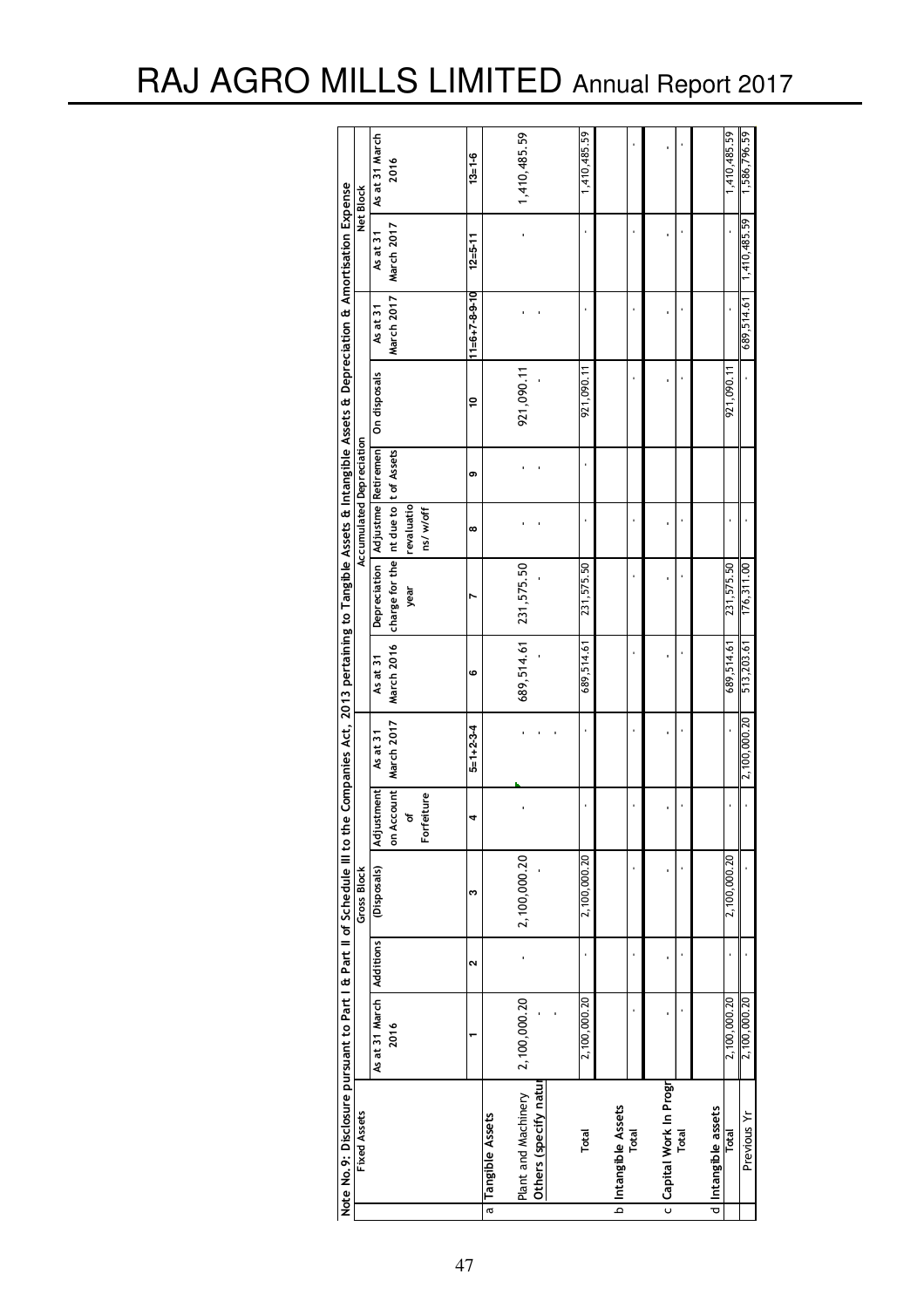**Disclosure pursuant to Part I of Schedule III to the Companies Act, 2013 pertaining to Long Term Loans & Advances**

| Long Term Loans and Advances                    | As at 31 March 2017 | As at 31 March 2016 |
|-------------------------------------------------|---------------------|---------------------|
|                                                 | Amount              | Amount              |
| a. Capital Advances                             |                     |                     |
| Secured, considered good                        |                     |                     |
| Unsecured, considered good                      |                     |                     |
| Doubtful                                        |                     |                     |
| Less: Allowance for doubtful advances           |                     |                     |
|                                                 |                     |                     |
| b. Security Deposits (unsecure considered good) |                     |                     |
| <b>Electricity Security</b>                     | 1,319,391.00        | 1,319,391.00        |
| <b>Telephone Security</b>                       | 26,848.82           | 26,848.82           |
|                                                 | 1,346,239.82        | 1,346,239.82        |
| c. Loans and advances to related parties        |                     |                     |
| d. Other Loans and advances                     |                     |                     |
| Secured, considered good                        |                     |                     |
| Unsecured, considered good                      |                     |                     |
| Less: Allowance for doubtful loans and advances |                     |                     |
| Total                                           | 1,346,239.82        | 1,346,239.82        |

#### **NOTE 11 A**

| Disclosure pertaining to Loan & Advances due by Directors/officers/other interested parties |                     |                     |
|---------------------------------------------------------------------------------------------|---------------------|---------------------|
| <b>Particulars</b>                                                                          | As at 31 March 2017 | As at 31 March 2016 |
|                                                                                             | Amount              | Amount              |
| Directors *                                                                                 |                     |                     |
| Company *                                                                                   |                     |                     |
| Firm in which director is a partner *                                                       |                     |                     |
| Private Company in which director is a member                                               | ۰                   |                     |
|                                                                                             |                     |                     |

\*Either severally or jointly

#### **NOTE 12**

**Disclosure pursuant to Part I of Schedule III to the Companies Act, 2013 pertaining to Other Non Current Assets**

| <b>Other Non Current Asset</b>                                                        | As at 31 March 2017 | As at 31 March 2016 |
|---------------------------------------------------------------------------------------|---------------------|---------------------|
|                                                                                       | Amount              | Amount              |
| a. Long term trade receivables (including trade receivables on deferred credit terms) |                     |                     |
| Secured, considered good                                                              |                     |                     |
| Unsecured, considered good                                                            | -                   |                     |
| Doubtful                                                                              |                     |                     |
| Less: Provision for doubtful debts                                                    |                     |                     |
|                                                                                       |                     |                     |
| b. Others (specify nature)                                                            |                     |                     |
| Secured, considered good                                                              |                     |                     |
| Unsecured, considered good                                                            |                     |                     |
| Doubtful                                                                              | -                   |                     |
| Less: Provision for                                                                   | ۰                   |                     |
|                                                                                       |                     |                     |
| Total                                                                                 |                     |                     |

# **NOTE 12 A**

| Disclosure pertaining to Debts due by Directors/officers/other interested parties |                     |                     |
|-----------------------------------------------------------------------------------|---------------------|---------------------|
|                                                                                   | As at 31 March 2017 | As at 31 March 2016 |
|                                                                                   | Amount              | Amount              |
| Directors *                                                                       |                     |                     |
| Other officers of the Company *                                                   |                     |                     |
| Firm in which director is a partner *                                             |                     |                     |
| Private Company in which director is a member                                     |                     |                     |
|                                                                                   |                     |                     |

\*Either severally or jointly

#### **NOTE 13**

**Disclosure pursuant to Part I of Schedule III to the Companies Act, 2013 pertaining to Current Investments: N.A.**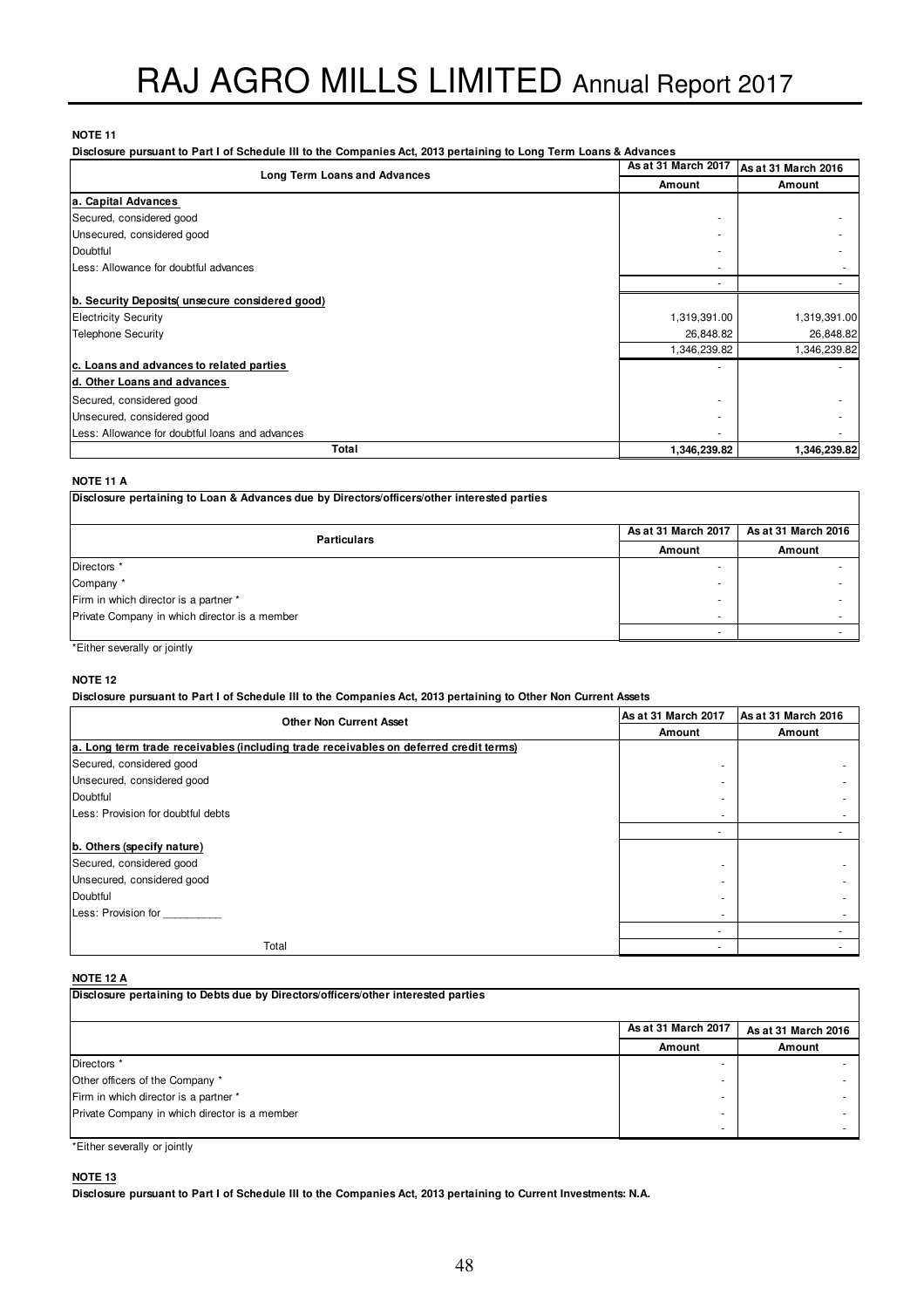#### **Disclosure pursuant to Part I of Schedule III to the Companies Act, 2013 pertaining to Inventories**

| Inventories                                                                        | As at 31 March 2017 | As at 31 March 2016 |
|------------------------------------------------------------------------------------|---------------------|---------------------|
|                                                                                    | Amount              | Amount              |
| a. Raw Materials and components (Valued at cost or market price whichever is less) |                     |                     |
|                                                                                    |                     |                     |
| Goods-in transit                                                                   | ٠                   |                     |
| Sub total                                                                          | ٠                   |                     |
| b. Work-in-progress (Valued at lower of cost and net realisable value)             |                     |                     |
| Goods-in transit                                                                   |                     |                     |
| Sub total                                                                          | ٠                   |                     |
| c. Finished goods (Valued at lower of cost and net realisable value)               |                     |                     |
| Goods-in transit                                                                   |                     |                     |
| Sub total                                                                          | ٠                   |                     |
| d. Stock-in-trade (Valued at cost or market price whichever is less)               |                     |                     |
| Goods-in transit                                                                   | ٠                   |                     |
| Sub total                                                                          | ٠                   |                     |
| e. Stores and spares (Valued at cost or market price whichever is less)            |                     |                     |
| Goods-in transit                                                                   |                     |                     |
| Sub total                                                                          | ÷,                  |                     |
| f. Loose Tools (Valued at _____)                                                   |                     |                     |
| Goods-in transit                                                                   |                     |                     |
| Sub total                                                                          |                     |                     |
| g. Others (Specify nature)                                                         |                     |                     |
| Packing Material (Valued at cost or market price whichever is less)                |                     |                     |
| Goods-in transit                                                                   |                     |                     |
| Sub total                                                                          | ٠                   |                     |
| <b>Grand Total</b>                                                                 |                     |                     |

# **NOTE 15**

# **Disclosure pursuant to Part I of Schedule III to the Companies Act, 2013 pertaining to Trade Receivables**

| <b>Trade Receivables</b>                                                                               | As at 31 March 2017 | As at 31 March 2016 |
|--------------------------------------------------------------------------------------------------------|---------------------|---------------------|
|                                                                                                        | Amount              | Amount              |
| Trade receivables outstanding for a period less than six months from the date they are due for payment |                     |                     |
| Secured, considered good                                                                               |                     |                     |
| Unsecured, considered good                                                                             |                     |                     |
| Unsecured, considered doubtful                                                                         |                     |                     |
|                                                                                                        |                     |                     |
| Less: Allowance for doubtful debts                                                                     |                     |                     |
|                                                                                                        |                     |                     |
| Trade receivables outstanding for a period exceeding six months from the date they are due for payment |                     |                     |
| Secured, considered good                                                                               |                     |                     |
| Unsecured, considered good                                                                             |                     |                     |
| Unsecured, considered doubtful                                                                         |                     |                     |
|                                                                                                        |                     |                     |
| Less: Allowance for doubtful debts                                                                     |                     |                     |
|                                                                                                        |                     |                     |
|                                                                                                        |                     |                     |
| Total                                                                                                  |                     |                     |

#### **NOTE 15 A**

| Trade Receivable stated above include debts due by: |                          |                     |
|-----------------------------------------------------|--------------------------|---------------------|
|                                                     | As at 31 March 2017      | As at 31 March 2016 |
| <b>Particulars</b>                                  | Amount                   | Amount              |
| Directors *                                         |                          |                     |
| Other officers of the Company *                     |                          |                     |
| Firm in which director is a partner *               |                          |                     |
| Private Company in which director is a member       | . .                      |                     |
| Total                                               | $\overline{\phantom{a}}$ |                     |

\*Either severally or jointly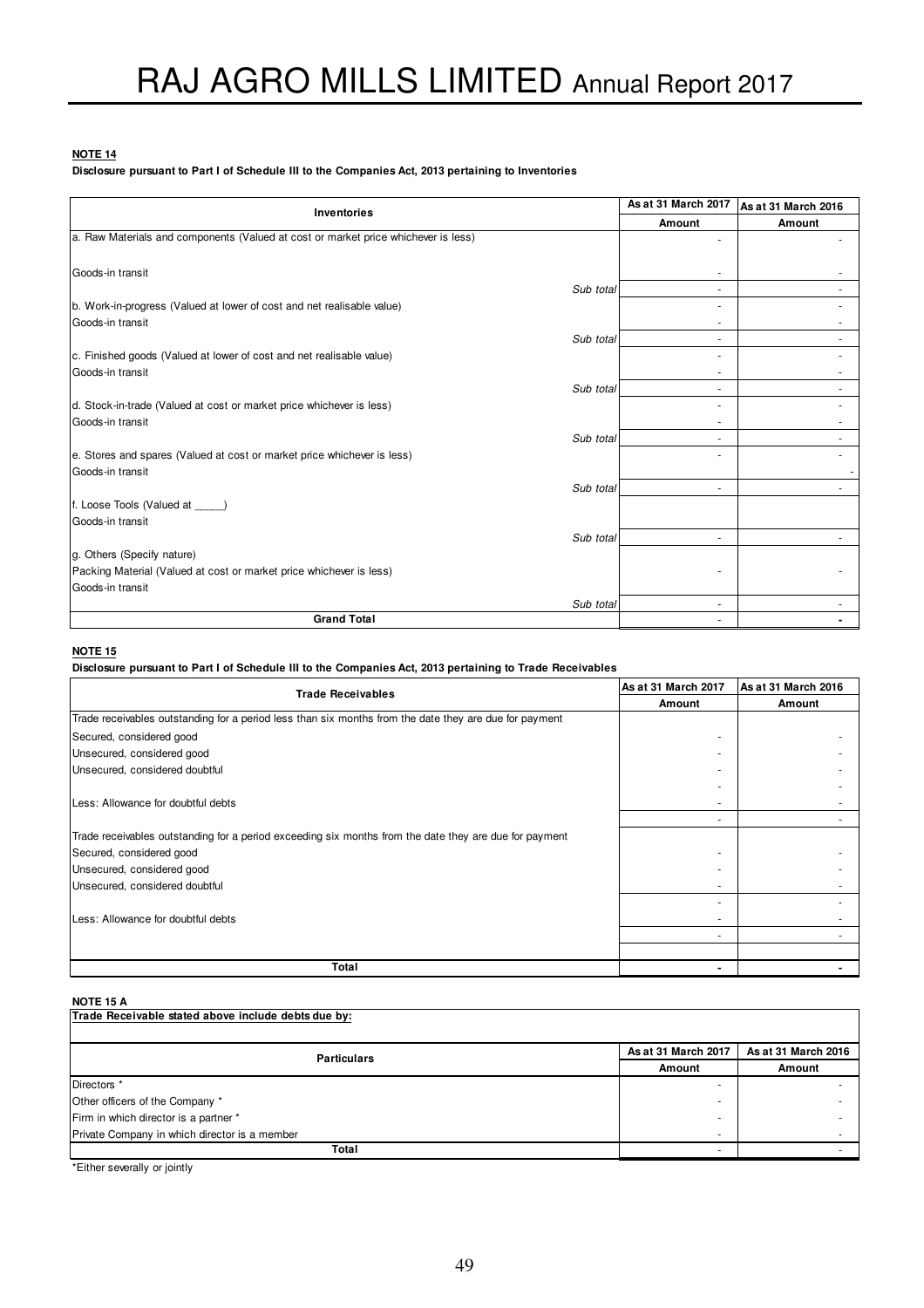**Disclosure pursuant to Part I of Schedule III to the Companies Act, 2013 pertaining to Cash and Cash equivalents**

| Cash and cash equivalents                          | As at 31 March 2017 | As at 31 March 2016 |
|----------------------------------------------------|---------------------|---------------------|
|                                                    | Amount              | Amount              |
| a. Balances with banks*                            | 169,436.08          | 117,566.08          |
| This includes:                                     |                     |                     |
| Earmarked Balances (eg/- unpaid dividend accounts) |                     |                     |
| Margin money                                       |                     |                     |
| Security against borrowings                        |                     |                     |
| Guarantees                                         |                     |                     |
| <b>Other Commitments</b>                           |                     |                     |
| Bank deposits with more than 12 months maturity    |                     |                     |
| b. Cheques, drafts on hand                         |                     |                     |
| c. Cash on hand*                                   | 86,916.32           | 497,892.32          |
| d. Others (specify nature)                         |                     |                     |
|                                                    |                     |                     |
| Total                                              | 256,352.40          | 615,458.40          |

\*Repatriation restrictions, if any, in respect of cash and bank balances shall be separately stated….N.A…..

#### **NOTE 17**

**Disclosure pursuant to Part I of Schedule III to the Companies Act, 2013 pertaining to Short Term Loans & Advances**

| Short-term loans and advances                   | As at 31 March 2017 | As at 31 March 2016 |
|-------------------------------------------------|---------------------|---------------------|
|                                                 | Amount              | Amount              |
|                                                 |                     |                     |
| Secured, considered good                        |                     |                     |
| Unsecured, considered good                      |                     |                     |
| Doubtful                                        |                     |                     |
| Less: Provision for doubtful loans and advances |                     |                     |
|                                                 |                     |                     |
| b. Others (specify nature)                      |                     |                     |
| i) Balance with revenue authorities             |                     |                     |
| - Income Tax                                    | 21,685.00           | 15,205.00           |
| Sales Tax                                       |                     |                     |
| ii) Others unsecured considered good            |                     |                     |
| iii) Advance to employees                       |                     |                     |
| Total                                           | 21,685.00           | 15,205.00           |

#### **NOTE 17 A**

| Short-term loans & advances stated above due by |                          |                     |
|-------------------------------------------------|--------------------------|---------------------|
| Short-term loans and advances                   | As at 31 March 2017      | As at 31 March 2016 |
|                                                 | Amount                   | Amount              |
| Directors *                                     |                          |                     |
| Other officers of the Company *                 |                          |                     |
| Firm in which director is a partner *           | -                        |                     |
| Private Company in which director is a member   | $\overline{\phantom{a}}$ |                     |
|                                                 |                          |                     |

\*Either severally or jointly

# **NOTE 18**

| Disclosure pursuant to Part I of Schedule III to the Companies Act, 2013 pertaining to Other Current Assets : |                  |              |  |  |
|---------------------------------------------------------------------------------------------------------------|------------------|--------------|--|--|
| As at 31 March 2017<br>As at 31 March 2016<br><b>Other Current Assets</b>                                     |                  |              |  |  |
|                                                                                                               | Amount<br>Amount |              |  |  |
| Receivables against sale of fixed assets                                                                      |                  | 1,100,000.00 |  |  |
|                                                                                                               |                  | 1,100,000.00 |  |  |

٦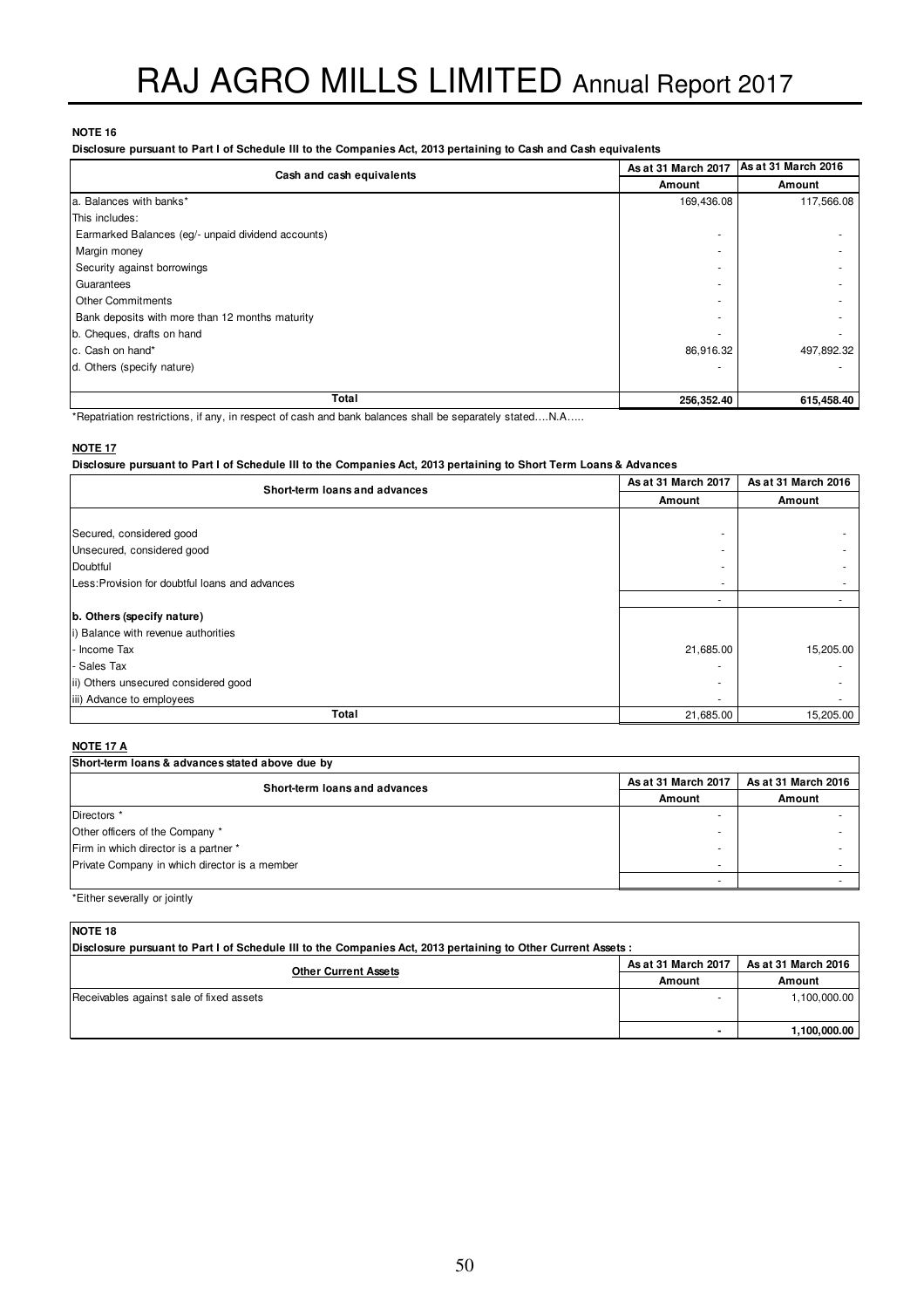| Contingent liabilities and commitments (to the extent not provided for)                            | As at 31 March 2017 | As at 31 March 2016 |
|----------------------------------------------------------------------------------------------------|---------------------|---------------------|
|                                                                                                    | Amount              |                     |
| (i) Contingent Liabilities                                                                         |                     |                     |
| (a) Claims against the company not acknowledged as debt                                            |                     |                     |
| (b) Guarantees                                                                                     |                     |                     |
| (c) Other money for which the company is contingently liable                                       |                     |                     |
| Sales Tax Liability u/s 51(7)(b) of Punjab Vat Act, 2005 for the FY 06-07                          | 26,625.00           | 26,625.00           |
| <b>Graulty Provisions</b>                                                                          | 230,769.00          | 166,154.00          |
|                                                                                                    | 257,394.00          | 192,779.00          |
| (ii) Commitments                                                                                   |                     |                     |
| (a) Estimated amount of contracts remaining to be executed on capital account and not provided for |                     |                     |
| (b) Uncalled liability on shares andd other investments partly paid                                |                     |                     |
| (c) Other commitments (specify nature)                                                             |                     |                     |

#### **NOTE 20 Details of Specified Bank Notes (SBN) held and Transacted during the period from 8th November, 2016 to 30th December, 2016**

| Particulars                           | <b>SBNs</b>              | <b>Other Denomination</b> | Total      |
|---------------------------------------|--------------------------|---------------------------|------------|
| Closing Cash in Hand as on 08.11.2016 |                          | 304.206.32                | 304.206.32 |
| $(4)$ Permitted Receipts              |                          |                           |            |
| (-) Permitted Payments                |                          | 6.745.00                  | 6.745.00   |
| (-) Amount Deposited in banks         |                          | -                         |            |
| Closing Cash in Hand as on 30.12.2016 | $\overline{\phantom{0}}$ | 297.461.32                | 297.461.32 |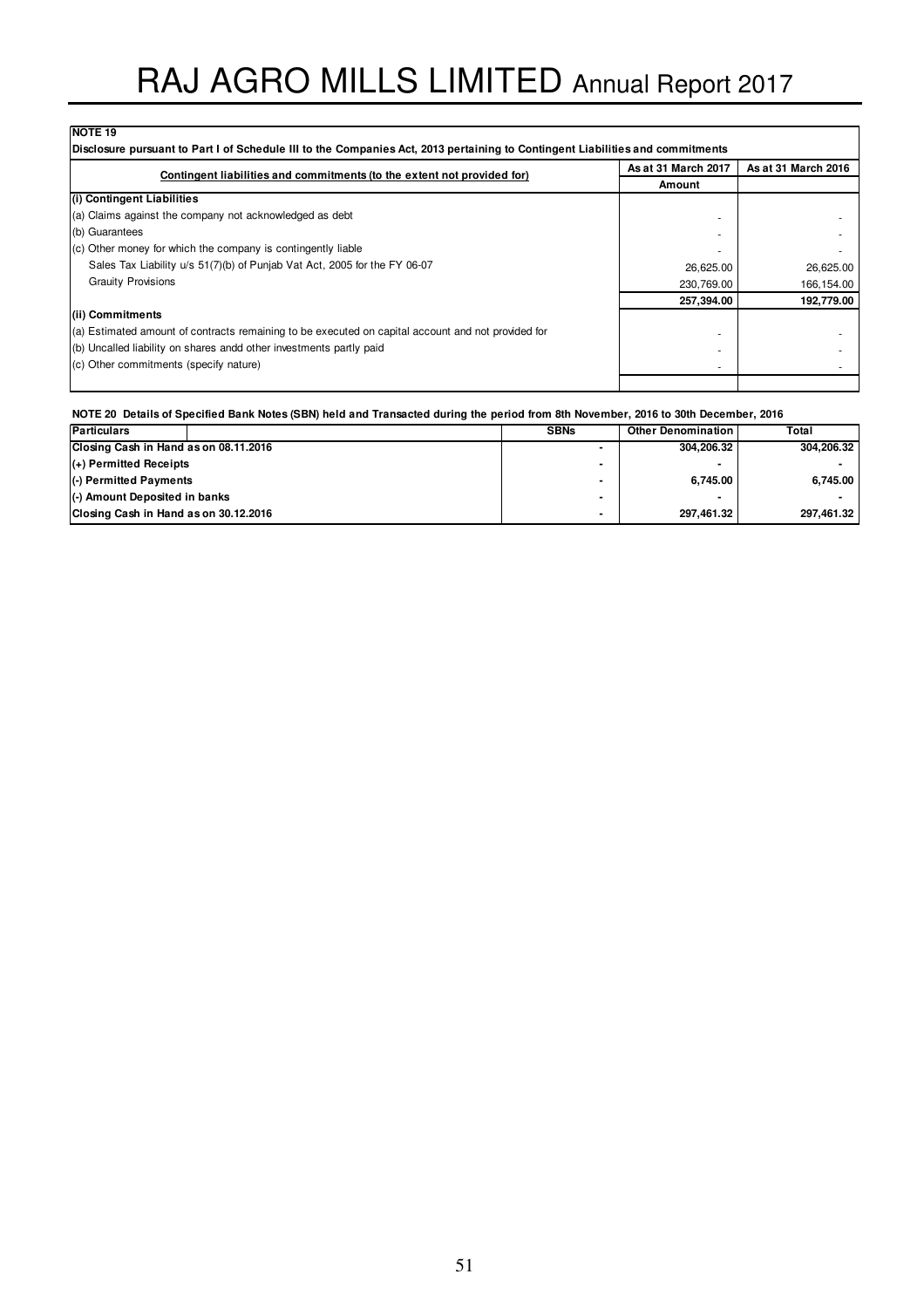| <b>Particulars</b>       | As at 31 March 2017 | As at 31 March 2016<br>Amount |  |
|--------------------------|---------------------|-------------------------------|--|
|                          | <b>Amount</b>       |                               |  |
| Sale of products         |                     |                               |  |
| Sale of services         |                     |                               |  |
| Other operating revenues |                     |                               |  |
| Less: Excise duty        |                     |                               |  |
| Total                    |                     |                               |  |

#### **NOTE 22**

**Disclosure pursuant to Note 4 of Part II of Schedule III to the Companies Act, 2013**

| <b>Other Income</b>                                  | As at 31 March 2017 | As at 31 March 2016 |
|------------------------------------------------------|---------------------|---------------------|
|                                                      | Amount              | Amount              |
| Interest Income                                      | 108,880.00          | 217,670.00          |
| Sale of traded goods                                 |                     |                     |
| Net gain/loss on sale of investments                 |                     |                     |
| Profit on Sale of Assets                             |                     |                     |
| Sundry Balances W/Back                               |                     | 149,349.00          |
| Other non-operating income (net of expenses directly |                     |                     |
| attributable to such income)                         |                     | 5.39                |
| Total                                                | 108.880.00          | 367.024.39          |

#### **NOTE 23**

**Disclosure pursuant to Note 5(i) (a) of Part II of Schedule III to the Companies Act, 2013**

| <b>Employee Benefits Expense</b>                         | As at 31 March 2017 | As at 31 March 2016 |
|----------------------------------------------------------|---------------------|---------------------|
|                                                          | Amount              | Amount              |
| (a) Salaries and wages, bonus, HRA                       | 960,242.00          | 804,000.00          |
| (b) Contributions to -                                   |                     |                     |
| (i) Provident fund and other funds                       | 21,318.00           | 28,869.00           |
| (c) Gratuity fund contributions                          |                     |                     |
| (d) Leave Encashment & Bonus                             | 6,879.00            | 27,997.00           |
| (d) Social security and other benefit plans for overseas |                     |                     |
| I(f) Staff/Labour welfare expenses                       |                     |                     |
| Total                                                    | 988,439.00          | 860,866.00          |

#### **NOTE 24**

**Disclosure pursuant to Note 3 of Part II of Schedule III to the Companies Act, 2013**

| <b>Finance costs</b>                                                                                          | As at 31 March 2017 | As at 31 March 2016 |
|---------------------------------------------------------------------------------------------------------------|---------------------|---------------------|
|                                                                                                               | Amount              | Amount              |
| Interest expense                                                                                              | 278.00              | 28,592,615.37       |
| <b>Other borrowing costs</b><br>Applicable net gain/loss on foreign currency transactions and<br>Itranslation | 345.00              |                     |
| Total                                                                                                         | 623.00              | 28,592,615.37       |

\*The account of company with State Bank of India had become NPA as on 30.09.2010 and the bank issued a Notice dated 15.12.2010 under section 13 (2) of the Securitization And Reconstruction of Financial Assets And Enforcement of Securities Act, 2002 by which the bank claimed outstanding dues to the tune of Rs.34,89,75,652.74 (inclusive of interest up to 15.12.2010) and also asked for future interest at contractual rate on said amount together with incidental expenses, cost, charges etc. However, the company had reached One Time Settlement with the bank under OTS Scheme for Rs.33.20 Cr. conveyed by bank vide its letter reference no. SAMB/SK/1142 dated 26.09.2012.

As per OTS Interest was to be paid on reducing balance amount at base rate (simple) and a period of six month was allowed for repayment of interest accrued on the OTS amount starting 36 months after conveying of sanction of OTS offer. As such the total amount of interest was to be paid on or before 25.03.2016.

The company has paid the interest amount of Rs.2,85,92,615/- to the bank during the year as per terms and conditions of the OTS scheme. As the bank account was classified as NPA on 30.09.2010 and the company was in the process of settlement of accounts with the bank hence the bank interest from the date of account becoming NPA till the payment of said amount of interest of Rs.2,85,92,615/- has not been booked on due basis in books of account but accounted for on payment basis.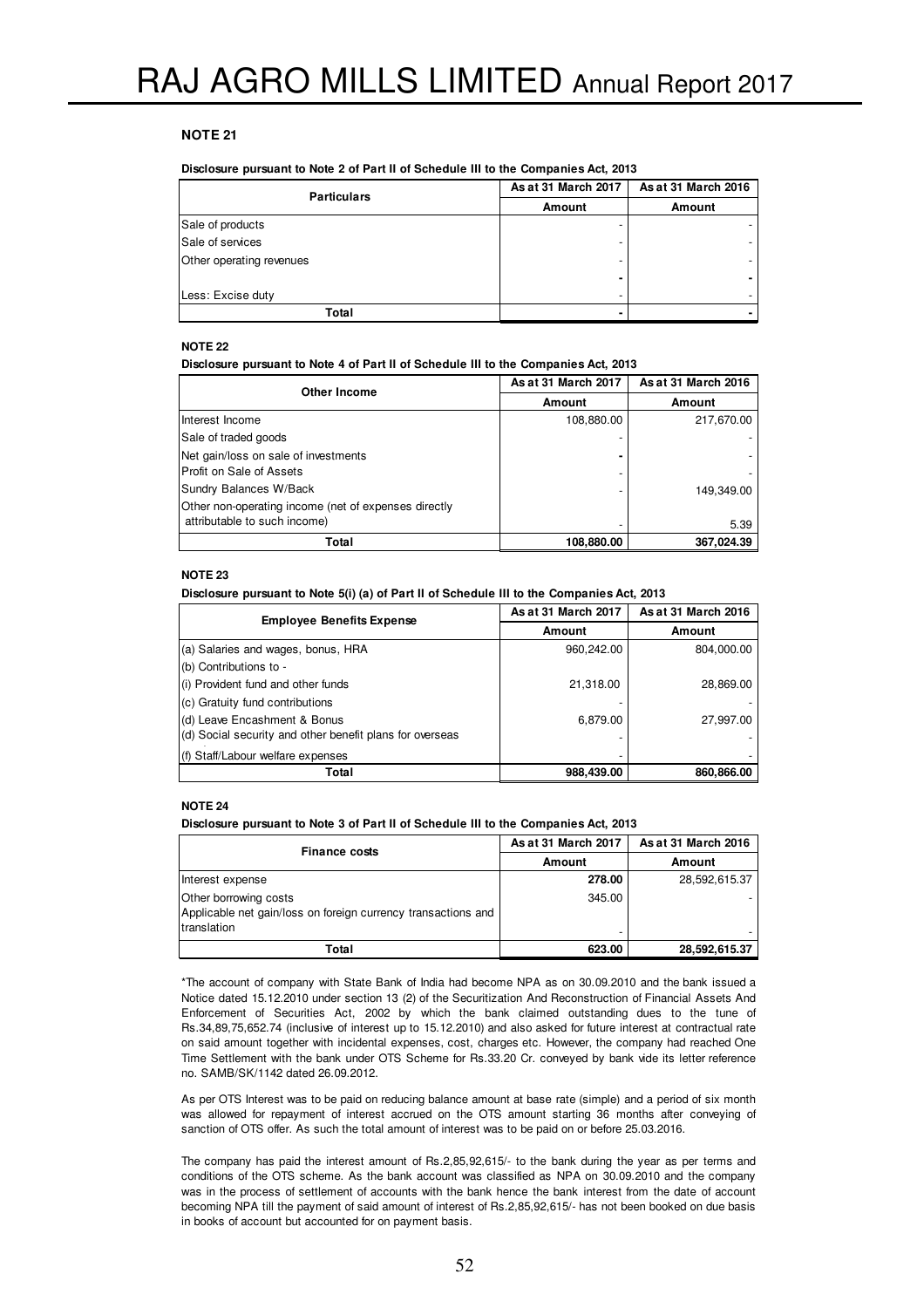**Disclosure pursuant to Note 5(i) & (iv) of Part II of Schedule III to the Companies Act, 2013**

| <b>ISR Nol</b> |                                    | As at 31 March 2017<br>Other expenses | As at 31 March 2016 |  |
|----------------|------------------------------------|---------------------------------------|---------------------|--|
|                |                                    | <b>Amount</b>                         | <b>Amount</b>       |  |
| 1              | Consumption of Stores & Spares     |                                       |                     |  |
| 2              | Power & Fuel                       | 52,643.00                             | 291,190.00          |  |
| 3              | Repairs to building                |                                       |                     |  |
| 4              | Repairs to machinery               |                                       |                     |  |
| 5              | Insurance                          |                                       |                     |  |
| 6              | Rates & taxes                      | 263,370.00                            | 356,965.00          |  |
| 7              | Legal & Professional Fees          | 92,714.11                             | 48,853.65           |  |
| 8              | Service Tax                        | 4,350.00                              | 7,441.00            |  |
| 9              | Telephone & Internet Charges       | 13,522.00                             | 15,568.00           |  |
| 10             | VAT W/off (Sale Tax Under Protest) |                                       |                     |  |
| 11             | <b>Business Promotion</b>          |                                       |                     |  |
| 12             | Rent                               |                                       |                     |  |
| 13             | Insurance Claim recoverable w/off  |                                       |                     |  |
| 14             | Miscellaneous Expenses             |                                       |                     |  |
|                | - Loss on Sale of Fixed Assets     | 1,131,762.09                          |                     |  |
|                | - Others Expenses                  | 159,184.00                            | 148,573.00          |  |
| 15             | Diminution in value of Investment  |                                       |                     |  |
|                | Total                              | 1,717,545.20                          | 868,590.65          |  |

| <b>ISR Nol</b> | <b>Audit fees</b>                    | As at 31 March 2017 | As at 31 March 2016 |
|----------------|--------------------------------------|---------------------|---------------------|
|                |                                      | <b>Amount</b>       | <b>Amount</b>       |
|                | Payments to the Statutory Auditor as | 18,975.00           | 18,893.00           |
|                | b. for taxation matters,             | 11,500.00           | 11,450.00           |
|                | c. for company law matters,          |                     |                     |
|                | d. for management services,          |                     |                     |
|                | e. for other services,               |                     |                     |
|                | f. for reimbursement of expenses;    |                     |                     |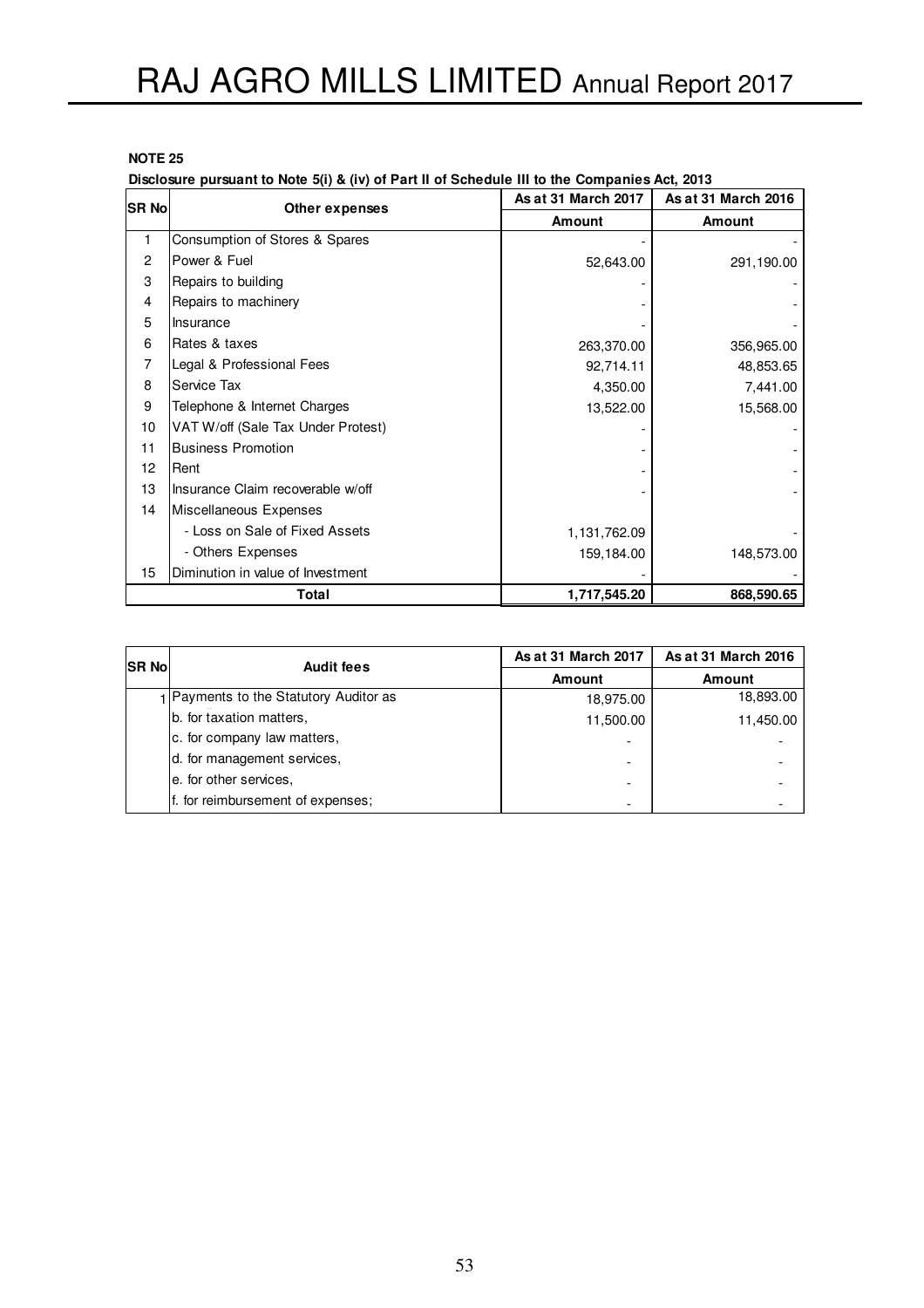# NOTE NO.26 FORMING PART OF THE BALANCE SHEET AND STATEMENT OF PROFIT & LOSS FOR THE YEAR ENDING 31ST MARCH 2017

# A. STATEMENT ON SIGNIFICANT ACCOUNTING POLICIES

- a. Description of Business: The Company was engaged in Hydrogenation of vegetable oils and the related products like Vanaspati and Refined oil.
- b. Basis of preparation of financial statements: The financial statements have been prepared under the historical cost convention, in accordance with the Generally Accepted Accounting Principles (GAAP) and as per the provisions of the Companies Act, 2013 as adopted consistently by the company. All the Income and Expenditure having material bearing on the financial statements are recognized on accrual basis.
- c. Use of Estimates: The preparation of the financial statements in conformity with the GAAP requires that the management make estimates and assumptions that affect the reported amounts of assets and liabilities and disclosure of contingent liabilities as of the date of the financial statements, and the reported amount of revenues and expenses during the reported period. Actual results could differ from those estimates.
- d. Revenue Recognition: The Company follows the mercantile system of accounting and recognizes income & expenditure on accrual basis except gratuities and interest on working capital and term loans taken from State Bank of India.
- e. Fixed Assets: Fixed assets are capitalized at cost of acquisition including directly attributable cost of bringing the assets to their working condition for intended use and also including an appropriate share of incidental expenditure during construction/installation.
- f. Depreciation: Depreciation has been calculated and provided in accordance with schedule II to the Companies Act, 2013. Depreciation for assets purchased/sold during the period is proportionately charged. Intangible assets, if any, are amortized over their respective individual estimated use lives on Written down Value basis, commencing from the date the asset is available to the Company for it use.
- g. Investments: Trade investments are the investments made to enhance the Company's business interests. Investments are either classified as current or long-term based on Management's intention at the time of purchase. Current investments are carried at the lower of cost and fair value of each investment individually. Cost for overseas investments comprises the Indian Rupee value of the consideration paid for the investment translated at the exchange rate prevalent the date of investment. Long term investments are carried at cost less provisions recorded to recognize any decline, other than temporary, in the carrying value of each investment.

#### h. Foreign Currency Transactions:

(a) Transactions denominated in foreign currencies are recorded at the exchange rate prevailing on the date of the transaction or that approximates the actual rate at the date of the transaction.

(b) Monetary items denominated in foreign currencies at the year-end are restated at year end rates. In case of items which are covered by forward exchange contracts, the difference between the year-end rate and rate on the date of the contract is recognised as exchange difference and the premium paid on forward contracts is recognised over the life of the contract.

(c) Non monetary foreign currency items are carried at cost.

(d) Any income or expense on account of exchange difference either on settlement or on translation is recognised in the Profit and Loss statement except in case of long term liabilities, where they relate to acquisition of fixed assets, in which case they are adjusted to the carrying cost of such assets.

i. Accounting for Taxes on Income: Current tax is determined in accordance with the provisions of the Income Tax Act, 1961. A provision is made for income tax annually, based on the tax liability computed, after considering tax allowances and exemptions. Provisions are recorded when it is estimated that a liability due to disallowances or other matters is probable. Minimum alternate tax (MAT) paid in accordance with the tax laws, which gives rise to future economic benefits in the form of tax credit against future income tax liability, is recognized as an asset in the Balance Sheet if there is convincing evidence that the Company will pay normal tax in future. Deferred Tax is recognized, subject to the consideration of prudence, on timing differences, being the difference between taxable incomes and accounting income that originate in one period and are capable or reversal in one or more subsequent periods. Deferred tax assets and liabilities are measured considering the tax rates and tax laws enacted or substantively enacted by the Balance Sheet date, in accordance with "Accounting Standard – 22" of the Institute of Chartered Accountants of India. Deferred tax assets are recognized based on management's judgment as to the sufficiency of future taxable income against which the deferred tax assets can be realized.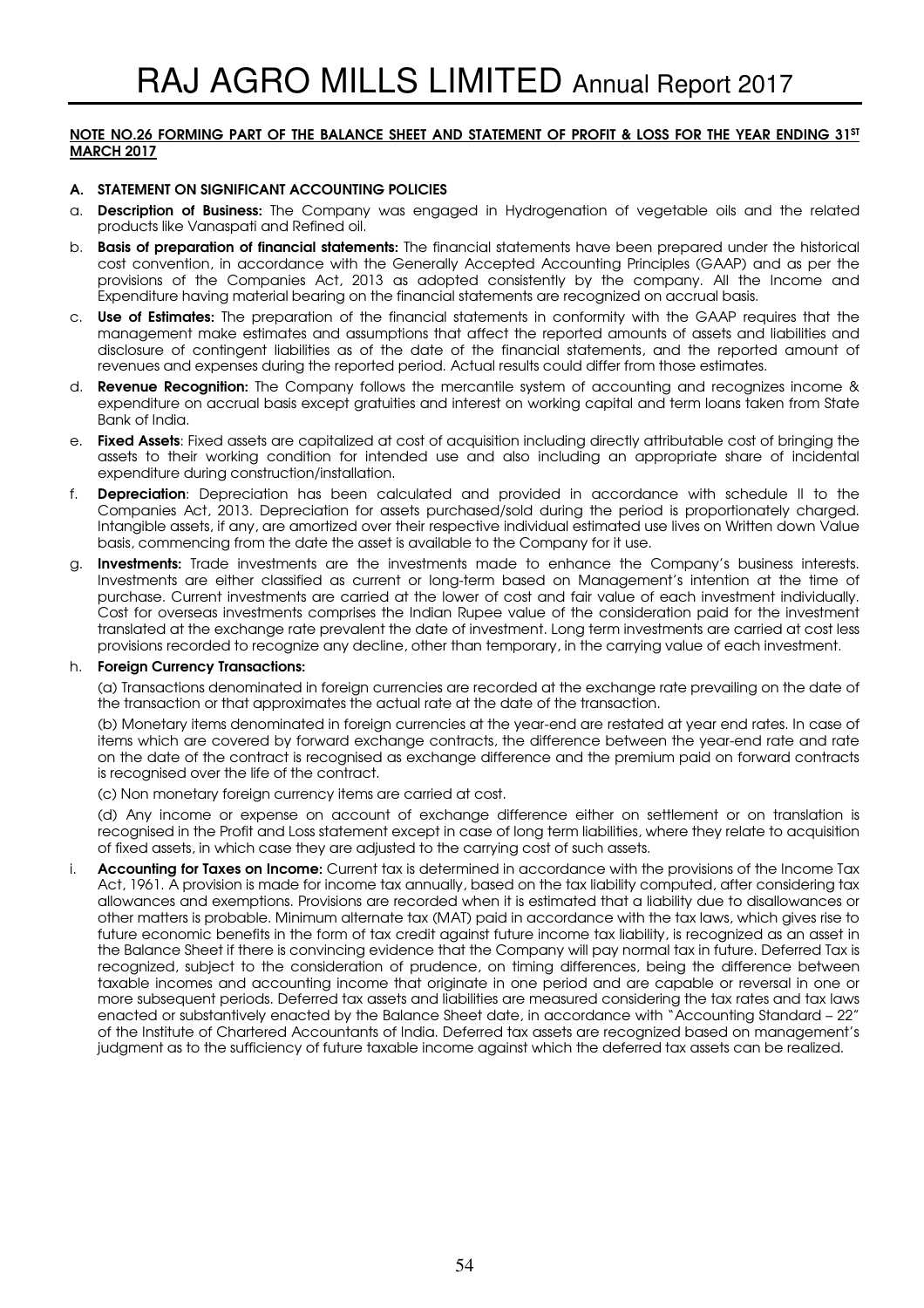# j. Inventories:

- 1. Raw material, Chemicals and consumables are valued at cost or net realizable value whichever is lower, cost being purchase price on FIFO basis plus other expenses incurred in bringing the inventories to their present location and condition, including duties (other than those subsequently recoverable from the taxation authorities.)
- 2. Work in progress is valued at cost or net realizable value whichever is lower, cost i.e. Raw materials, Chemicals & Consumables at 100% of the cost & other direct expenses at 75% of the unit cost.
- 3. Finished goods are valued at Net realizable value.
- 4. Stores spares and components are taken at estimated value.

# k. Retirement Benefit:

I) Short Term Employee Benefits:

Short Term employee benefits are recognized on an undiscounted basis in the profit & Loss statement of the year in which the related service is rendered.

- II) Post-Employment Benefits:
	- a) Provided Fund

Benefits to employees are provided for by contribution to Provident and other funds in accordance with provisions of Employee Provident Fund and Miscellaneous Provisions Act, 1952, the payment of which are accounted for on accrual basis.

b) Gratuity

The gratuity is being charged to profit & loss account in the year in which it is paid.

# l. Impairment of Assets:

 The management periodically asses, using external and internal sources, whether there is an indication that an asset may be impaired. An impairment loss is recognised wherever the carrying value of an assets exceeds its recoverable amount. The recoverable amount is higher of the asset's net selling price and value in use, which means the present value of future cash flows expected to arise from the continuing use of the assets and its eventual disposal. An impairment loss for an asset is reversed if, and only if, the reversal can be related objectively to an event occurring after the impairment loss was recognised. The carrying amount of an assets is increased to its revised recoverable amount, provided that this amount does not exceed the carrying amount that would have been determined (net of accumulated amortisation or depreciation) had no impairment loss been recognised for the assets in prior years.

# NOTES ON ACCOUNTS

# 1. CONTINGENT LIABILITIES NOT PROVIDED FOR:

i) Letter of Credit outstanding Rs. Nil (Previous Year Nil).

ii) Claims against the company not acknowledged as debt are:

- Sales Tax pending in appeals Rs.0.35 Lacs (Previous Year Rs. 0.35 lacs)

- 2. The Gratuity is being charged to profit & loss account in the year in which it is paid. The liability for gratuity as on 31/03/2017 is Rs.2,30,769/- (Previous year Rs.1,66,154/-).
- 3. In the opinion of the Board of Directors, the Current Assets, Loans and Advances have the value on realization in the ordinary course of business at least equal to the amount at which they are stated except as expressly stated otherwise.
- 4. The Company is having no inventory as at close of the year.
- 5. The Company is regularly incurring losses for last more than the seven years and its accumulated losses are more than 50% of its Net worth. However during the current year it incurred cash losses. There is no business operation(s) during the year under review. The company had also obtained the approval of the shareholders under section 293(1)(a) of the Companies Act, 1956 for disposal by way of sale, transfer or otherwise of whole or substantially the whole of undertaking of the company at a time or at different times in one or more tranches pursuant to the Postal Ballot Notice dated 18.04.2011 sent under section 192A of the Companies Act, 1956 read with the Companies (Passing of the Resolution by Postal Ballot) Rules 2001. As such the company, in order to pay off its liabilities, the company has liquidated all its assets. Hence, presently the company is not maintaining its status of going concern.
- 6. There are no Micro and Small Enterprises under The Micro, Small and Medium Enterprises Development Act, 2006 to whom the Company owes dues.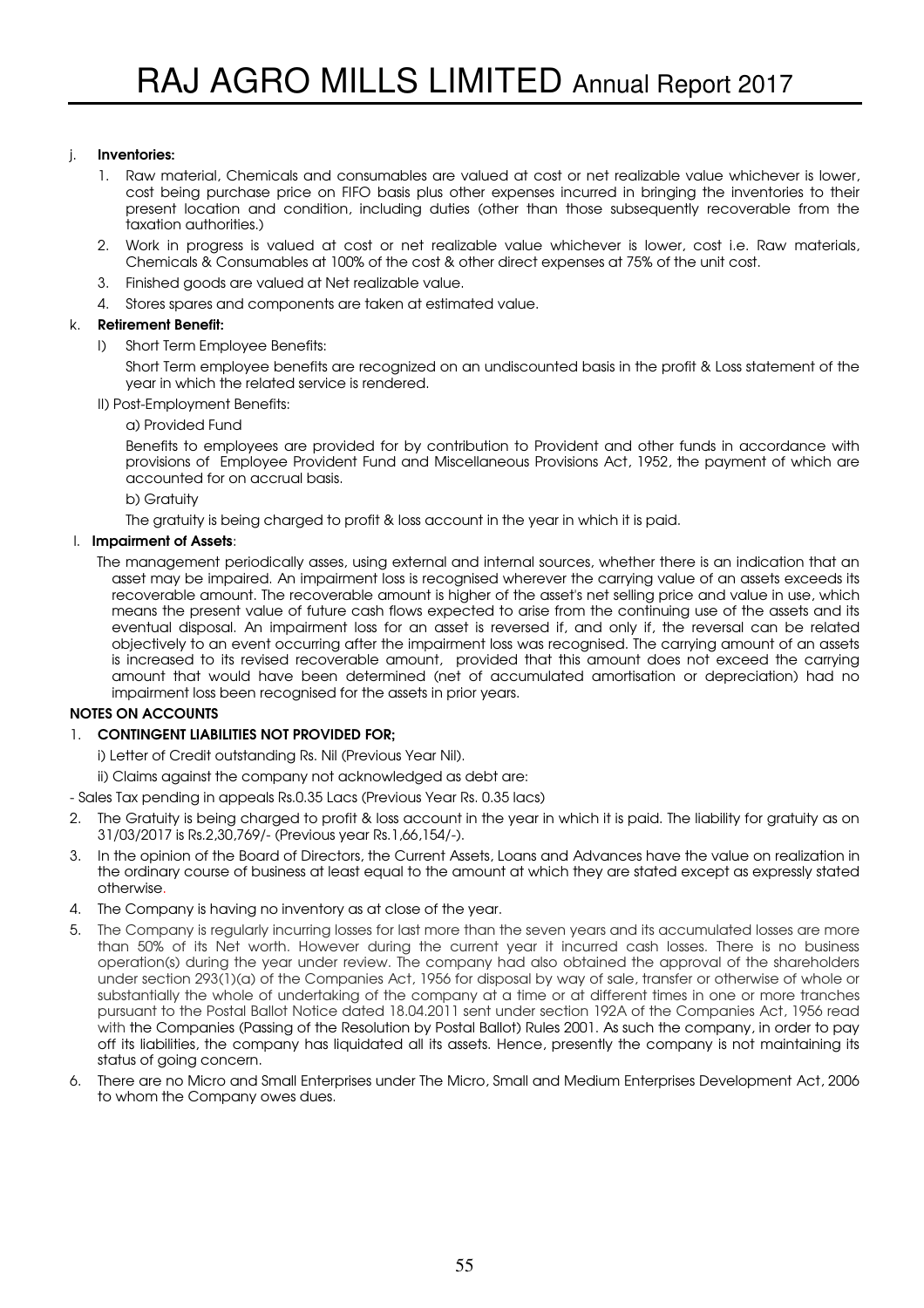# 7. Amounts Payable to Auditors:

| i) | <b>Statutory Auditors</b>     |             |
|----|-------------------------------|-------------|
|    | Audit Fees                    | Rs.18,975/- |
|    | <b>Taxation/Other Matters</b> | Rs.11,500/- |
|    | Total: -                      | Rs.30,475/- |
|    |                               |             |

# 8. RELATED PARTY DISCLOSURE:

There is no transaction with the related parties as described in Accounting Standard-18 issued by the Institute of Chartered Accountants of India.

# 9. Earning Per Share:

a) Earning per Share (EPS) computed in accordance with Accounting Standard 20 issued by The Institute of Chartered Accountants of India: -

| <b>Particulars</b>                                | F.Y. 2016-17 | F.Y. 2015-16  |
|---------------------------------------------------|--------------|---------------|
| Net Profit/(Loss) as per Profit & Loss A/c (Rs.)  | (28.29.303)  | (3,01,31,359) |
| Weighted Average No. of Equity Shares outstanding | 3103600      | 3103600       |
| during the year (No.)                             |              |               |
| Basic and Diluted Earnings Per Share (Rs.)        | (0.91)       | (9.71)        |

- 10. Deferred Income Tax: As there is no certainty of company being operational in its line of activity in the near future hence no Deferred Tax Asset has been created. The deferred tax liability created in earlier years has been written back in the books in the previous years.
- 11. No Remuneration paid to Whole time director during the year.
- 12. The Power and Fuel expenses include standing charges for holding power connection in the name of company and these are the minimum charges and do not include any operational expenses.
- 13. The previous year figures have been regrouped and re-casted wherever necessary to make them comparable with the current year figures.
- 14. Notes No. "1" to "26" including statement on Significant Accounting Policies form an integral part of the Balance Sheet and Statement of Profit & Loss.

Signed in terms of our report of Even date For P.C.Goyal & Co. Chartered Accountants For & on behalf of the Board

 Sd/- Sd/- Sd/- (CA P.C. Goyal) (Sanjeev Bansal) (Jatinder Singh) Partner Mg. Director Director FRN: 002368N

Place : Ludhiana Date : 29.05.2017 DIN:00057485

 Sd/- Sd/- (Harleen Kaur) (Rupinder Singh)

Company Secretary Chief Financial Officer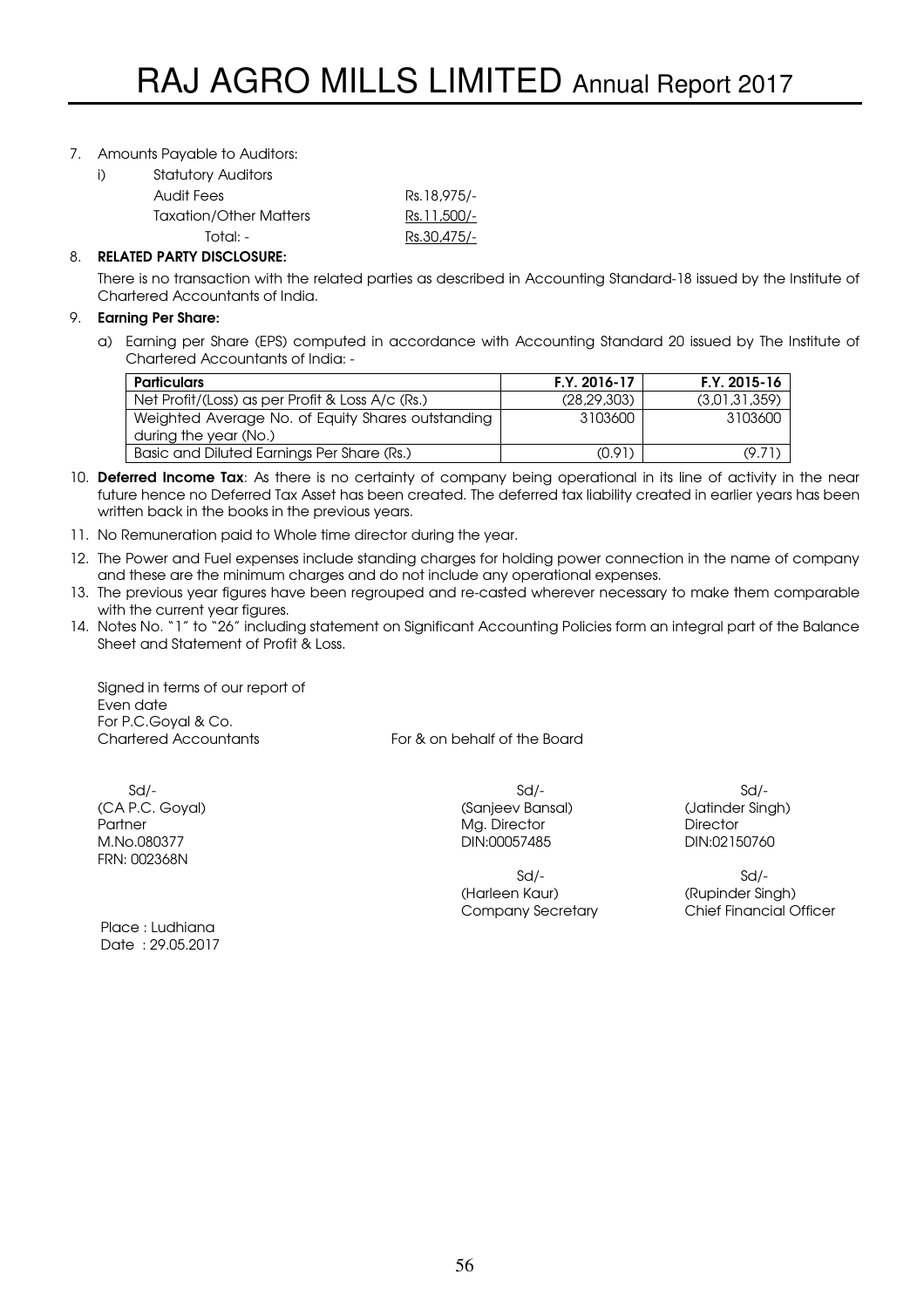#### RAJ AGRO MILLS LIMITED CIN:L15149DL1990PLC040532 Registered Office: C-8/419, Sector 8, Near Madhuban Chowk, Rohini, New Delhi

#### ATTENDANCE SLIP

Member's Folio No . ………………..………………….………................................ Client ID No. …………………………………………………….………… DP ID No. …………………………………………………………….…… Name of the Member …………………………………………………………………………… Name of Proxy holder……………………………………………………………………………… No of shares held……………………………………………………………………………………

I hereby record my presence at the 27<sup>th</sup> Annual General Meeting of the Company held on **Friday, 29th day of** September, 2017 at 10.00 a.m. at the Registered Office of the Company at C-8/419, Sector 8, Near Madhuban Chowk, Rohini, New Delhi.

Notes :

\_\_\_\_\_\_\_\_\_\_\_\_\_\_\_\_\_\_\_\_\_\_\_\_\_\_ Signature of Member/Proxy

--------------------------

1. Members/Proxy holders are requested to produce the attendance slip duly signed for admission to the meeting hall.

57